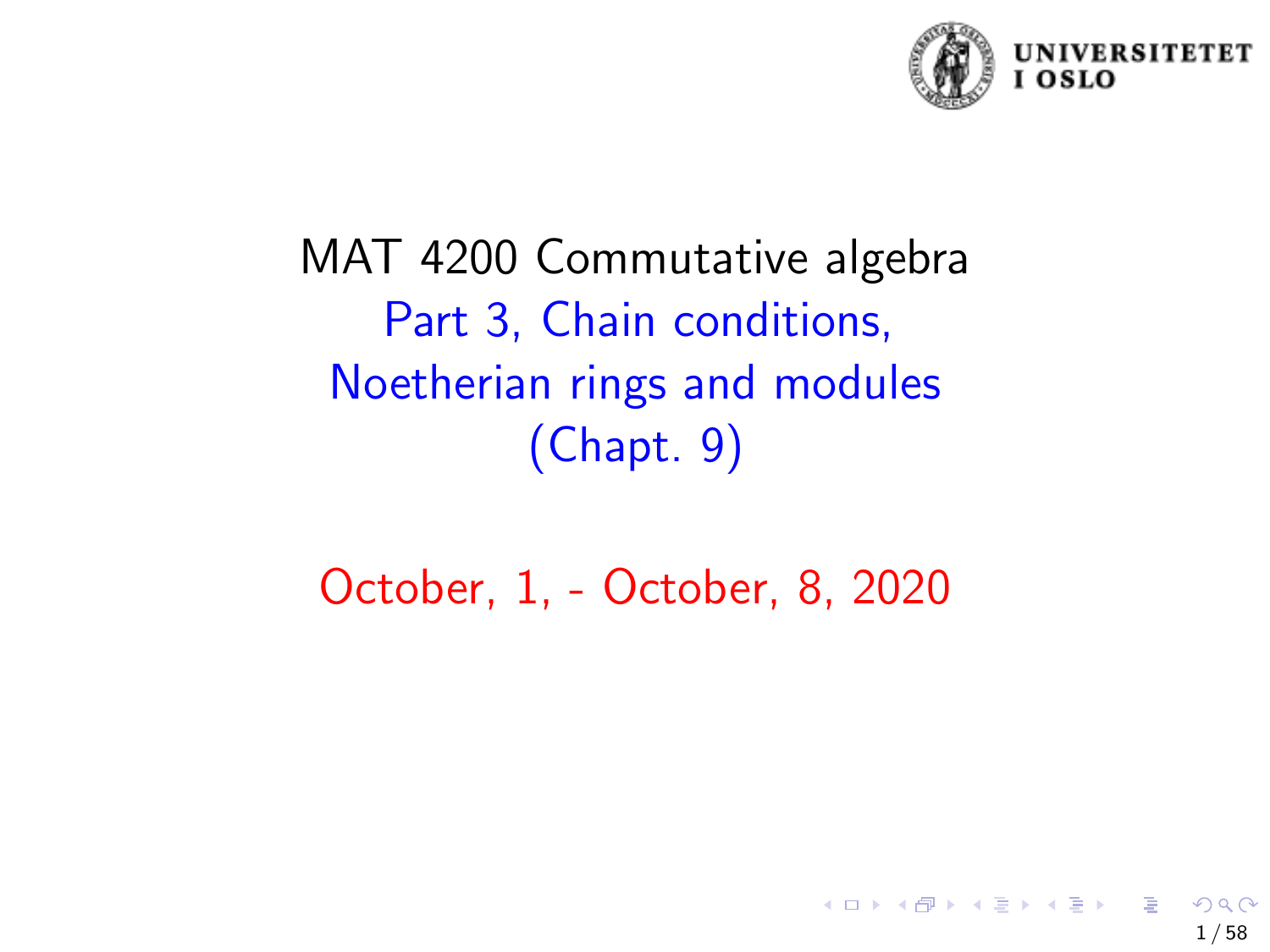

2 / 58

 $209$ 

イロト イ団 トメ ミト メミト 一毛

# October, 1, 2020

We define Noetherian and Artinian modules and rings and look at some basic properties.

9.1-9.2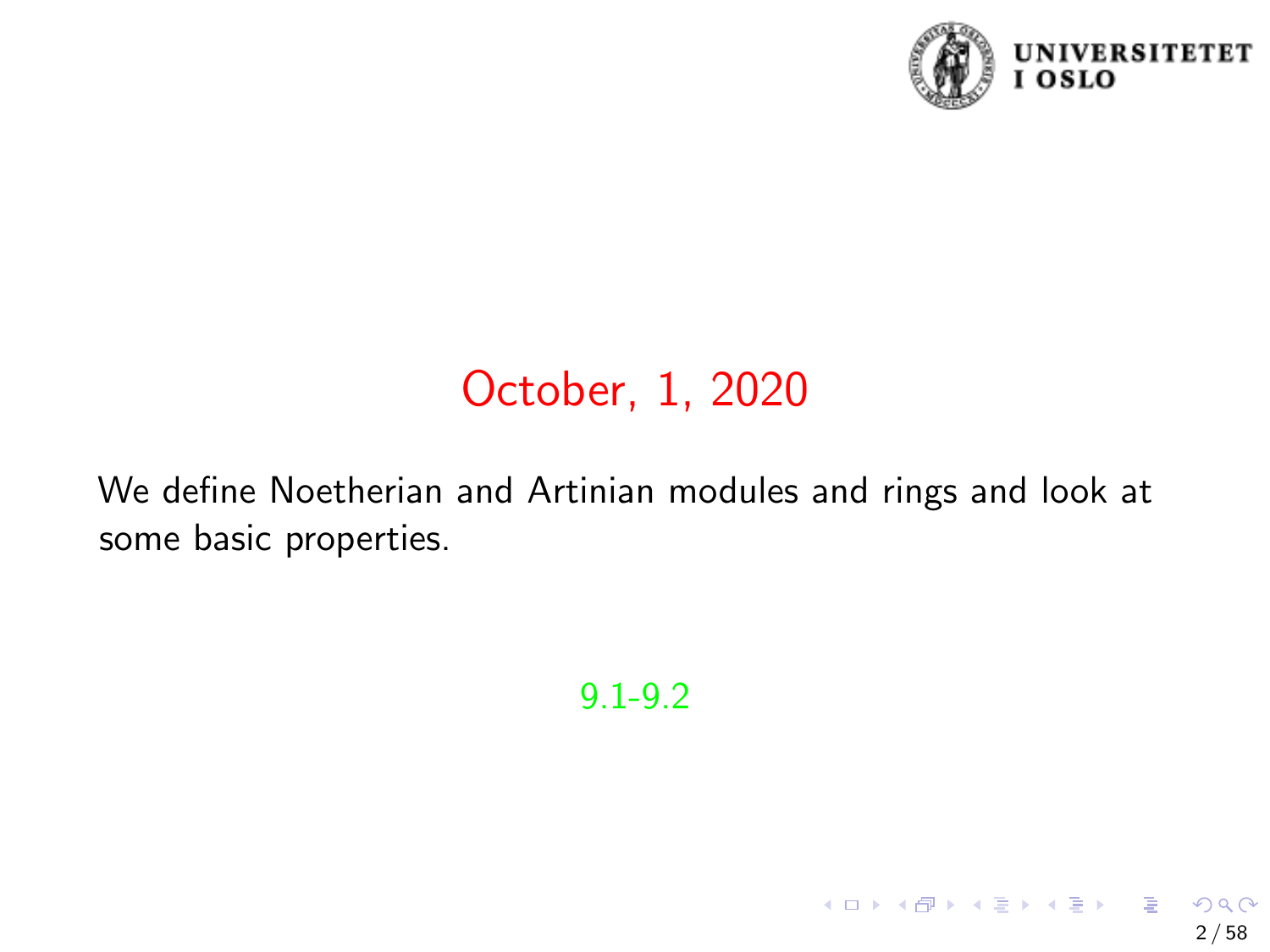

3 / 58

### Definition

An A-module M is said to be finitely generated if there exists elements  $m_1,\ldots,m_r$  in M such that any element  $m\in M$  can be written as a linear combination

$$
m = a_1 m_1 + \dots a_r m_r
$$

of the  $m_i$ 's with coefficients a<sub>i</sub> in A.

Notice that the coefficients  $a_i$  are not unique in general; there might be non-trivial relations between the  $m_i$ 's, and for most modules this occurs for any set generators. The set of generators  $\{m_i\}$  gives rise to a surjective map

$$
A^r \to M \to 0
$$

which sends  $(a_i)$  to  $\sum_i a_i m_i$ .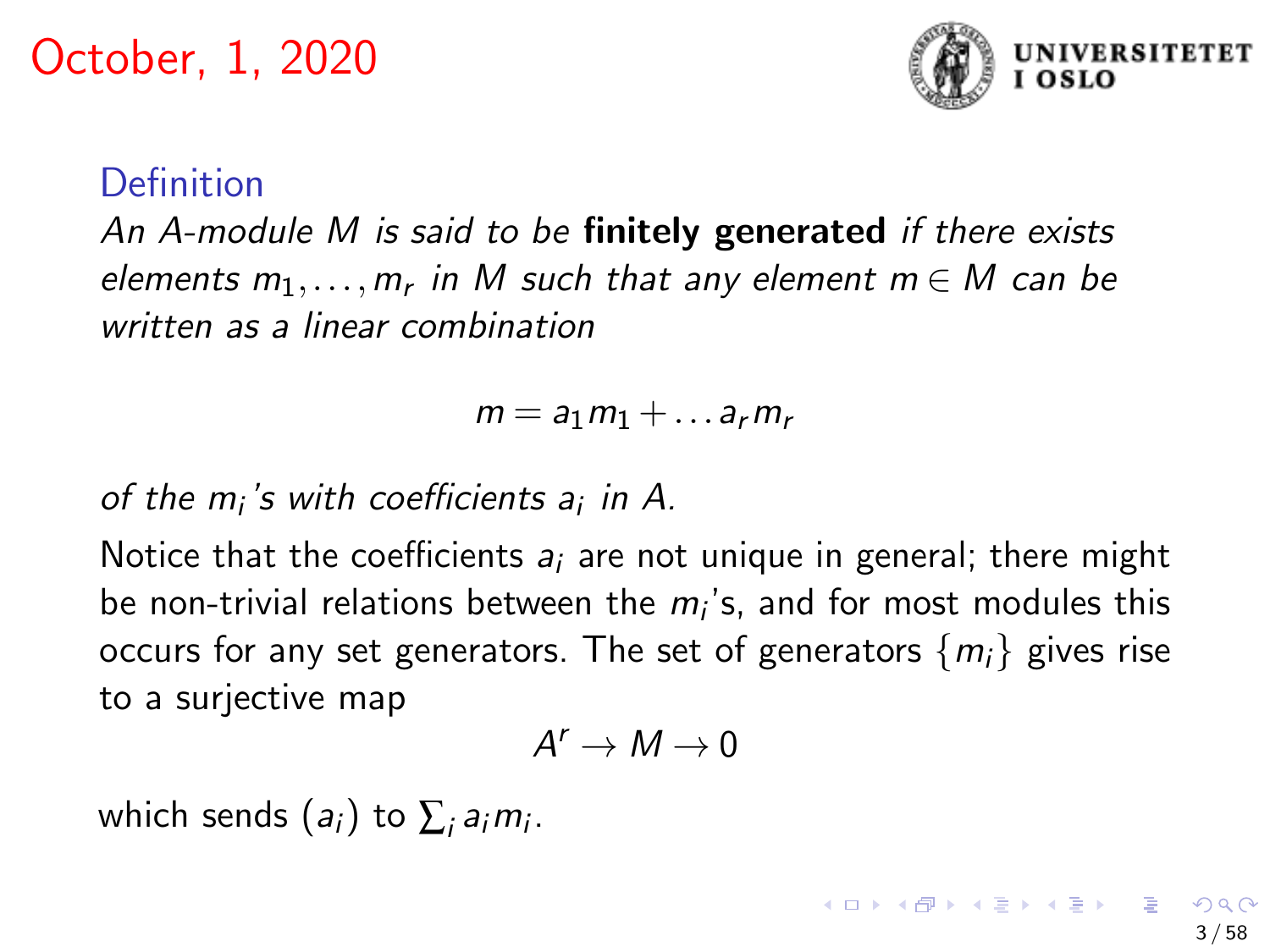

Given a ring A and an A-module M.

## **Definition**

An ascending chain of submodules is a (countable) chain of submodules M<sub>i</sub> shaped like

$$
M_0\subseteq M_1\subseteq \ldots \subseteq M_i\subseteq M_{i+1}\subseteq \ldots,
$$

or phrased differently, a totally ordered countable subset of  $\mathcal{I}(M)$ .

In similar fashion, a **descending chain** is one shaped like

$$
\ldots \subseteq M_{i+1} \subseteq M_i \subseteq \ldots \subseteq M_1 \subseteq M_0.
$$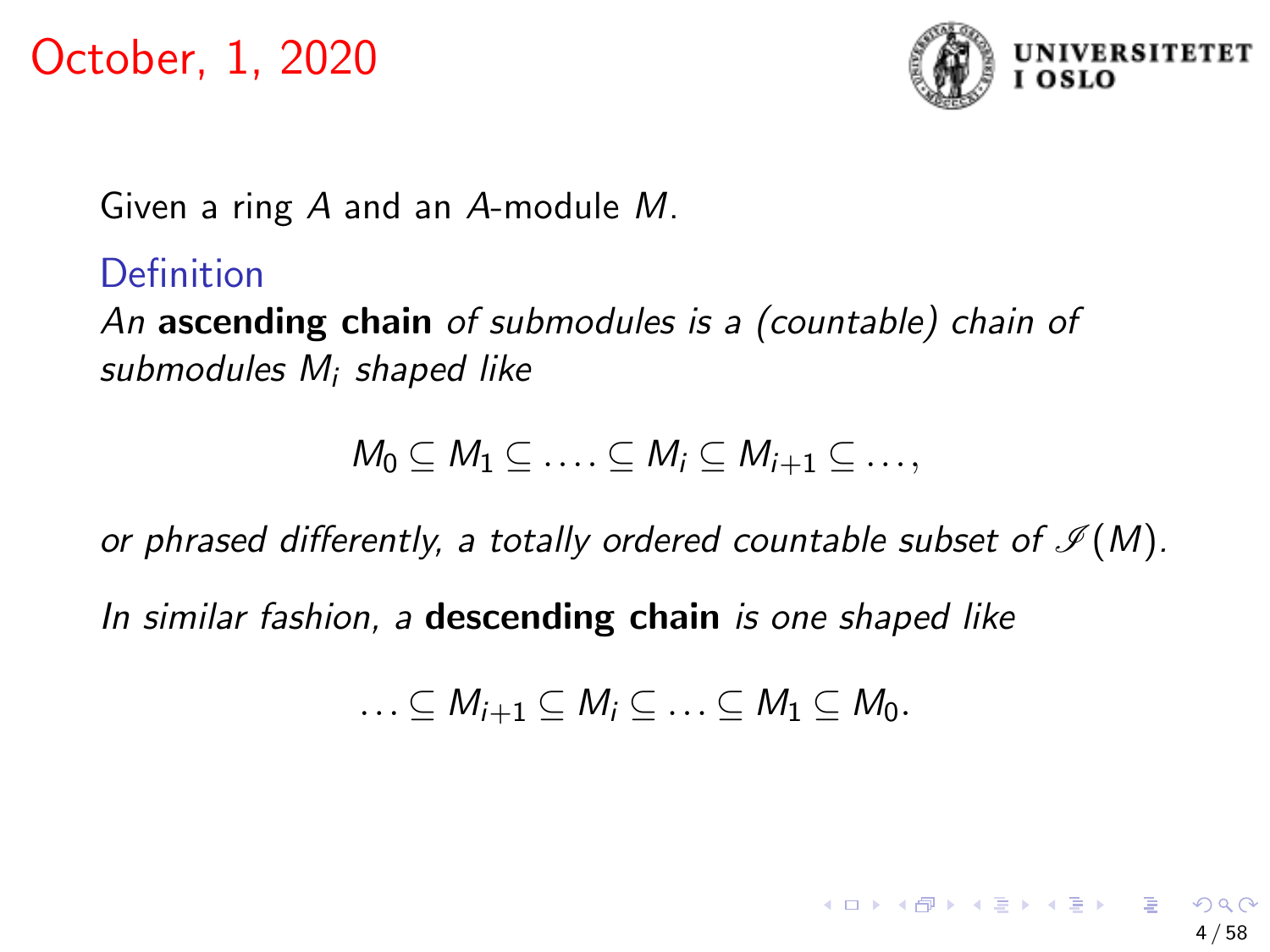

### Definition

A chain is said to be **eventually constant** if there is an index  $i_0$  so that the members of the chain are equal from  $i_0$  and on; that is,  $M_i = M_j$  for i, $j \ge i_0$ . Common usage is also to say the chain stabilizes at in.

$$
M_0 \subseteq M_1 \subseteq \ldots \subseteq M_{i_0} = M_{i_0+1} = M_{i_0+2} = \ldots,
$$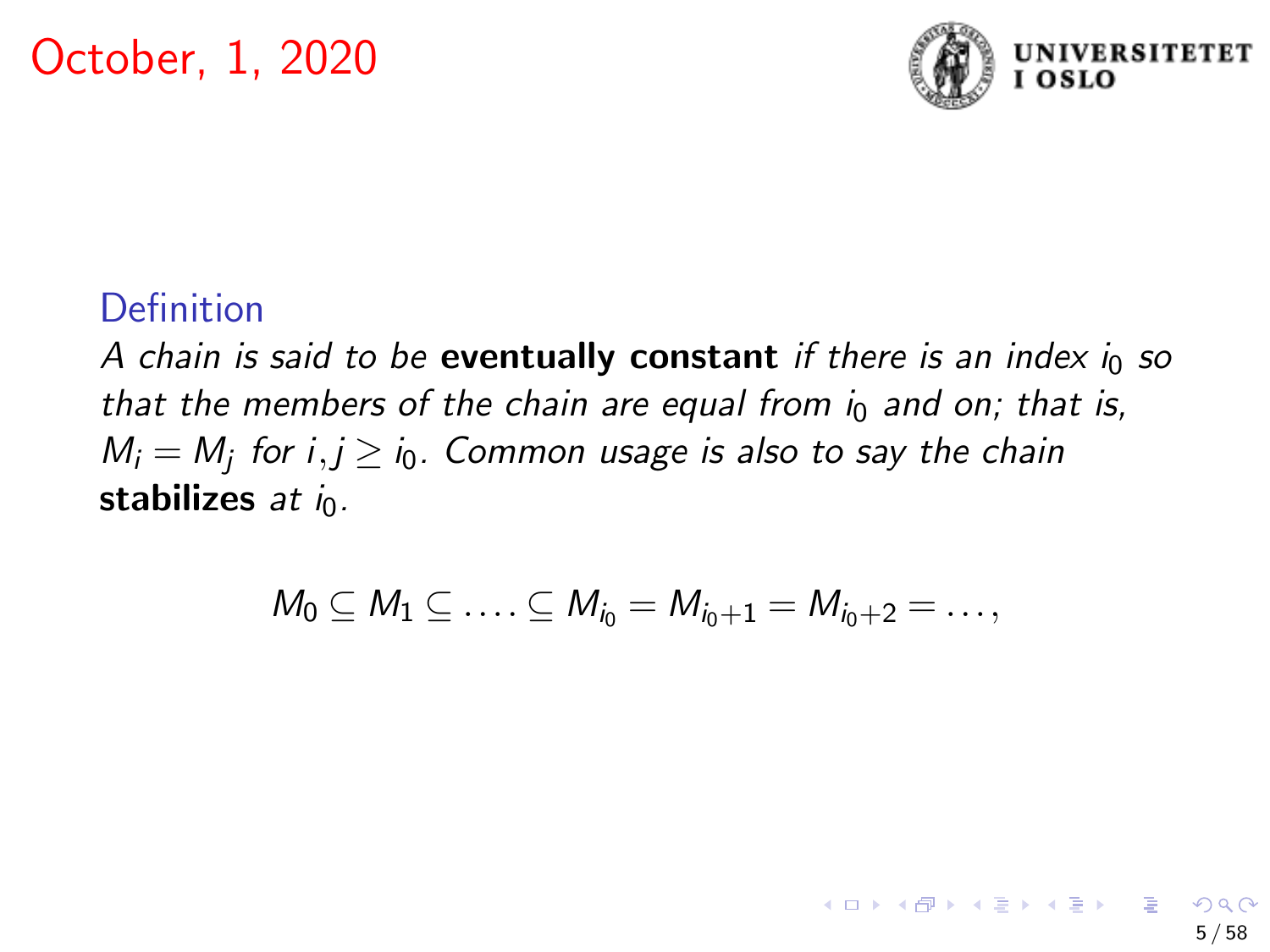

6 / 58

 $A \equiv \begin{pmatrix} 1 & 0 & 0 \\ 0 & 1 & 0 \\ 0 & 0 & 0 \end{pmatrix} \in A \Rightarrow A \equiv \begin{pmatrix} 1 & 0 & 0 \\ 0 & 1 & 0 \\ 0 & 0 & 0 \end{pmatrix} \in A$ 

#### Example

Given an ideal  $\alpha$  in the ring A the powers  $\alpha^i$  of  $\alpha$  form a descending chain

$$
\ldots \subseteq \mathfrak{a}^{i+1} \subseteq \mathfrak{a}^i \subseteq \ldots \subseteq \mathfrak{a}^2 \subseteq \mathfrak{a}
$$

For an A-module M we have a descending chain of submodules;

$$
\ldots \subseteq \mathfrak{a}^{i+1}M \subseteq \mathfrak{a}^iM \subseteq \ldots \subseteq \mathfrak{a}^2M \subseteq \mathfrak{a}M
$$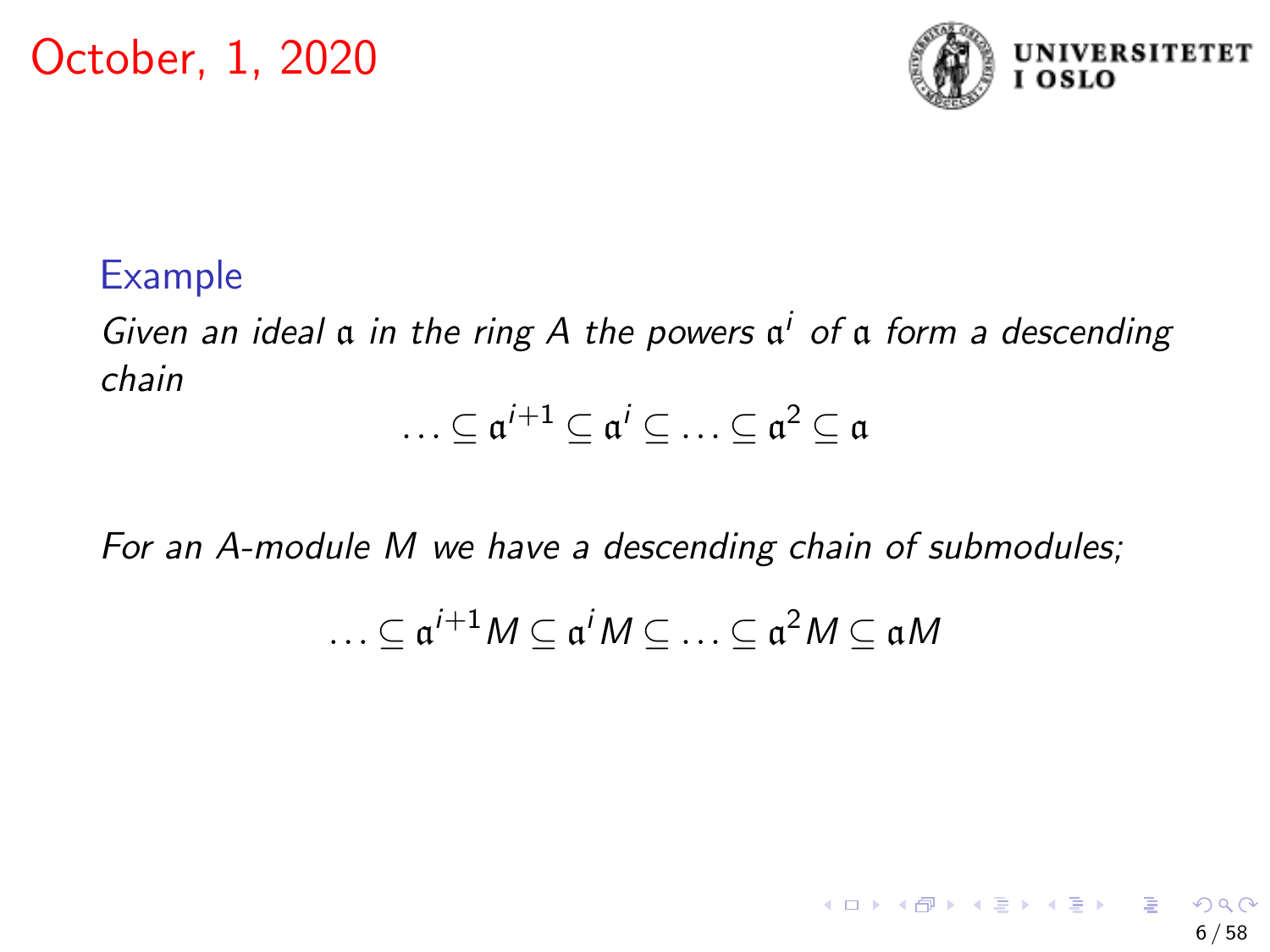

7 / 58

 $A \Box B$   $A \Box B$   $A \Box B$   $A \Box B$   $A \Box B$   $A \Box B$   $B$ 

### Example

Concider the abeiain group  $\mathbb Q$  (which is a  $\mathbb Z$ -module). For every natural number i one has the submodule of  $\mathbb Q$  generated by  $p^{-i}$ ; that is, the subgroup  $\mathbb{Z}\cdot p^{-i}$  whose elements are of the form  $np^{-i}$ . Then there is an ascending chain

$$
\mathbb{Z} \subset \mathbb{Z} \cdot p^{-1} \subset \ldots \subset \mathbb{Z} \cdot p^{-i} \subset \mathbb{Z} \cdot p^{-(i+1)} \subset \ldots
$$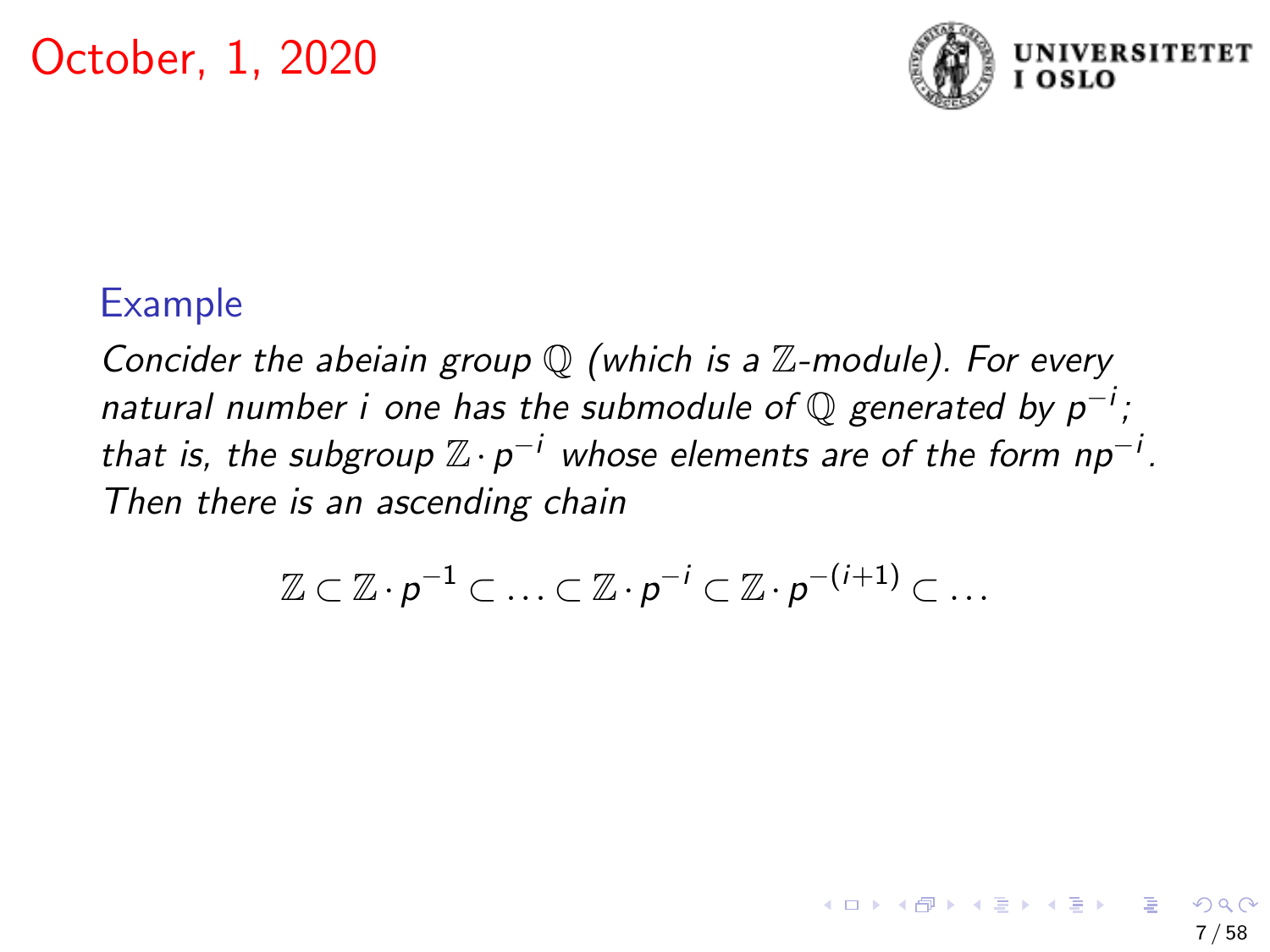

#### Definition

The A-module M is **Noetherian** if every ascending chain of submodules is eventually constant.

### Definition

The A-module  $M$  is Artinian if every descending chain is eventually constant.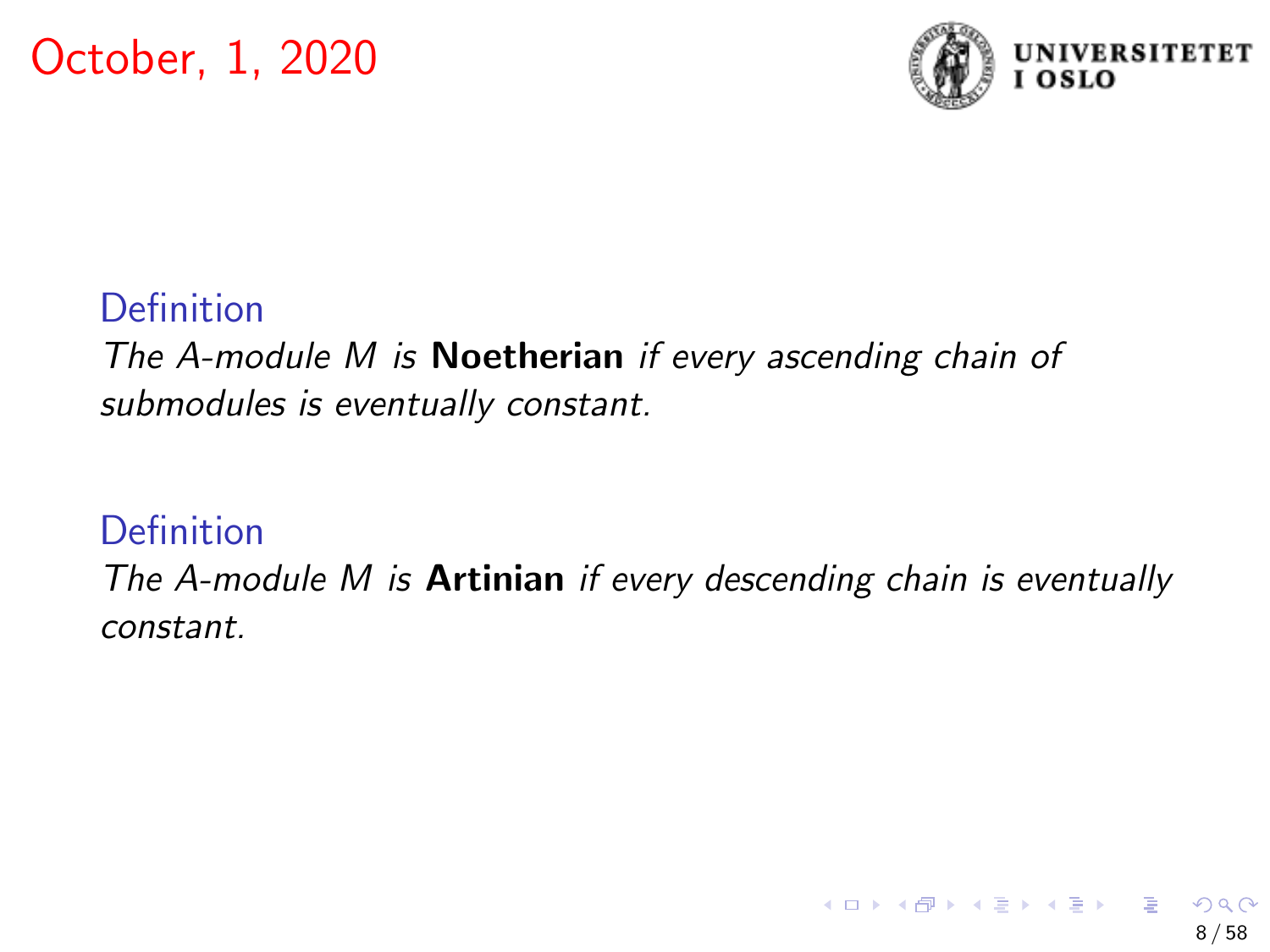

# **Definition**

- $i)$  A ring A is called **Noetherian** if it is a Noetherian as module over itself.
- ii) It is called **Artinian** if it is an Artinian as module over itself.

The submodules of A are precisely the ideals, so A being Noetherian amounts to ideals of A satisfying the ACC, and similarly, A is Artinian precisely when the ideals comply with the DCC.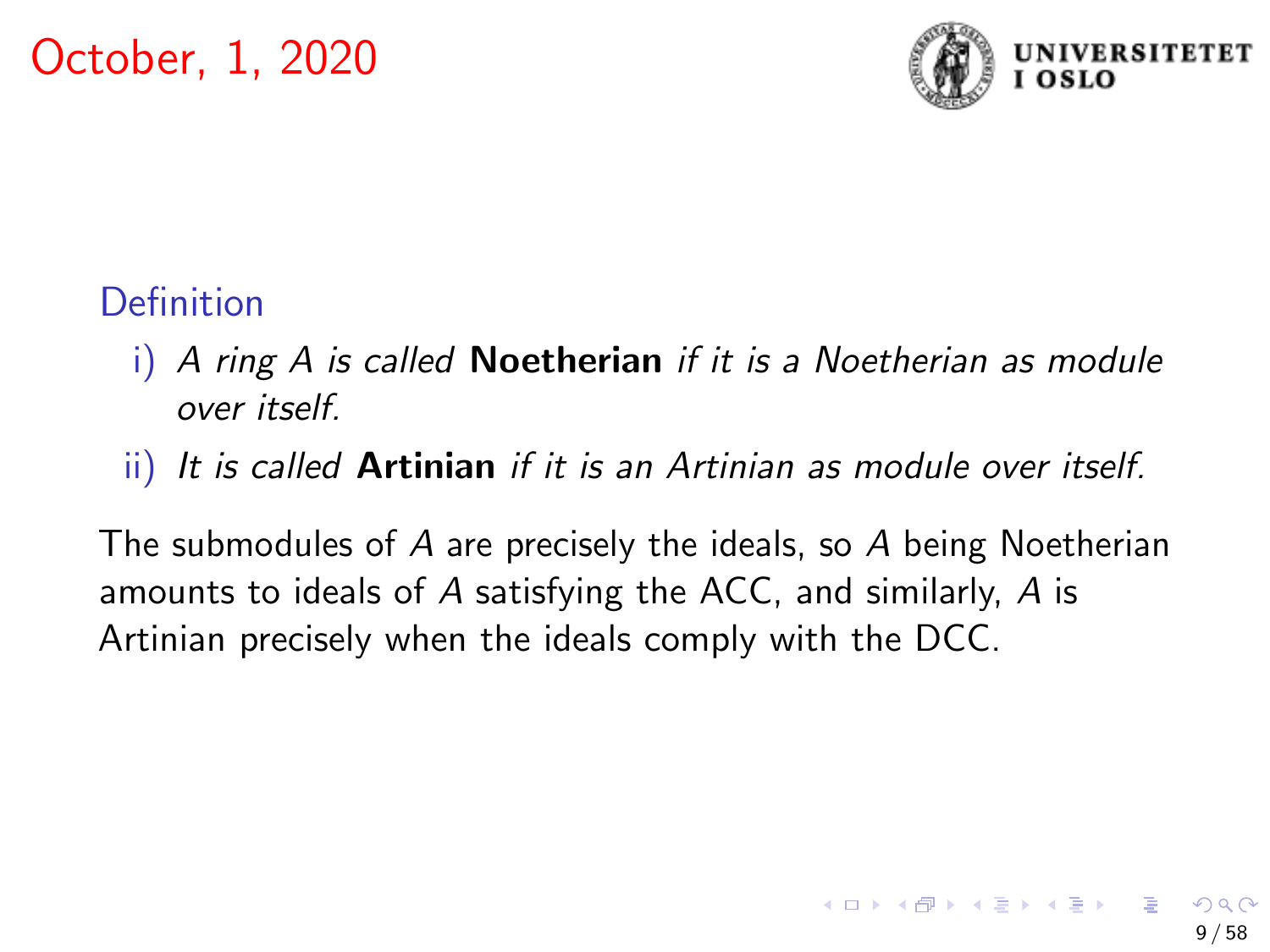

# Proposition (Main Theorem of Noetherian modules)

Let A be a ring and let M be a module over A. The following three statements are equivalent.

- M is Noetherian.
- ii) Every non-empty set of submodules of M has a maximal member;
- iii) Every submodule of M is finitely generated over A;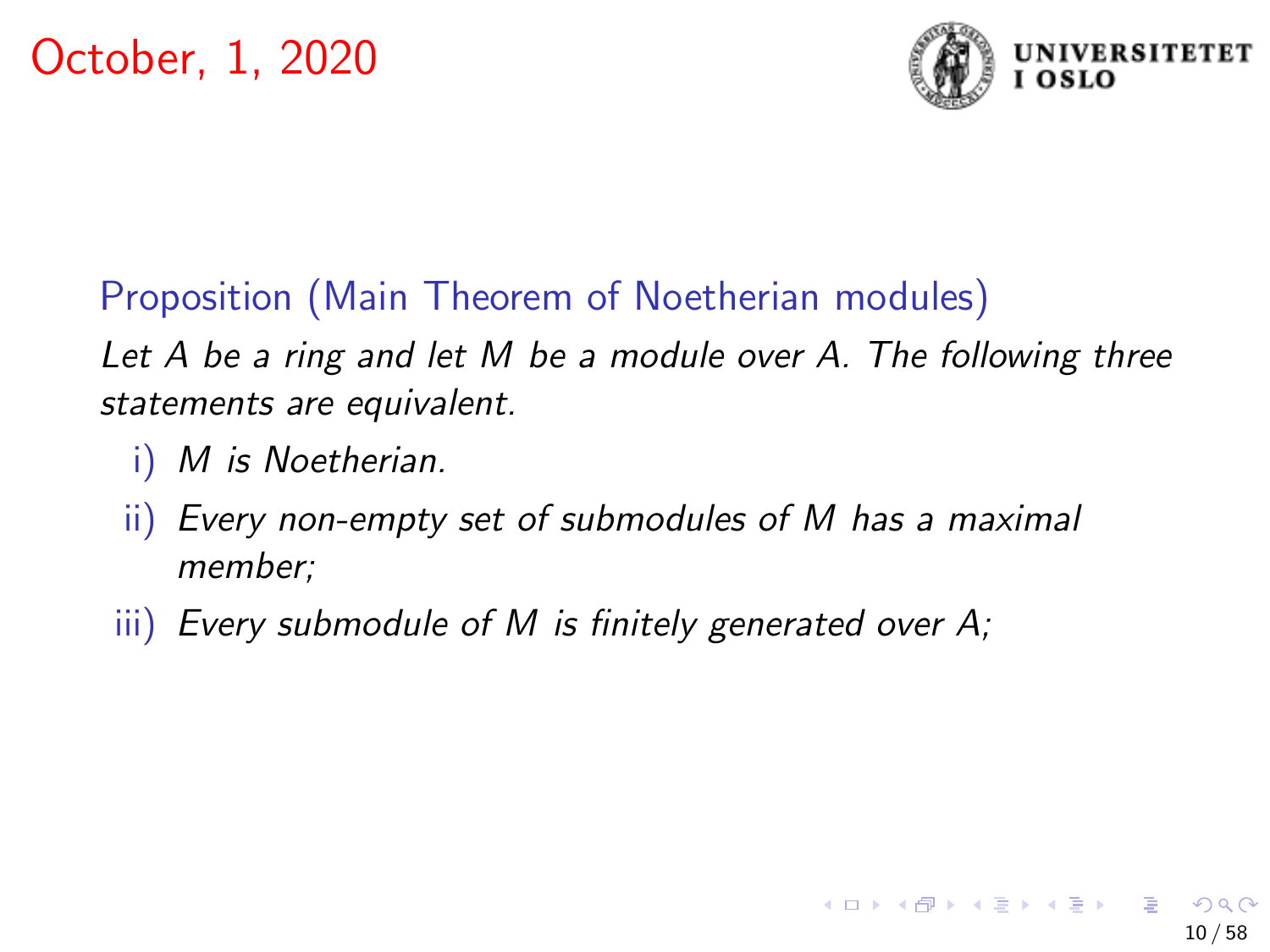

Proof.

- i)  $\Rightarrow$  ii) Assume that M is Noetherian and let  $\Sigma$  be a non-empty set of submodules. Assuming there is no maximal elements in  $\Sigma$ , one proves easily, by induction on the length, that every finite chain in  $\Sigma$  can be strictly extended upwards, which is not the case since M is Noetherian.
- $\overline{ii}$  iii) Suppose that every non-empty set of submodules has a maximal element, and let N be a submodule. We shall see that N is finitely generated. Let  $\Sigma$  be the set of submodules of N finitely generated over A. It is clearly non-empty  $(Am\subset N$  for any  $m \in N$ ) and hence has a maximal element  $N_0$ . Let  $m \in N$ be any element. The module  $Am+N<sub>0</sub>$  is finitely generated and contained in N, and by the maximality of  $N_0$ , it follows that  $m \in N_0$ . Hence  $N = N_0$ , and N is finitely generated.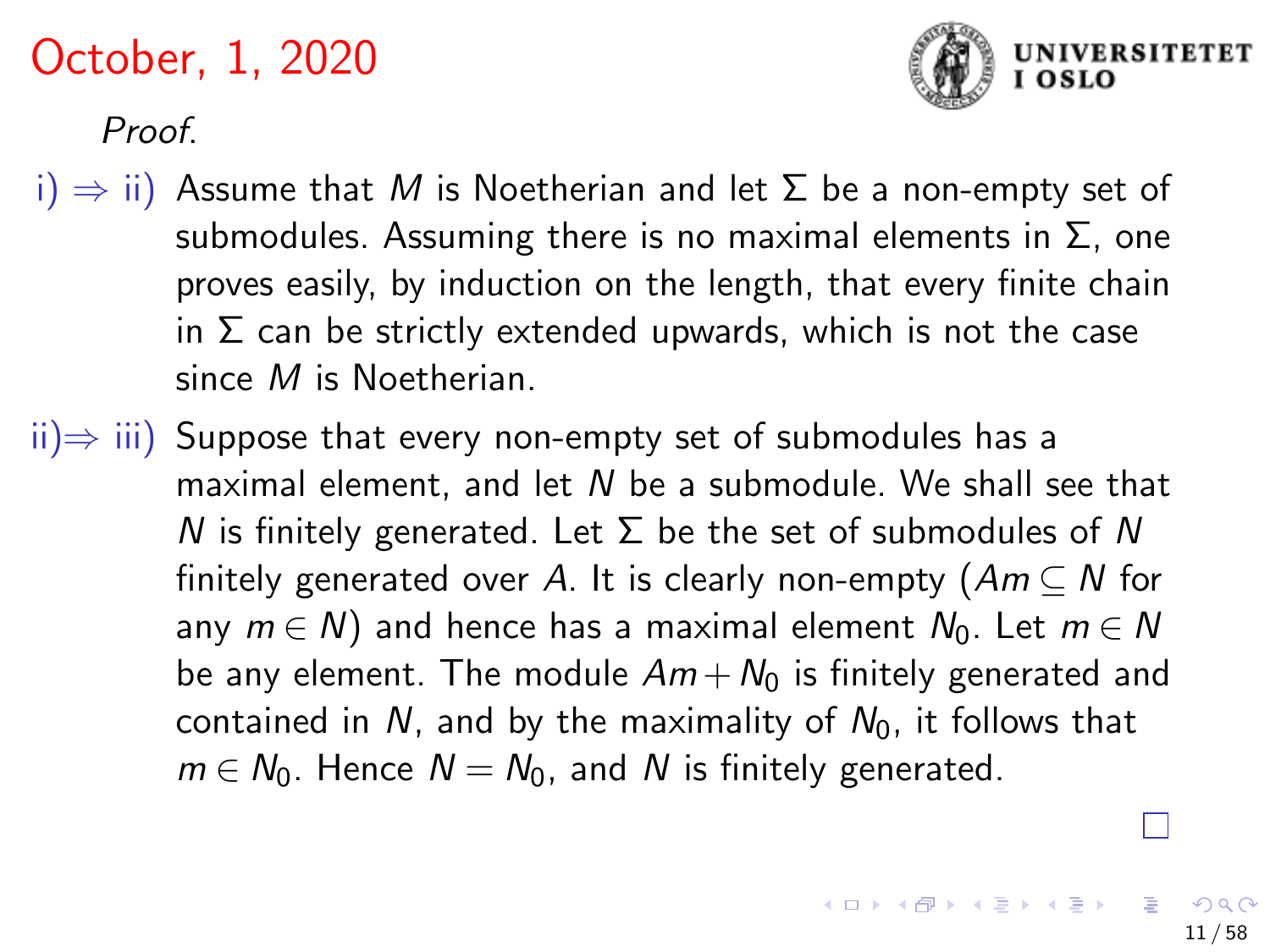

Proof. [continues]

 $(iii) \Rightarrow i$ ) Assume that all submodules of M are finitely generated, and let

$$
M_0\subseteq M_1\subseteq \ldots \subseteq M_i\subseteq M_{i+1}\subseteq \ldots
$$

be an ascending chain. The union  $N = \bigcup_i M_i$  is finitely generated, say by  $m_1,\ldots,m_r.$  Each  $m_j$  lies in some  $M_{\mathsf{v}_j}$  and hence they all lies in  $M_{\rm\scriptscriptstyle V}$  with  ${\rm\scriptstyle V}=$  max $_{\rm\scriptscriptstyle J}$   ${\rm\scriptstyle V}$ ,  $\Gamma$ herefore  $N=M_{\rm\scriptscriptstyle V}$ , and the chain is constant above ν.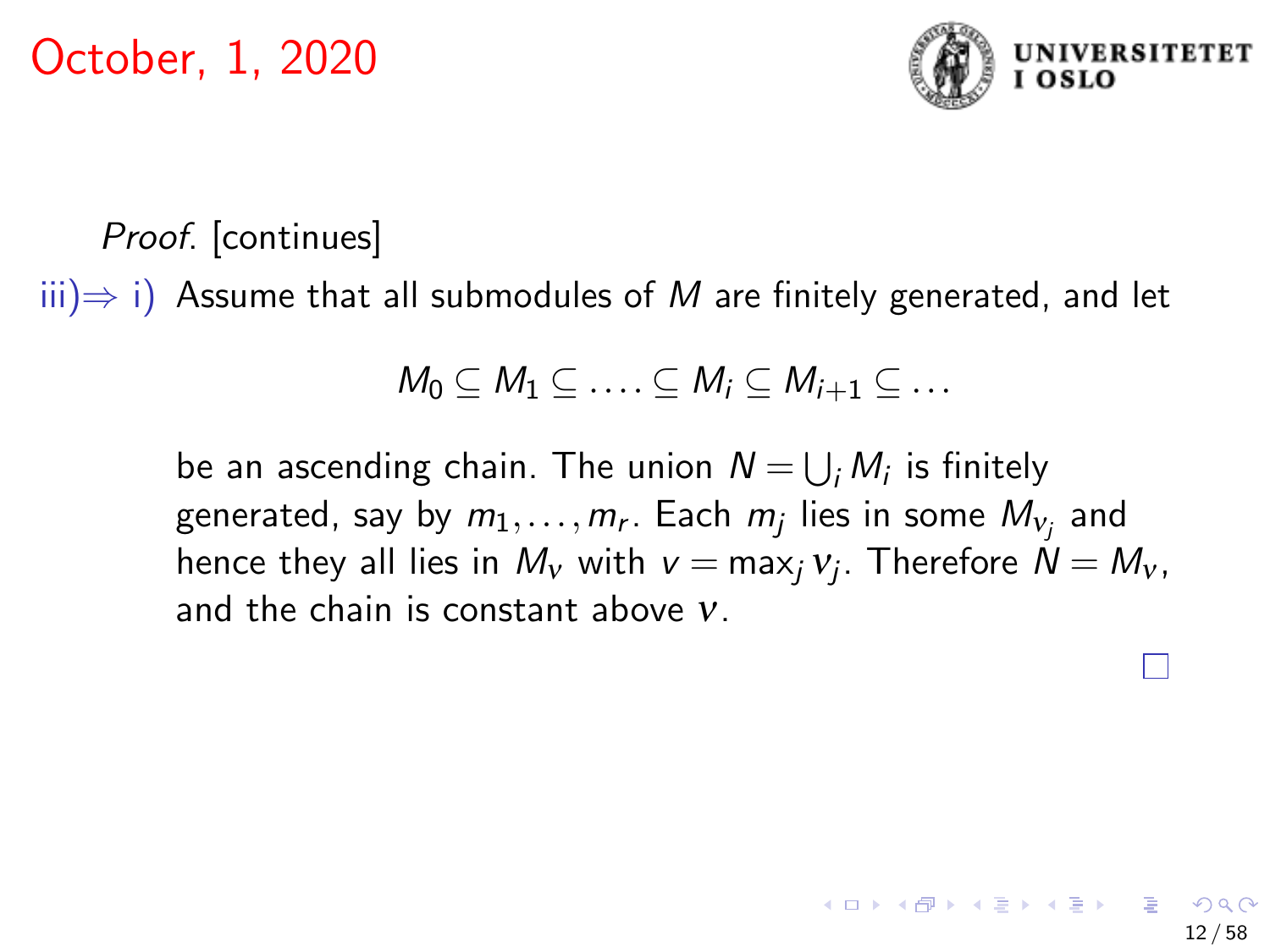

13 / 58

イロト イ押 トイヨ トイヨ トー

### **Proposition**

Let M', M and M" be A-modules that fit in the short exact sequence

$$
0 \to M' \longrightarrow M \stackrel{\beta}{\longrightarrow} M'' \to 0
$$

Then M is Noetherian (respectively Artinian) if and only if M' and  $M''$  are.

Remember that

$$
\phi(\phi^{-1}(x)) = x \quad \text{if } \phi \text{ is surjective}
$$
  

$$
\phi^{-1}(\phi(x)) = x \quad \text{if } \phi \text{ is injective}
$$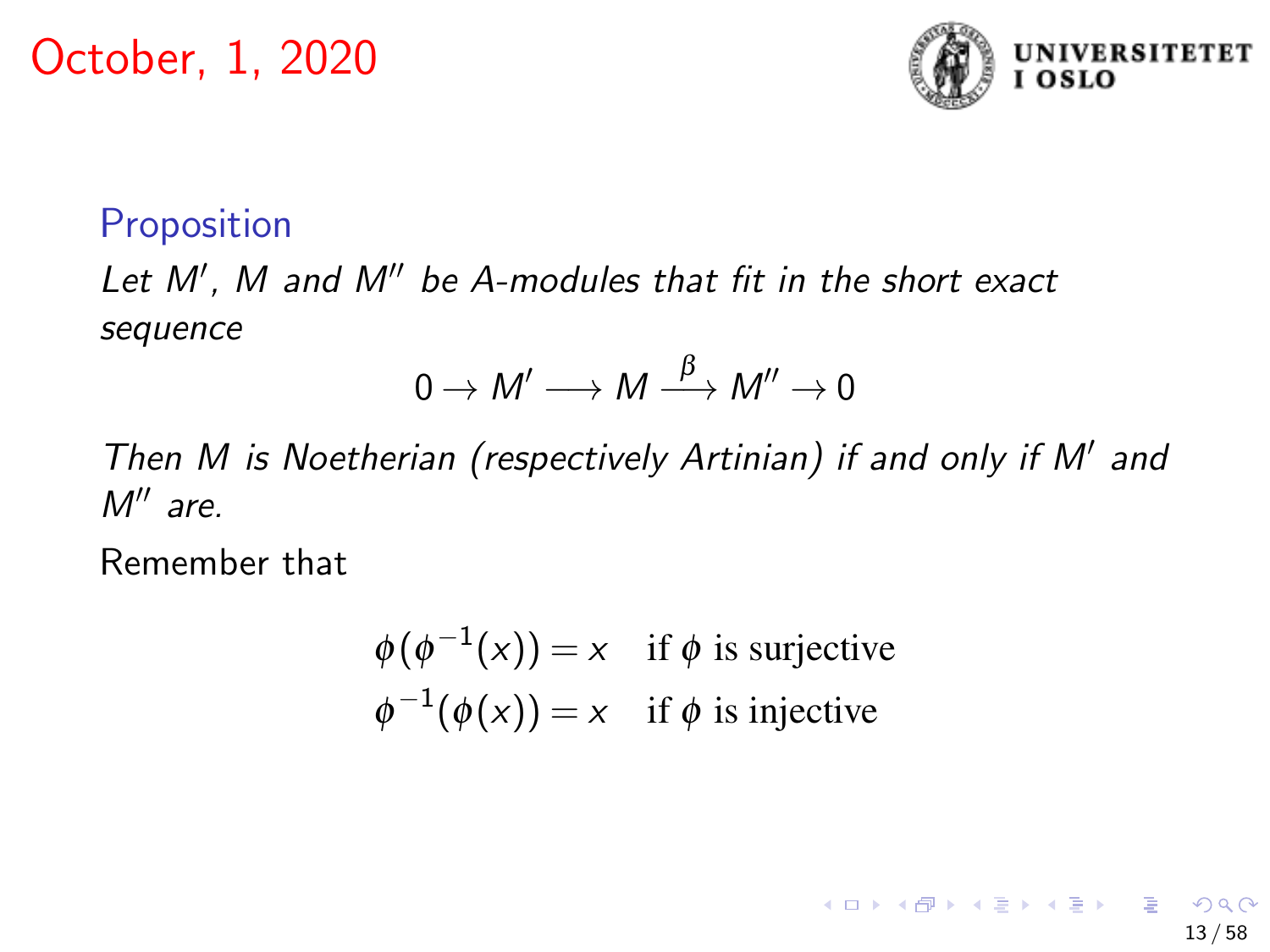

Proof.

- $\Rightarrow$  Every chain in  $M'$  is a chain in  $M$ , and if  $M$  is Noetherian, so is  $M'$ . A chain in  $M''$  can be lifted to  $M$  and surjectivity of  $\beta$ implies  $\beta(\beta^{-1}(N))=N$  for any submodule  $N\subseteq M''$ . It follows that  $M''$  is Noetherian as well.
- $\Leftarrow$  Assume that the two extreme modules  $M'$  and  $M''$  are Noetherian and let  ${M_i}$ ; be a chain in M. The chain  $\{M_i \cap M'\}$  is eventually constant, hence  $M_i \cap M' = M_j \cap M'$  for  $i, j >> 0.$

Mapping the  $M_i$ 's into  $M''$  gives the chain  $\{\beta(M_i)\}_i$  in  $M''$ and since  $M''$  is Noetherian by assumption, it is eventually constant. Hence  $\beta(M_i) = \beta(M_i)$  for  $i, j >> 0$ . This gives  $M_i/M_i \cap M' = M_j/M_j \cap M'$  and hence  $M_i = M_j$ .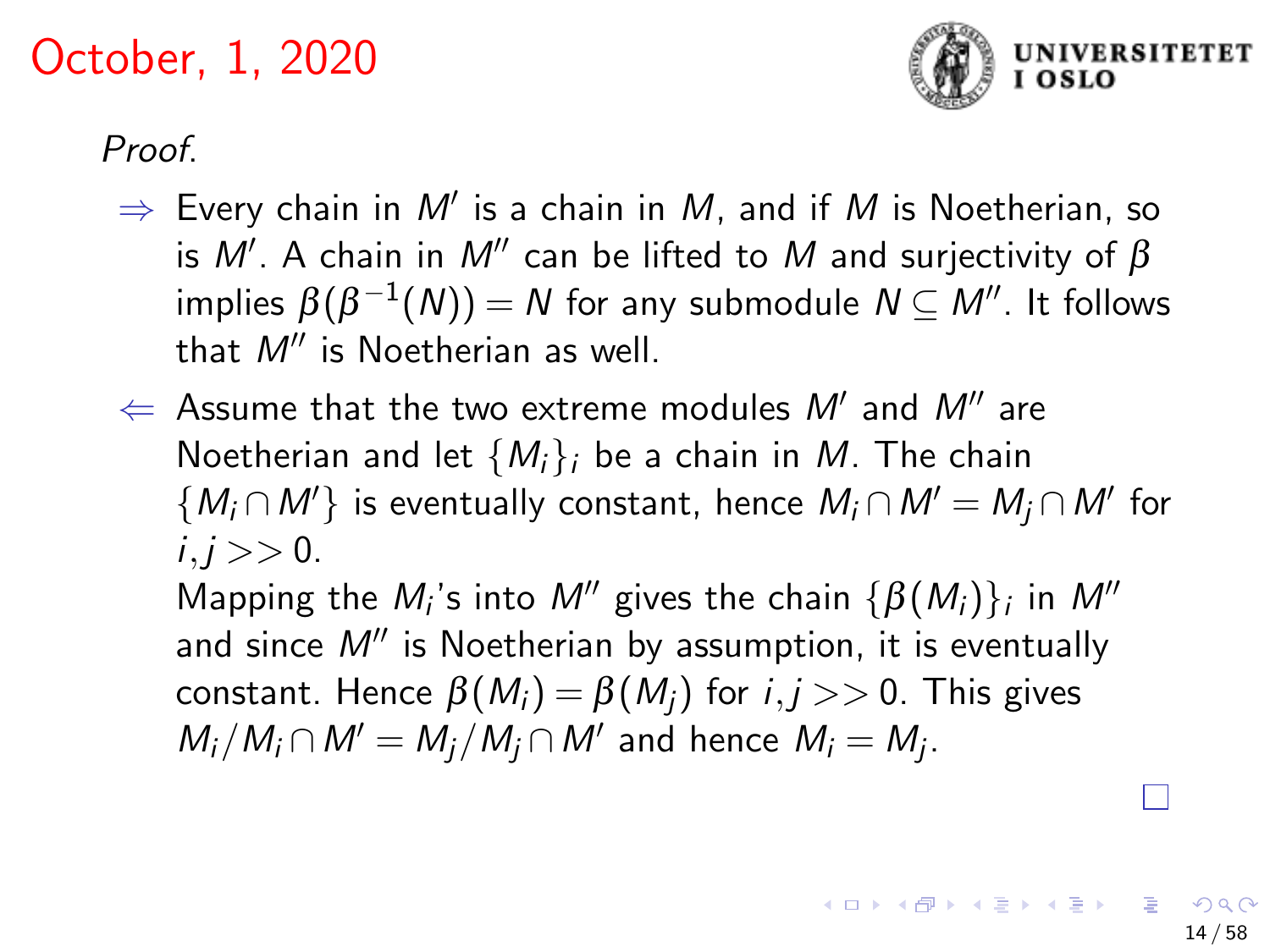

15 / 58

### **Proposition**

Let S be a multiplicative set in the ring A and let M be an A-module. If M is Noetherian, respectively Artinian, the localized module  $M<sub>S</sub>$  is Noetherian, respectively Artinian, as well.

Proof.

1. Let  $N \subseteq S^{-1}M$ . Observ that  $S^{-1}(\iota^{-1}(N)) = N$ . In fact, since  $\frac{m}{1} \in N$ is equivalent to  $\frac{m}{s} \in N$  for any  $s \in S$ , we have

$$
S^{-1}(t^{-1}(N)) = S^{-1}\{m \in M \mid \frac{m}{1} \in N\} \\
= \{\frac{m}{s} \mid \frac{m}{1} \in N\} = N
$$

2. Any chain  $\{N_i\}$  in  $S^{-1}M$ , whether ascending or descending, induces a chain  $\{ \iota^{-1}(N_i) \}$  in  $M$ , and if this chain stabilizes, say  $\iota^{-1}(N_i)=\iota^{-1}(N_j)$  for  $i,j\geq i_0$ , it holds true that  $N_i=S^{-1}(\iota^{-1}N_i\vec{)}=S^{-1}(\iota^{-1}N_j)=N_j$ , and the original chain stabilizes at  $i_0$  as well.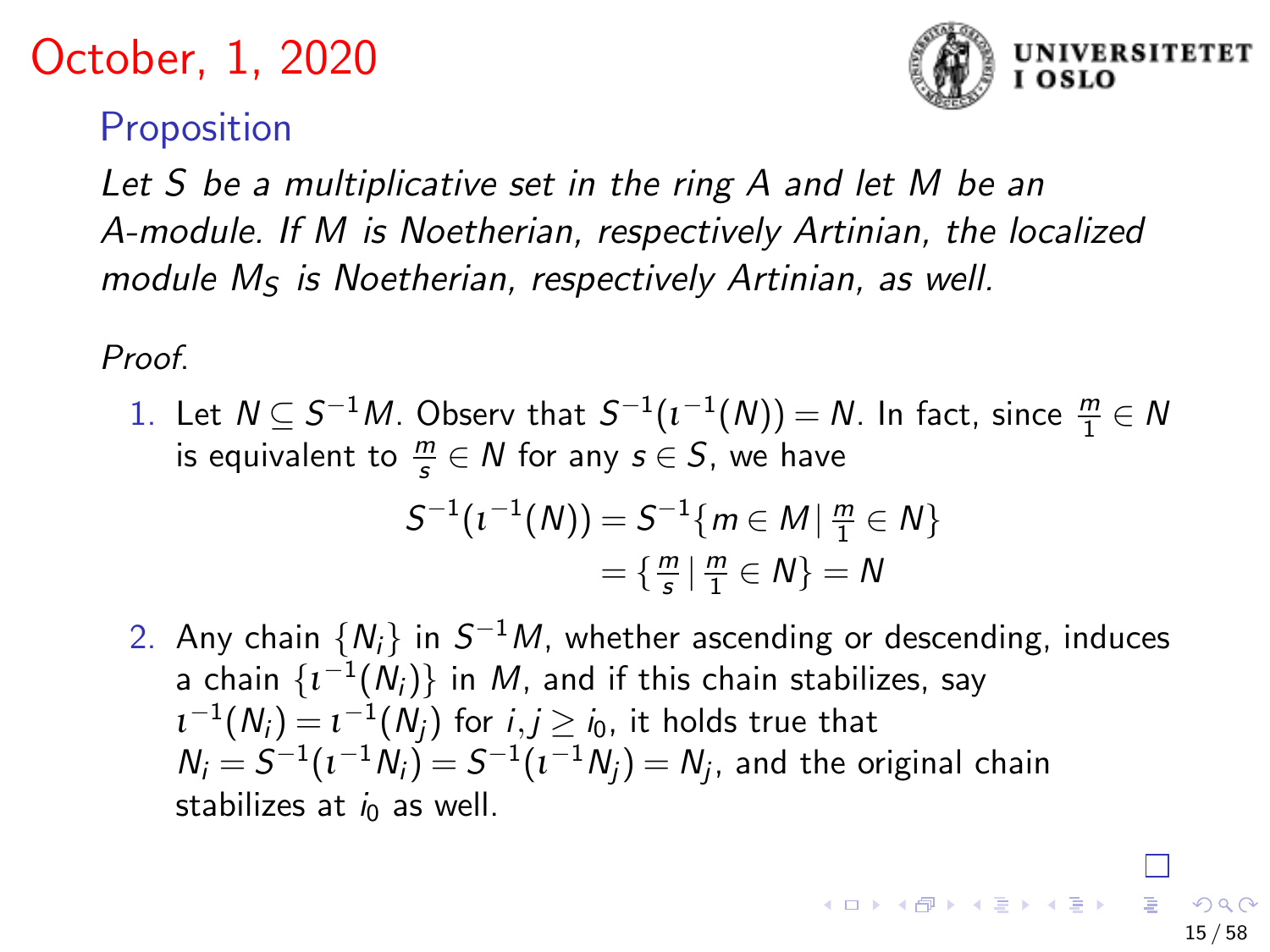

# Example (Vector spaces)

A vector space V over a field k is Noetherian if and only if it is of finite dimension.

Indeed, if  $V$  is of finite dimension it is the direct sum of finitely many copies of k, hence Noetherian.

If V is not of finite dimension one may find an infinite set  $v_1, \ldots, v_i, \ldots$  of linearly independent vectors, and the subspaces  $V_i = \langle v_1, \ldots, v_i \rangle$  will form a strictly ascending chain of subspaces; hence V is not Noetherian. A similar argument shows that neither is V Artinian: The spaces  $W_i = \langle v_i, v_{i+1} \cdots \rangle$  form a strictly decreasing chain of subspaces.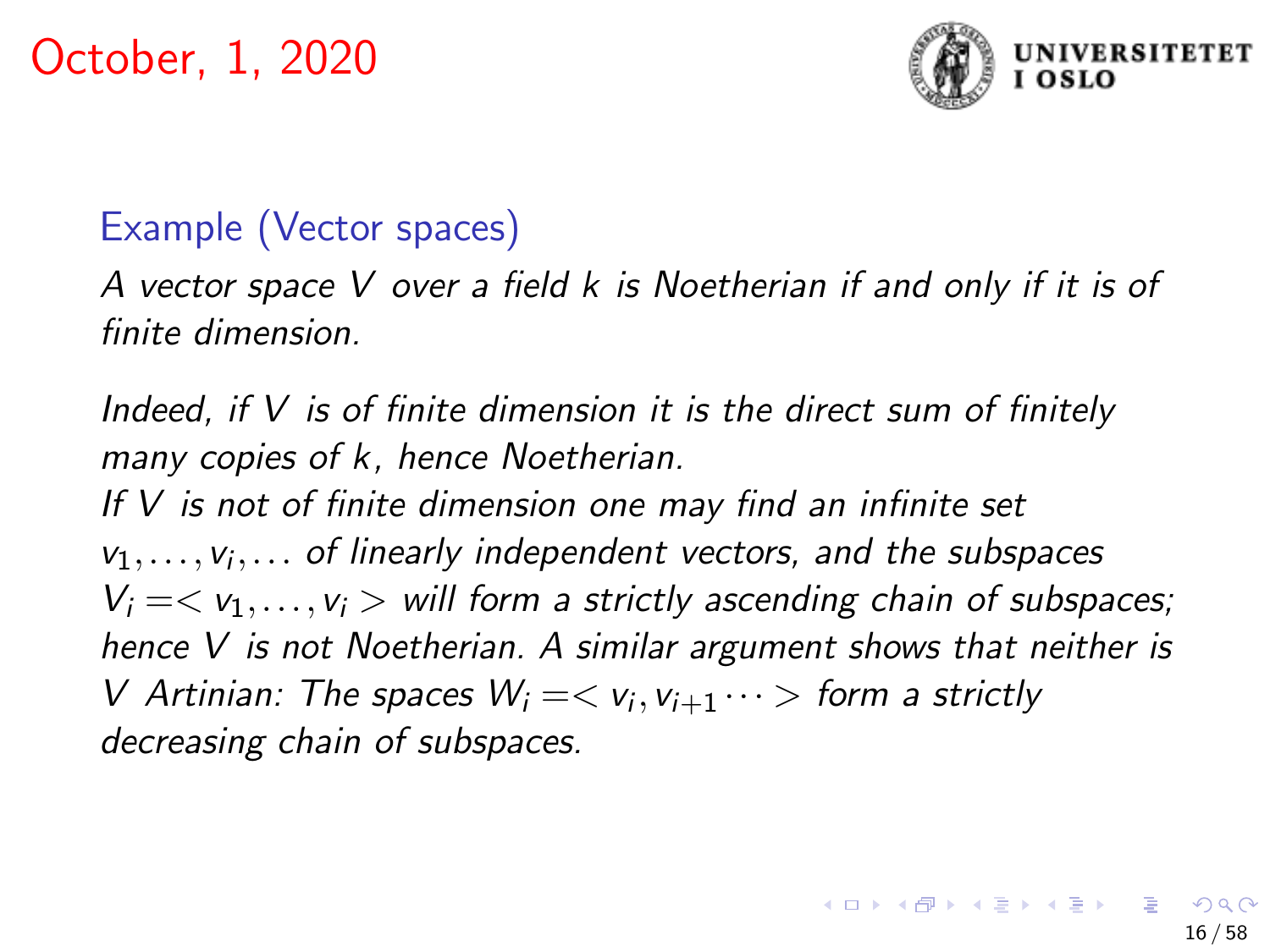

# Proposition (Main Theorem of Noetherian rings)

Let A be a ring. The following three statements are equivalent.

- i) A is Noetherian.
- ii) Every non-empty family of ideals in A has a maximal element;
- iii) Every ideal in A is finitely generated.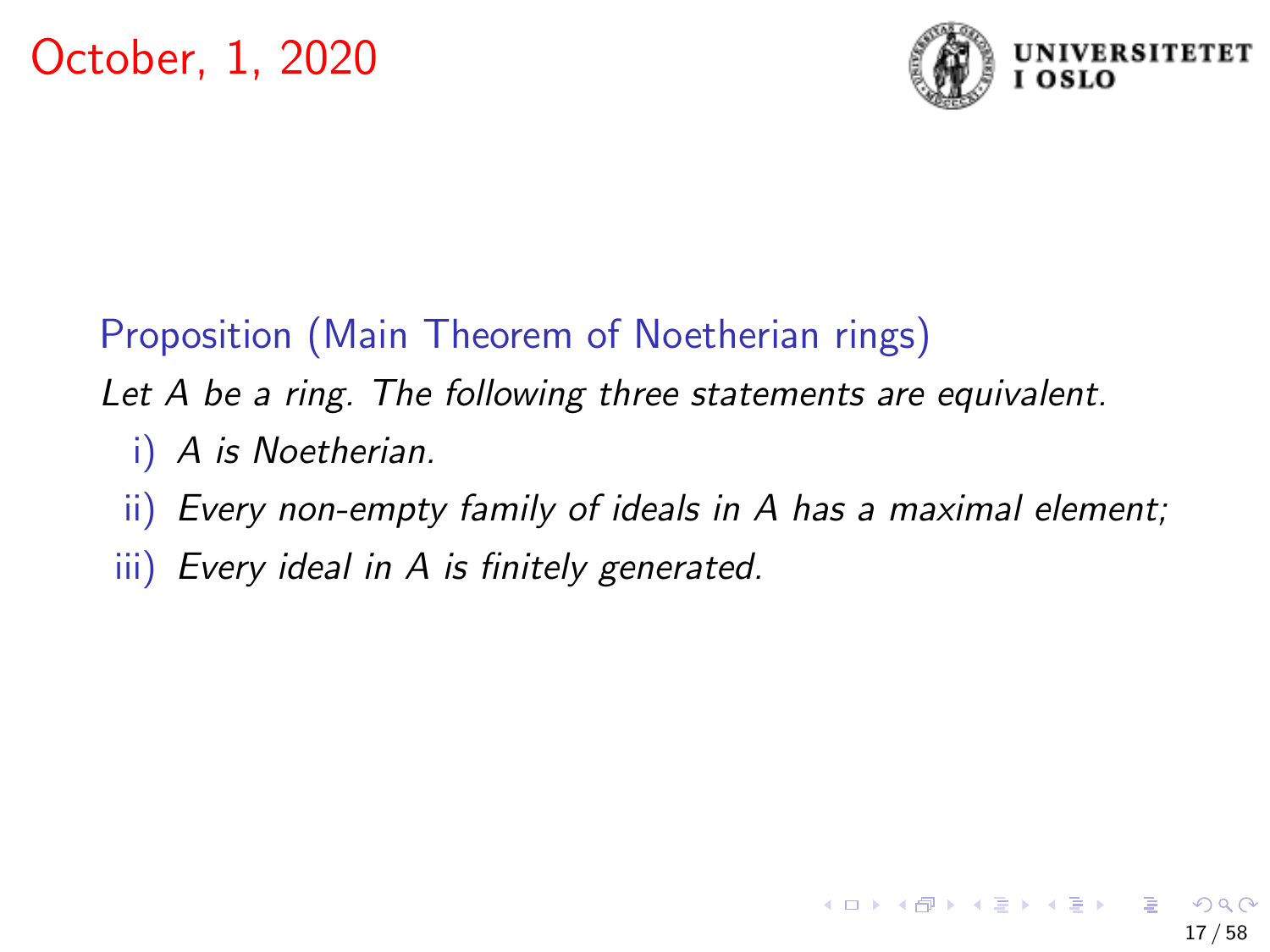

## Proposition

Let A be a noetherian ring and M an A-module. Then M is Noetherian if and only if M is finitely generated.

*Proof.* A finitely generated A-module M can be realized as the quotient of a finite direct sum  $nA$  of n copies of A. When A is Noetherian, it follows that  $nA$  is Noetherian; indeed, one obtains  $nA$  by successive extensions of A by itself. All quotients of nA, in particular M, will be Noetherian.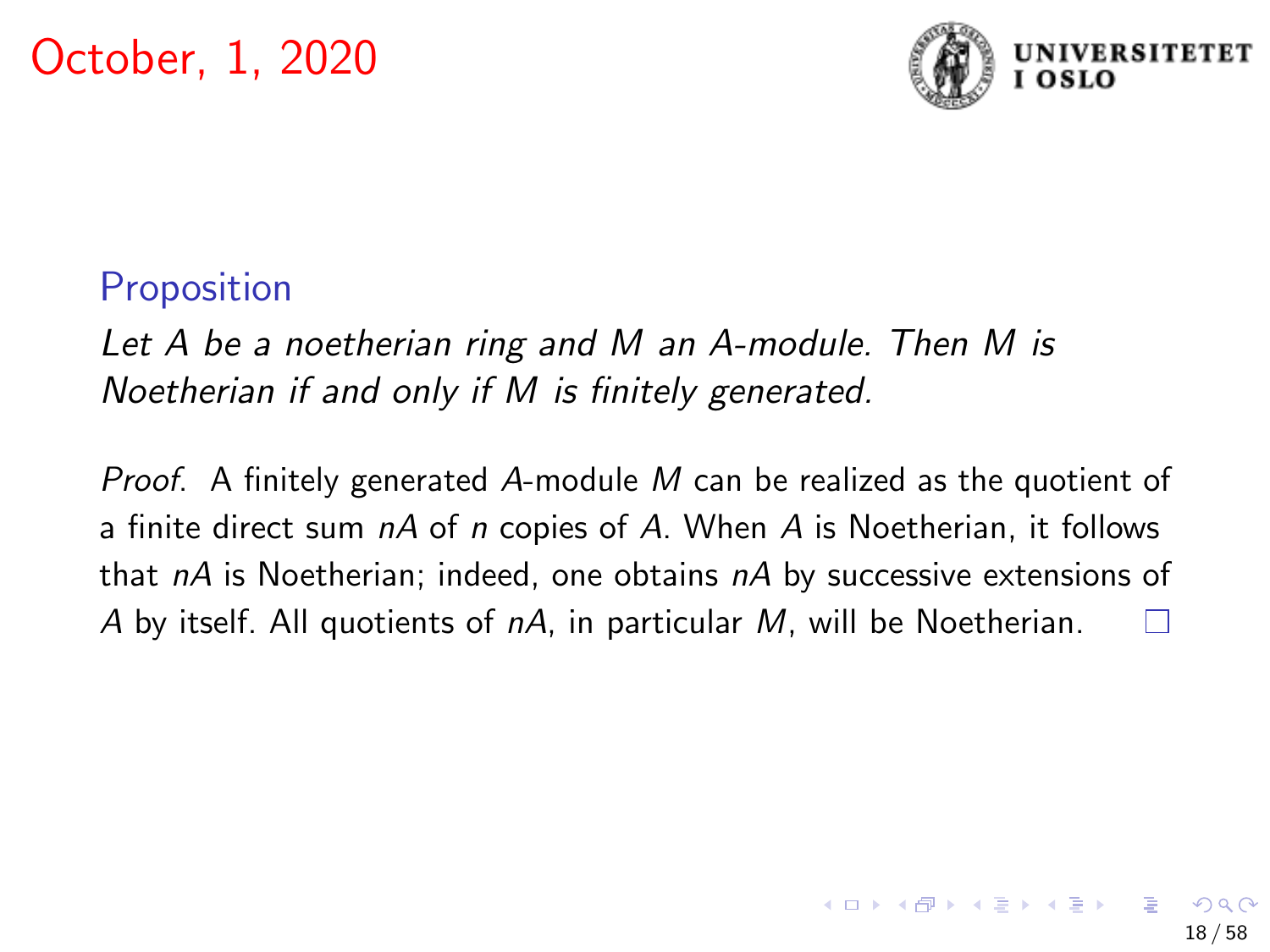

## Example

An example of a non-noetherian ring is the ring  $A[x_1,x_2,...]$  of polynomials in infinitely many variables over any ring A. The chain of ideals

$$
(x_1) \subset (x_1, x_2) \subset \ldots \subset (x_1, x_2, \ldots, x_i) \subset \ldots
$$

does obviously not stabilize.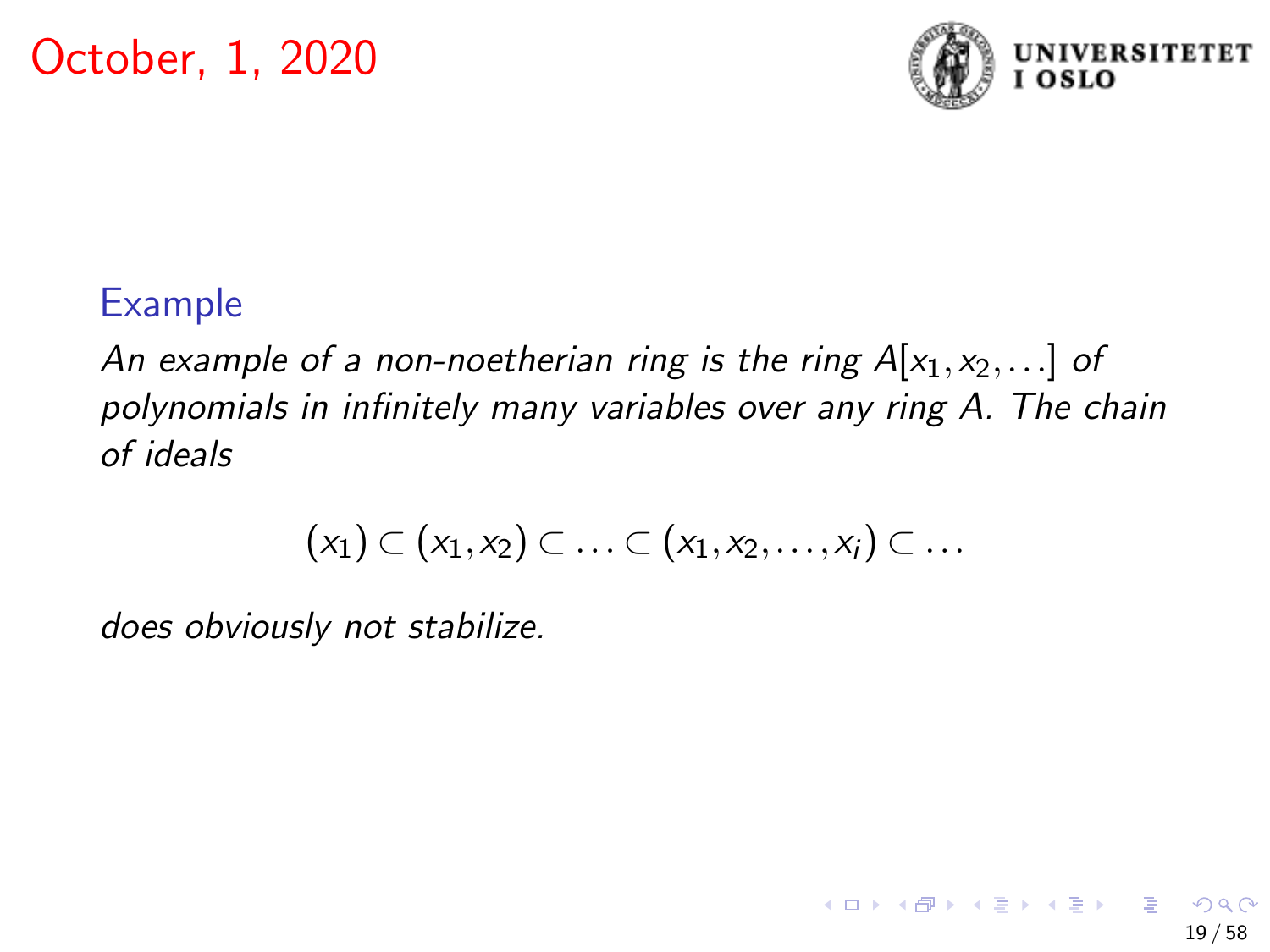

#### Example

One might be mislead by the previous example to belive that non-noetherian rings are monstrously big. There are, however, non-noetherian rings contained in the polynomial ring  $\mathbb{Q}[x]$ . The simplest example is even a subring of  $\mathbb{Z}[p^{-1}][\mathrm{x}]$  where  $p$  is a natural number greater than one; it is formed by those polynomials in  $\mathbb Z[p^{-1}][\mathrm{\mathsf{x}}]$  taking an integral value at zero. In this ring A one has the following ascending chain of ideals

$$
(p^{-1}x)\subset (p^{-2}x)\subset \ldots \subset (p^{-i}x)\subset \ldots
$$

which does not stabilize. Indeed, if  $p^{-(i+1)}$   $\in$   $(xp^{-1})$ , one has  $xp^{-(i+1)} = P(x) x p^{-i}$  for some polynomials  $P(x) \in A$ . Cancelling  $xp^{-i}$  gives us  $p^{-1} = P(x)$ , and this is a contradiction since  $P(0) \in \mathbb{Z}$ .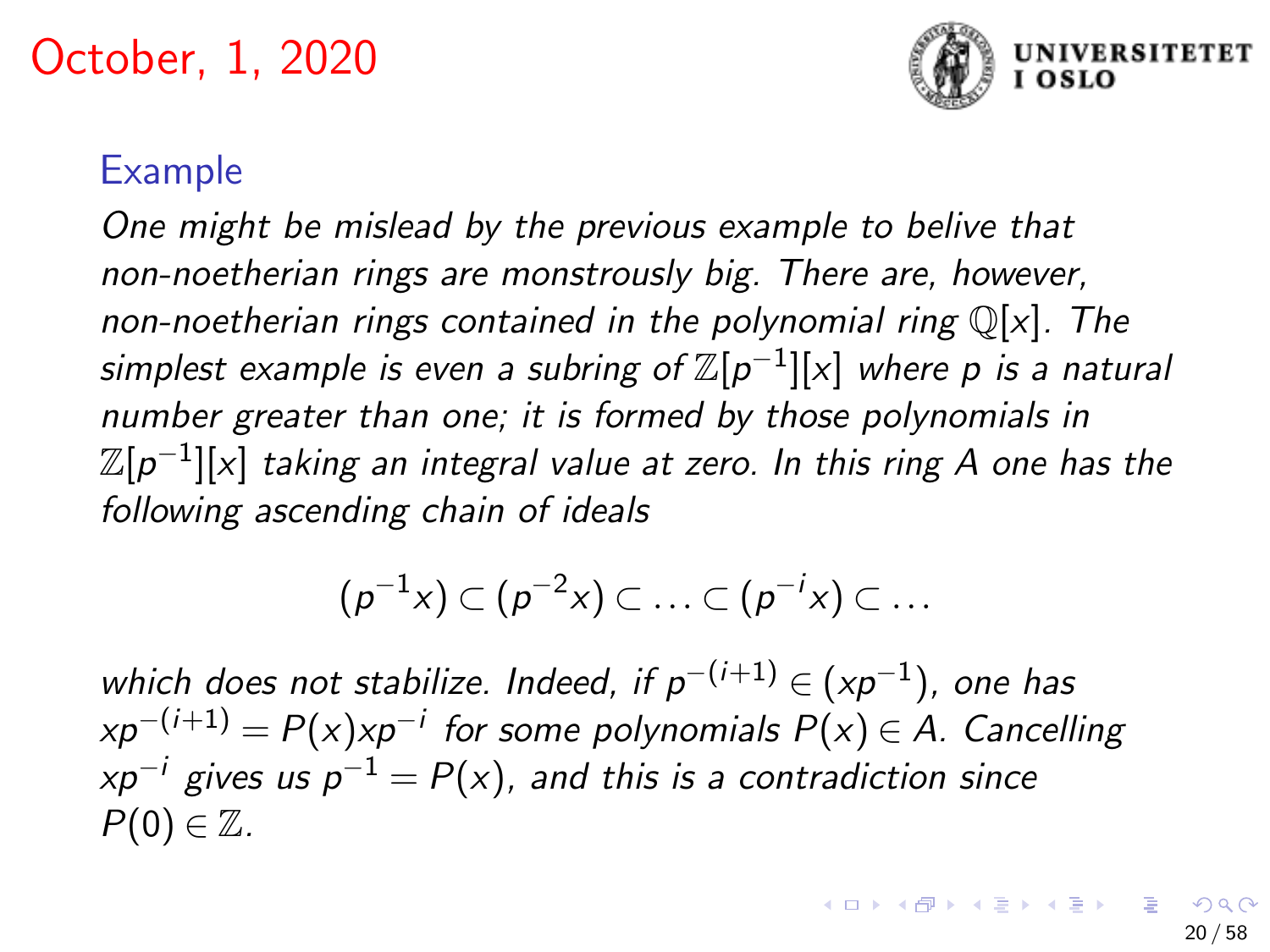

### **Proposition**

Assume that M is a module over A. If M is Noetherian, then  $A/Ann(M)$  is Noetherian as well.

*Proof.* Let  $x_1, \ldots, x_r$  be generators for M, and consider the map  $\phi: A \rightarrow rM$  that sends x to the tuple  $(x \cdot x_1, \ldots, x \cdot x_r)$ . If x kills all the  $x_i$ 's, it kills the entire module  $M$ , the  $x_i$ 's being generators, and we may infer that the kernel of  $\phi$  equals the annihilator Ann(M). This means that  $A/Ann(M)$  is isomorphic to a submodule of rM, hence it is Noetherian by the proposition above.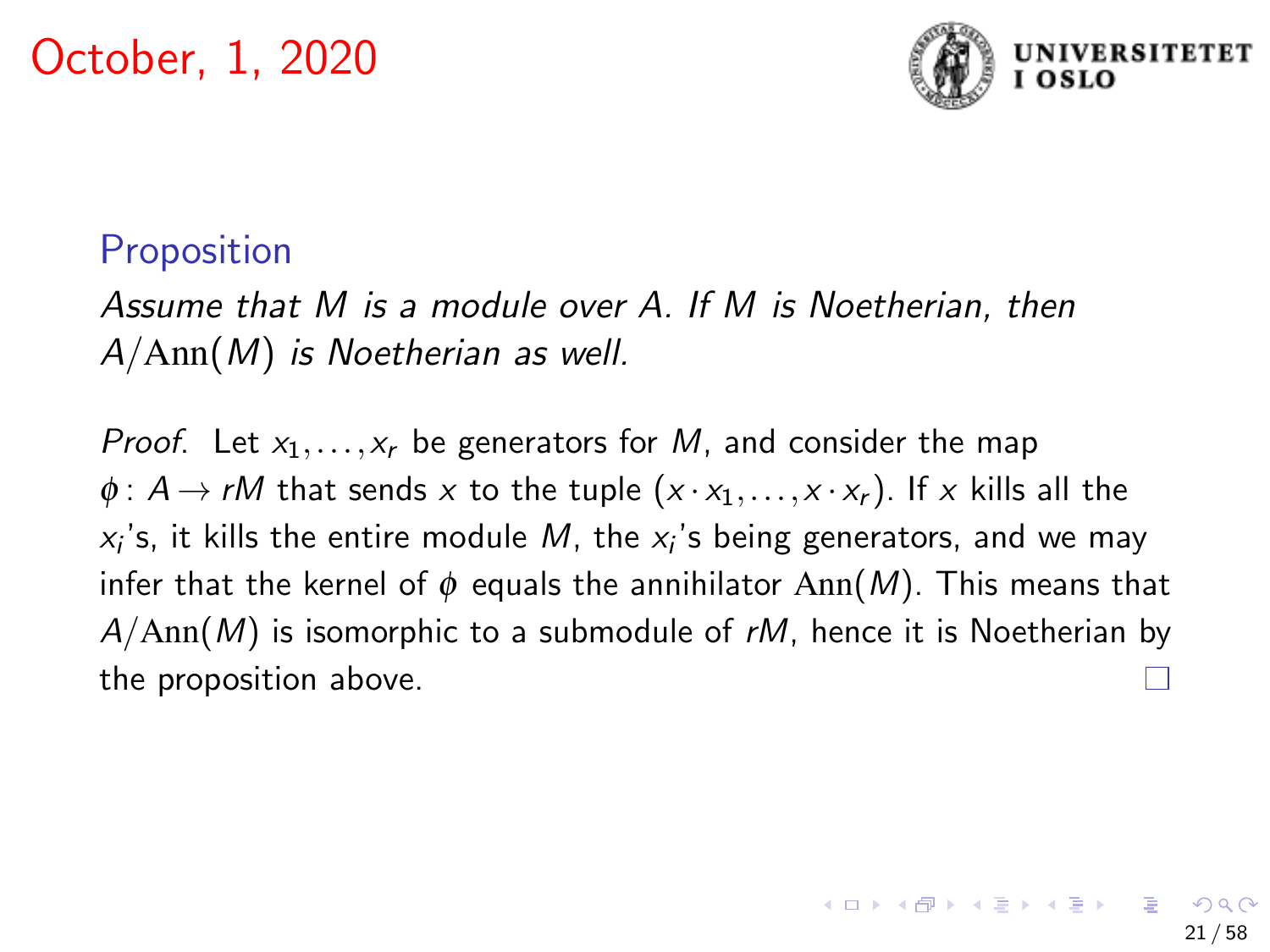

Notice that for a general A we have

 $M \qquad \Longleftrightarrow \qquad N \subseteq M \qquad \Longrightarrow \qquad \qquad M$ Noetherian Finitely generated Finitely generated

#### But if A is Noetherian we have

 $M \qquad \Longleftrightarrow \qquad N \subseteq M \qquad \Longleftrightarrow \qquad M$ Noetherian Finitely generated Finitely generated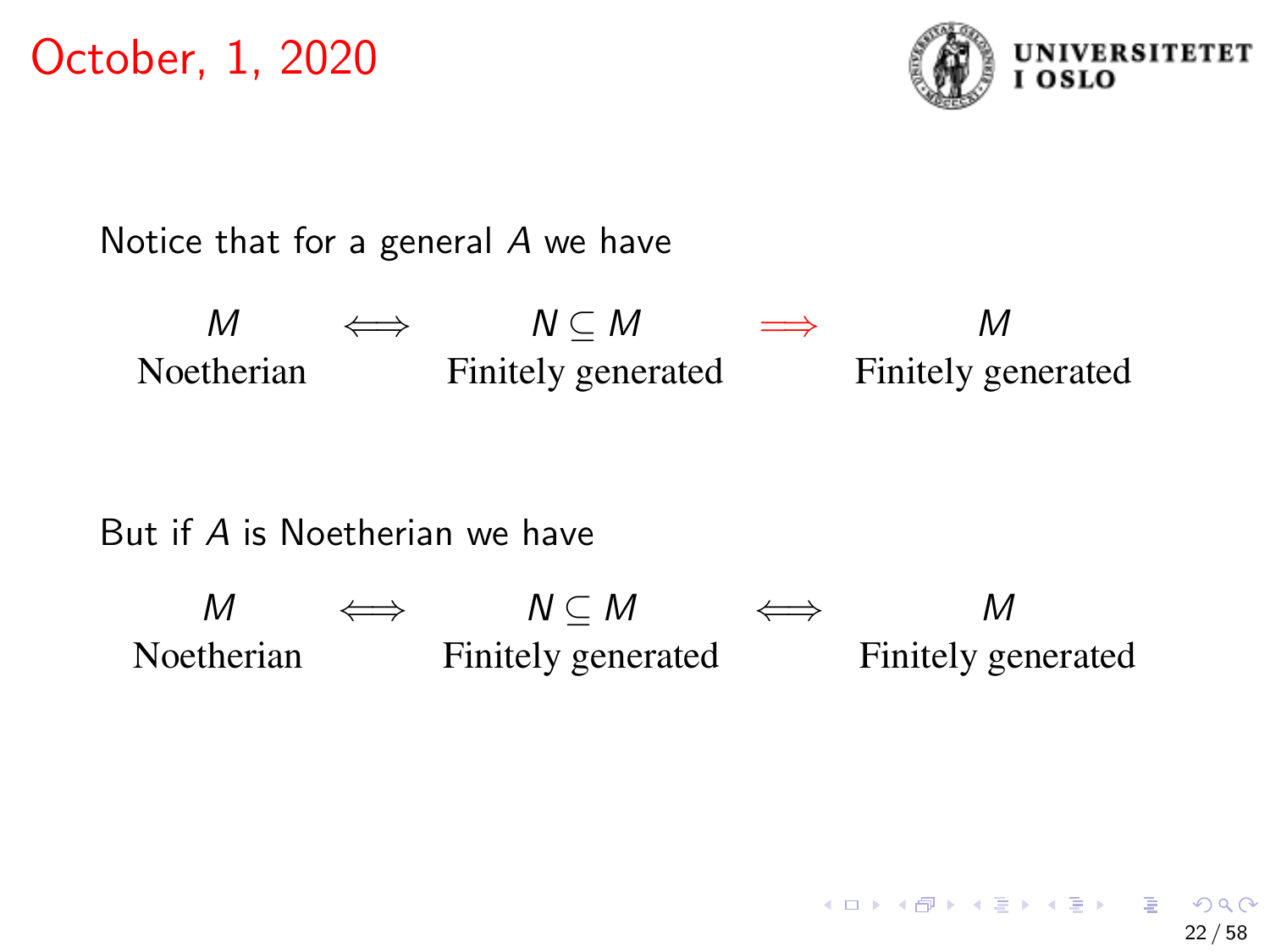

23 / 58

イロト 不優 トメ 差 トメ 差 トー 差

# October, 7, 2020

The topics today are minimal primes, Hilbert's basis theorem and Krull's intersection theorem.

9.2-9.3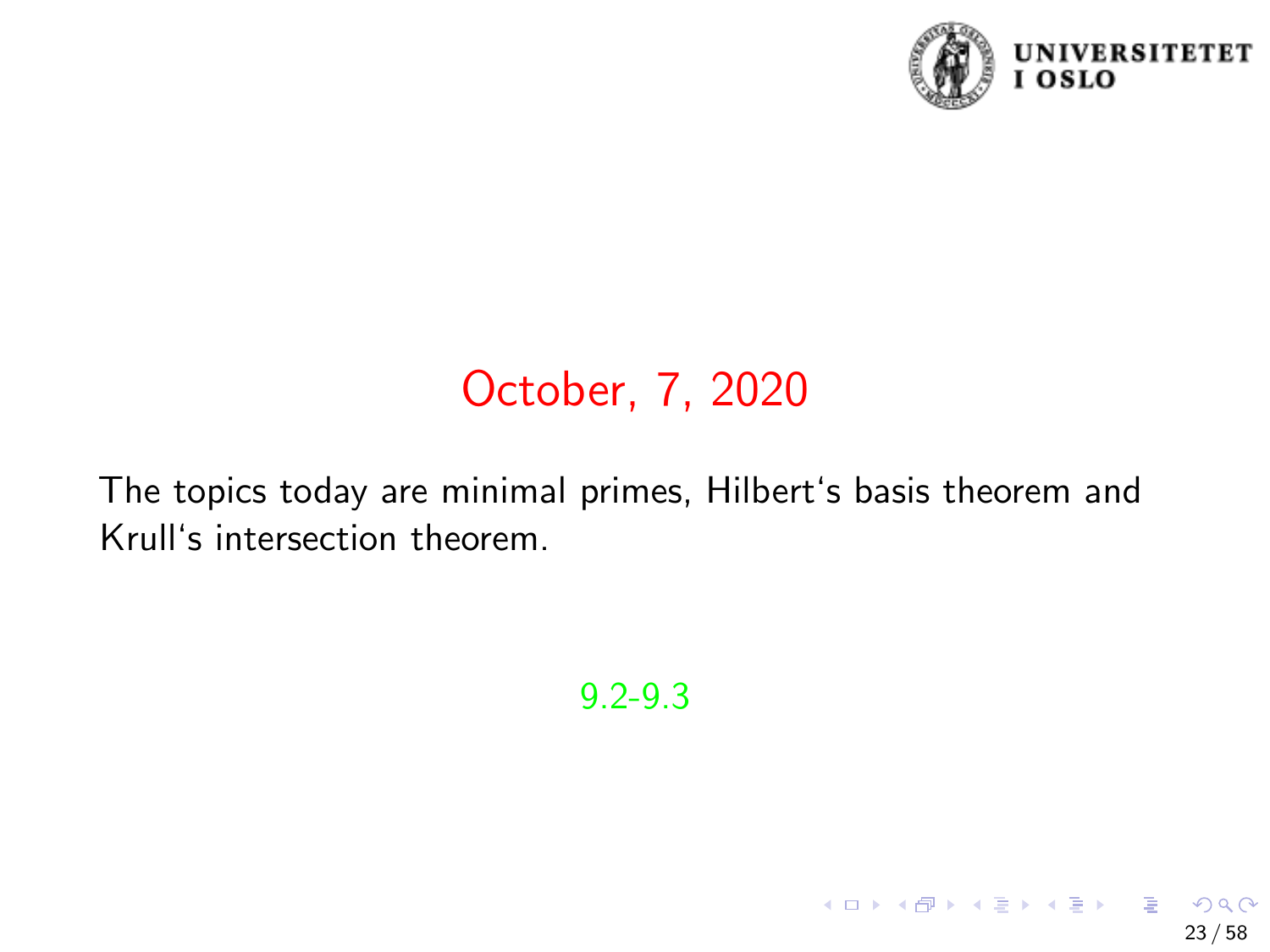

# Definition

The **minimal prime ideals** of an ideal a are the prime ideal minimal among those containing a.

Remember that for the minimal primes of a we have

$$
\sqrt{\mathfrak{a}}=\bigcap_{\mathfrak{a}\subset\mathfrak{p}}\mathfrak{p}
$$

The minimal primes are unambiguously determined by  $\sqrt{\mathfrak{a}}$ , and no inclusion among them can persist.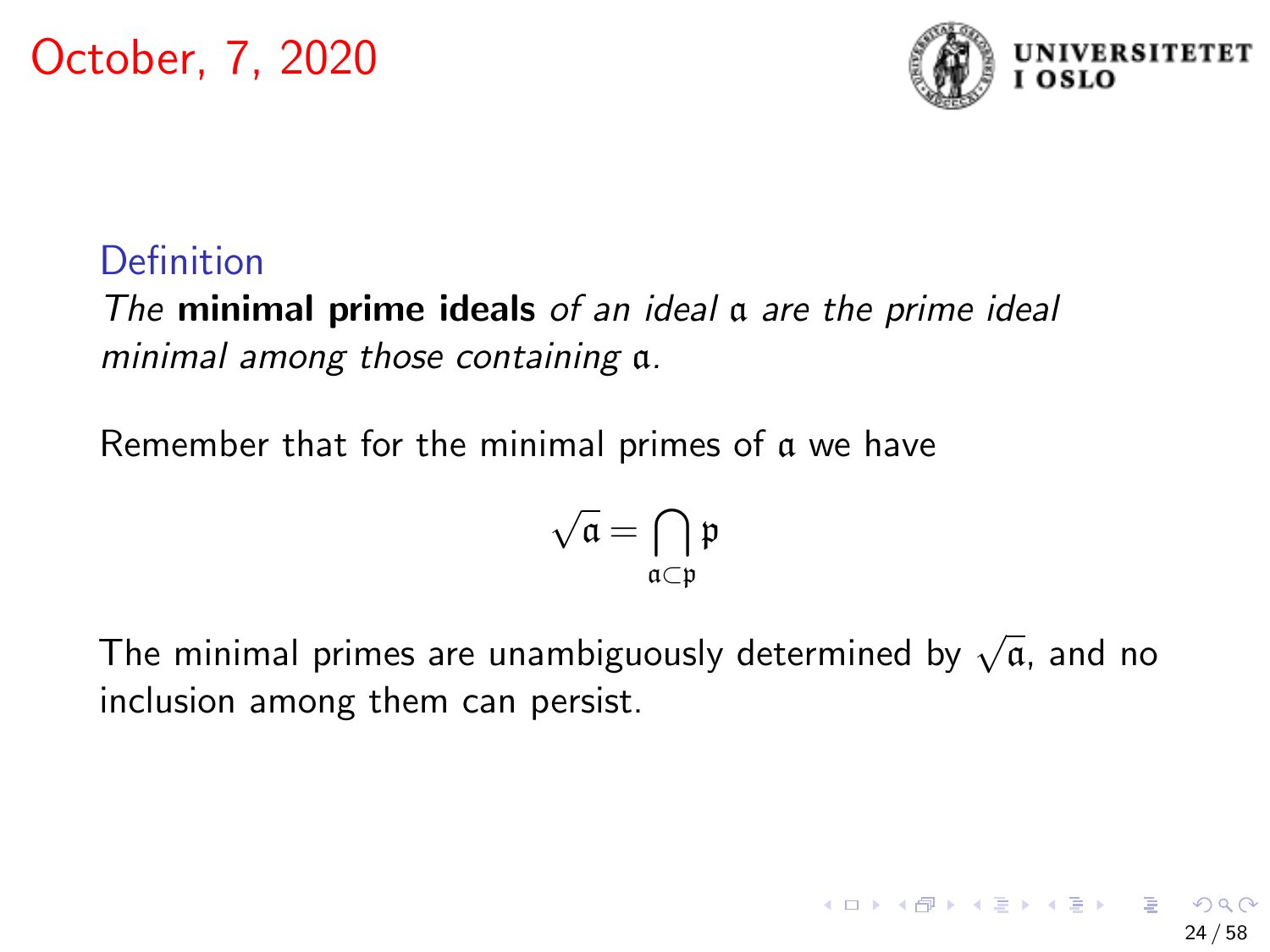

## Proposition

Each ideal a in a Noetherian ring has only finitely many minimal prime ideals (prime ideals containing a).

*Proof.* Let Σ be the set of ideals in A with infinitely many minimal prime ideals. If Σ is non-empty, it has maximal member, say a. Obviously a is not a prime ideal, so there are elements  $x$  and  $y$  neither lying in  $a$ , but whose product xy belongs to a. Then  $a + (x)$  and  $a + (y)$  are proper ideals strictly larger a, and consequently each has merely finitely many minimal primes. Any prime ideal containing  $\alpha$  contains either  $x$  or  $y$ , hence each minimal prime ideal of a is either among the finitely many minimal primes of  $a + (x)$  or the finitely many of  $a + (y)$ .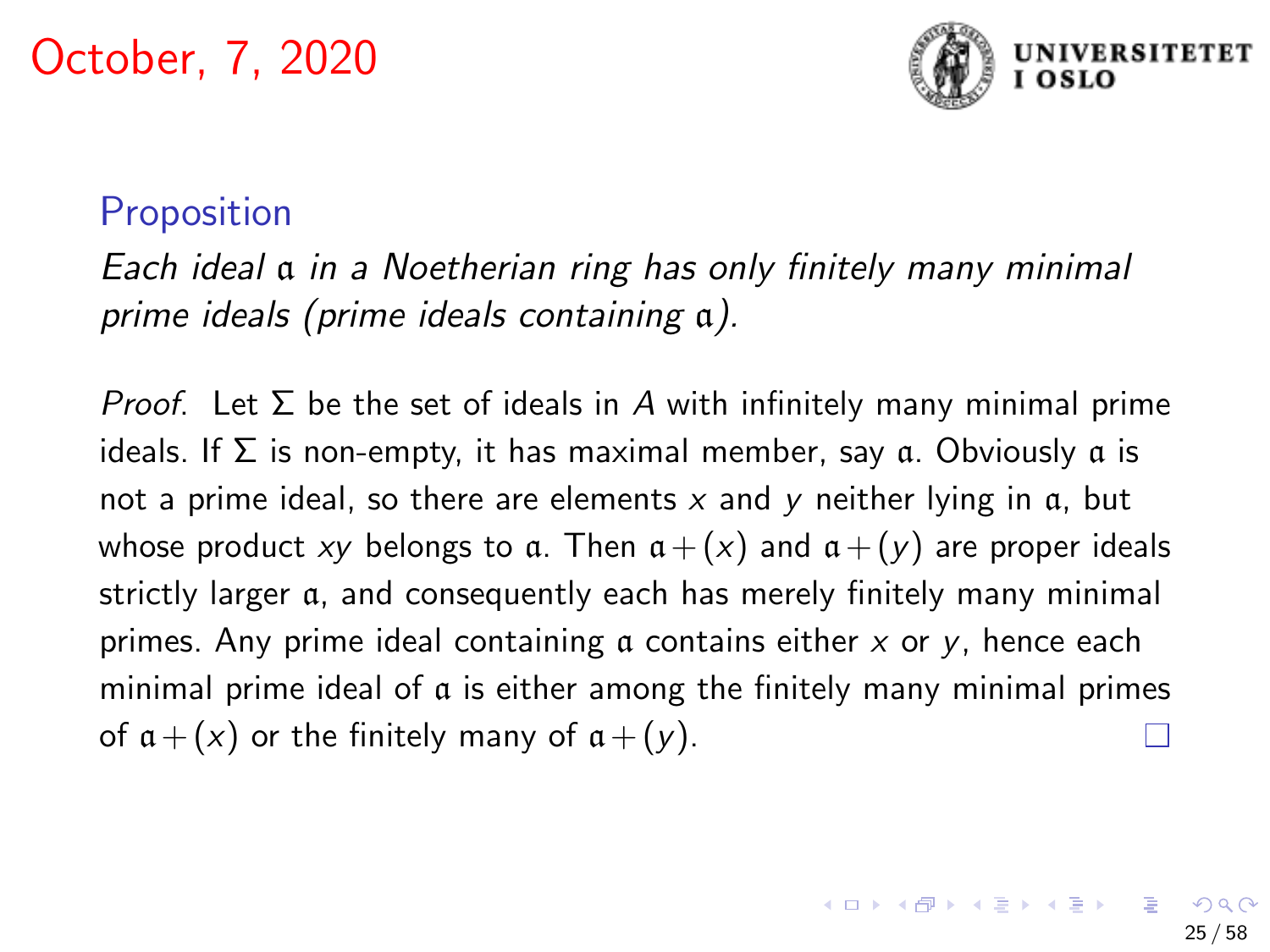

## **Corollary**

A radical ideal in a Noetherian ring is an irredundant intersection of finitely many prime ideals. The involved prime ideals are unique.

Proof. A radical ideal is the intersection of the minimal prime ideals containing the ideal. By the proposition there are only finitely many. We also know that if two families of prime ideals have the same intersection, and there are no non-trivial inclusion relations in either family, then the two families coincide.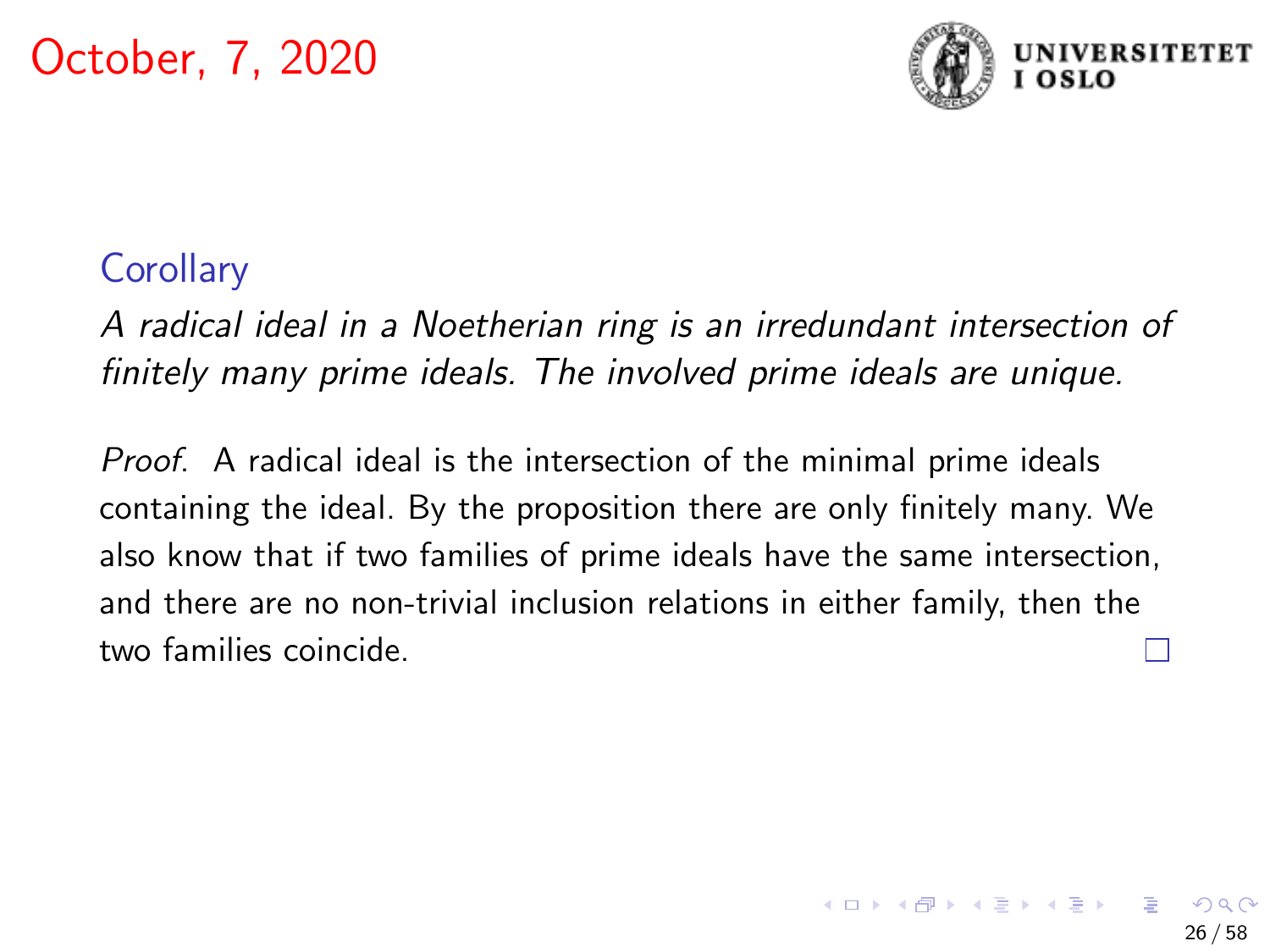

### **Proposition**

Assume that A is a Noetherian ring and M an A-module. Let *Ann*(x) be maximal among the annihilators of non-zero elements in M. Then *Ann*(x) is a prime ideal.

*Proof.* To begin with, observe that  $Ann(x)$  is a proper ideal as x is non-zero. Let then a and b be ring elements such that  $ab \in Ann(x)$  and assume that  $a \notin Ann(x)$ . Then  $ax \neq 0$ . It is generally true that Ann(x) ⊂ Ann(ax), but since  $ax \neq 0$  it holds that Ann(x) = Ann(ax) because  $Ann(x)$  is maximal among annihilators of non-zero elements. Now,  $bax = 0$ , so  $b \in Ann(ax) = Ann(x)$ .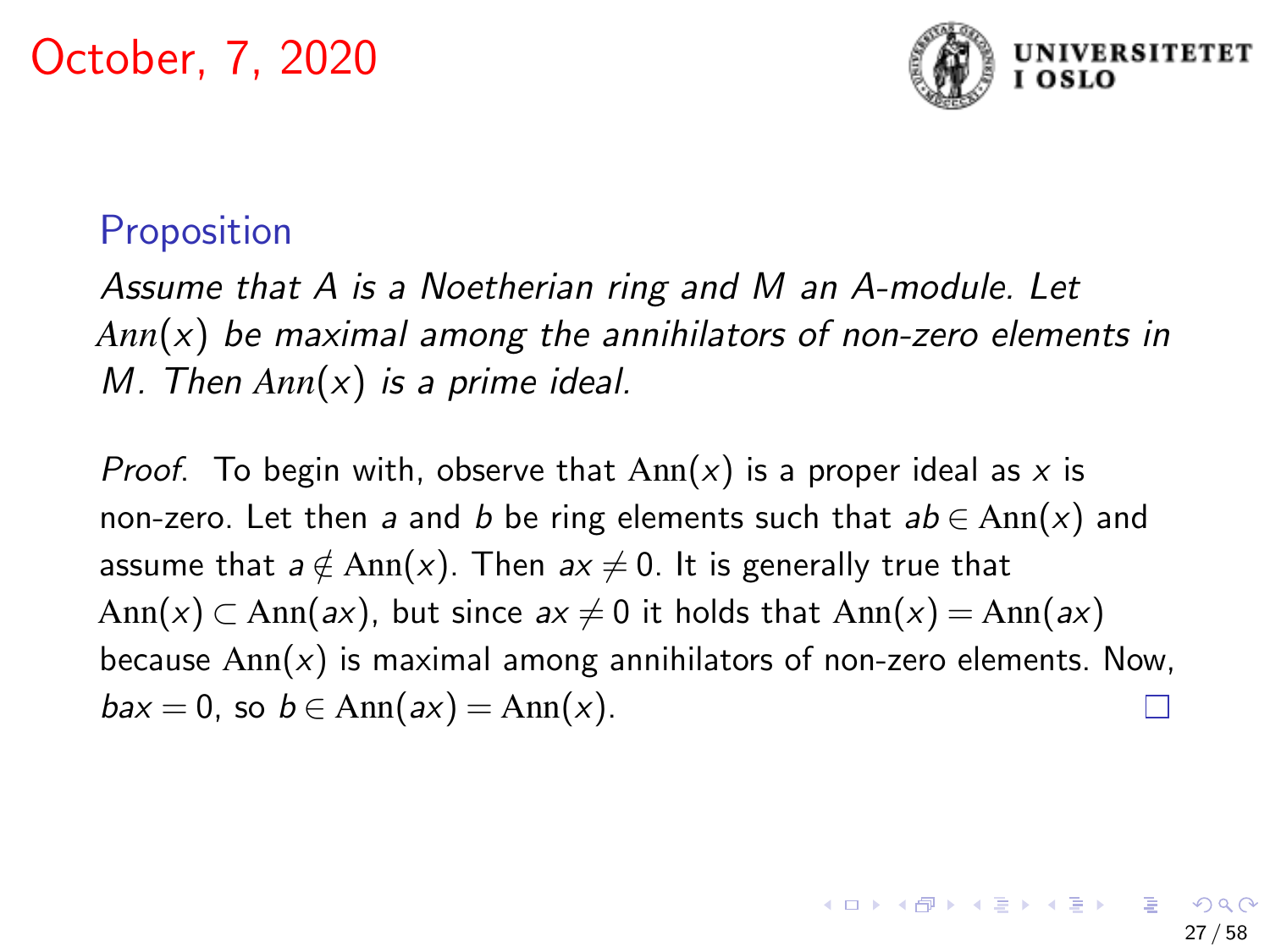

28 / 58

イロト 不優 トメ 差 トメ 差 トー 差

## **Corollary**

Any non-zero module over a Noetherian ring contains a module isomorphic to  $A/\mathfrak{p}$  for some prime ideal  $\mathfrak{p}$ .

*Proof.* The set of annihilators of non-zero elements  $x \in M$  is non-empty and has a maximal element  $Ann(x)$  since A is Noetherian. By the proposition above this annihilator  $Ann(x)$  is a prime ideal, denote by  $p = Ann(x)$ . Now consider the homomorphism

$$
A \stackrel{\cdot x}{\longrightarrow} M
$$

The kernel of this map is  $Ann(x)$ , thus dividing out by this ideal we get the inclusion in the corollary.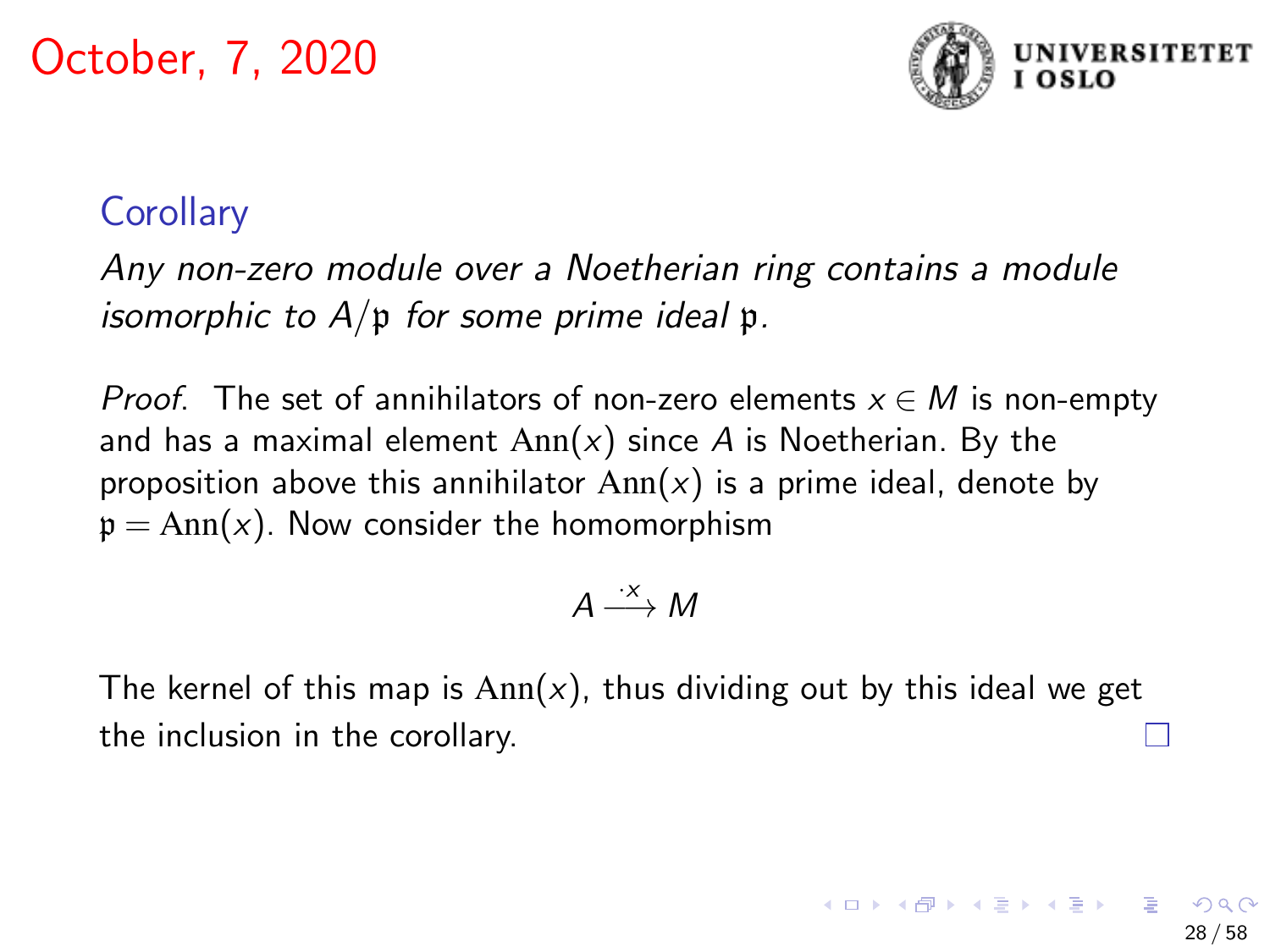

29 / 58

**K ロ ▶ K 伺 ▶ K ヨ ▶ K ヨ ▶** 

#### Theorem

Let A a Noetherian ring and let M be a non-zero A-module. Then M is finitely generated if and only if it possesses a finite ascending chain of submodules  ${M_i}_{0 \leq i \leq r}$  with  $M_0 = 0$  and  $M_r = M$  whose subquotients are shaped like cyclic modules  $A/\mathfrak{p}_i$  with the  $\mathfrak{p}_i$ 's being prime; that is, there are short exact sequences

$$
0 \to M_{i-1} \longrightarrow M_i \longrightarrow A/\mathfrak{p}_i \to 0
$$

for  $1 \leq i \leq r$ .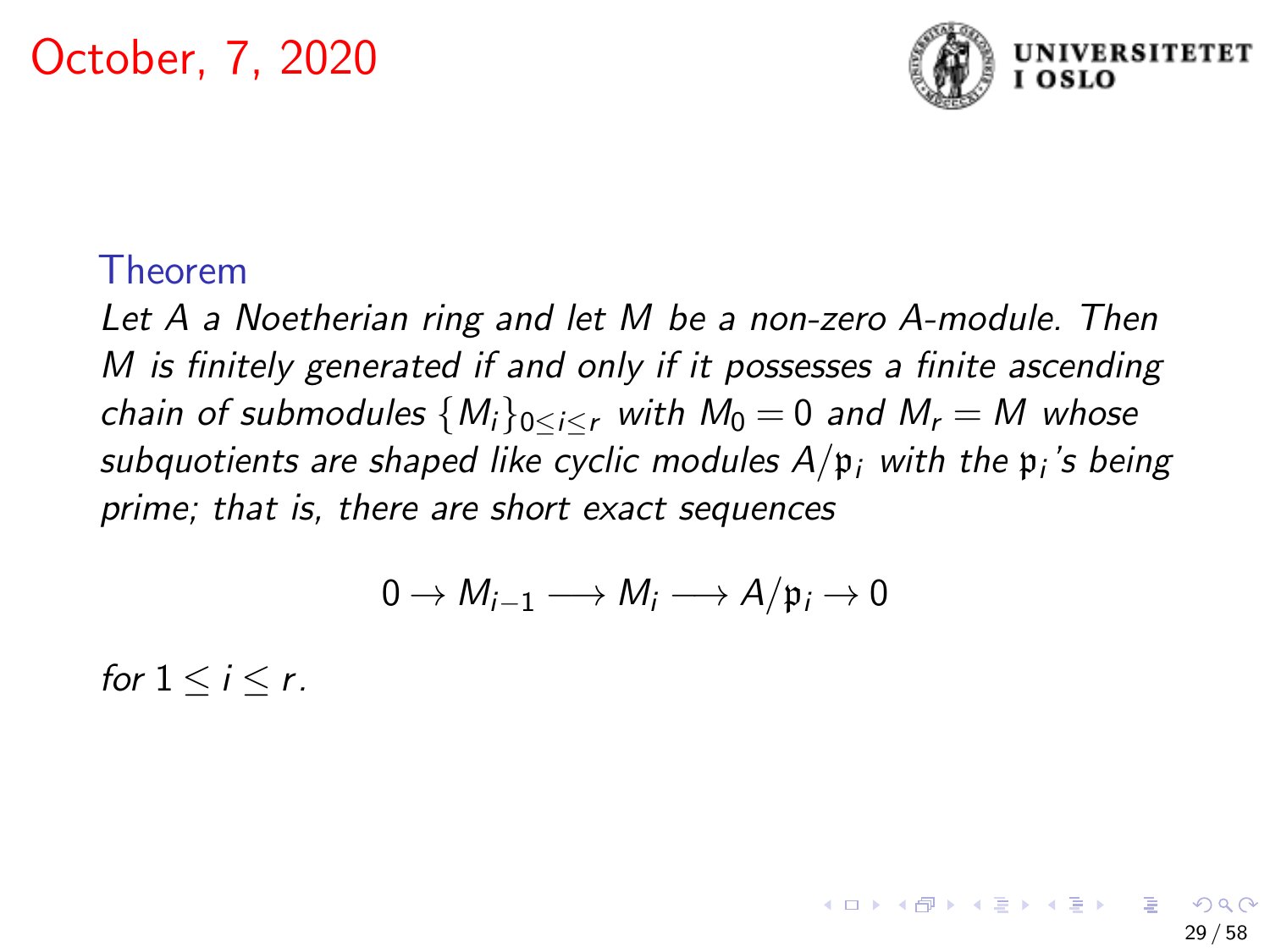

Proof. Let M be finitely generated A-module. The set of submodules of  $M$  for which the theorem is true is non-empty by the above corollary and has thus a maximal element, say  $N$ . If  $N$  were a proper submodule, the quotient  $M/N$  would be non-zero and hence contain a submodule isomorphic to  $A/\mathfrak{p}$  for some prime  $\mathfrak{p}$ . The inverse image  $\mathsf{N}'$  of  $A/\mathfrak{p}$  in  $M$ would be a submodule containing  $N$  and satisfying  $N'/N$   $\simeq$   $A/\mathfrak{p},$  so the theorem would also hold for  $N'$  violating the maximality of  $N$ .



Notice that  $N = \beta^{-1}(0)$ .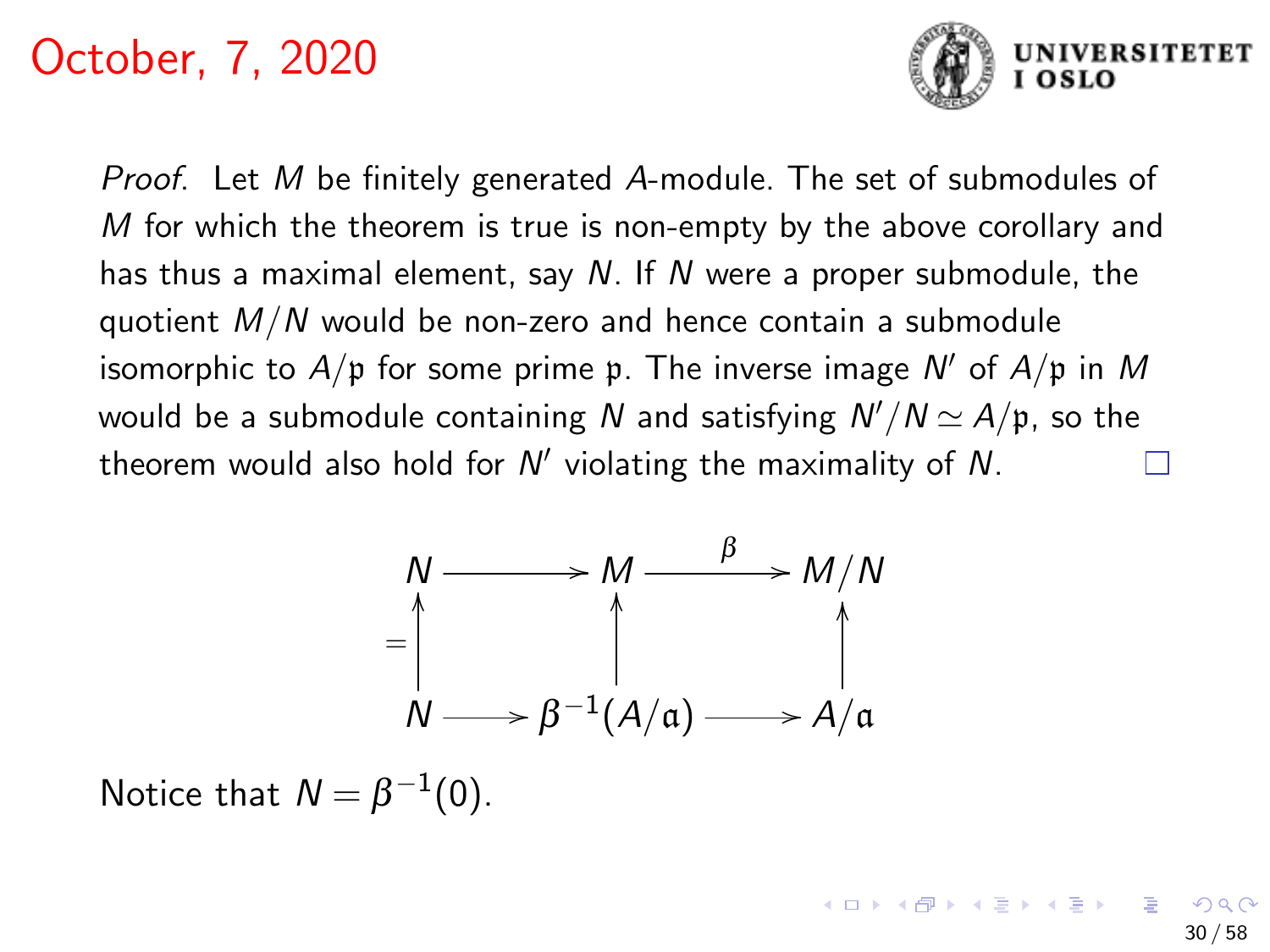

# Theorem (Hilbert's Basis Theorem)

Assume that A is a Noetherian ring. Then the polynomial ring  $A[x]$ is Noetherian.

Let

$$
f = a_n x^n + a_{n-1} x^{n-1} + \dots + a_1 x + a_0 \in A[x]
$$

The element  $a_n$  is called the **leading coefficient** of f.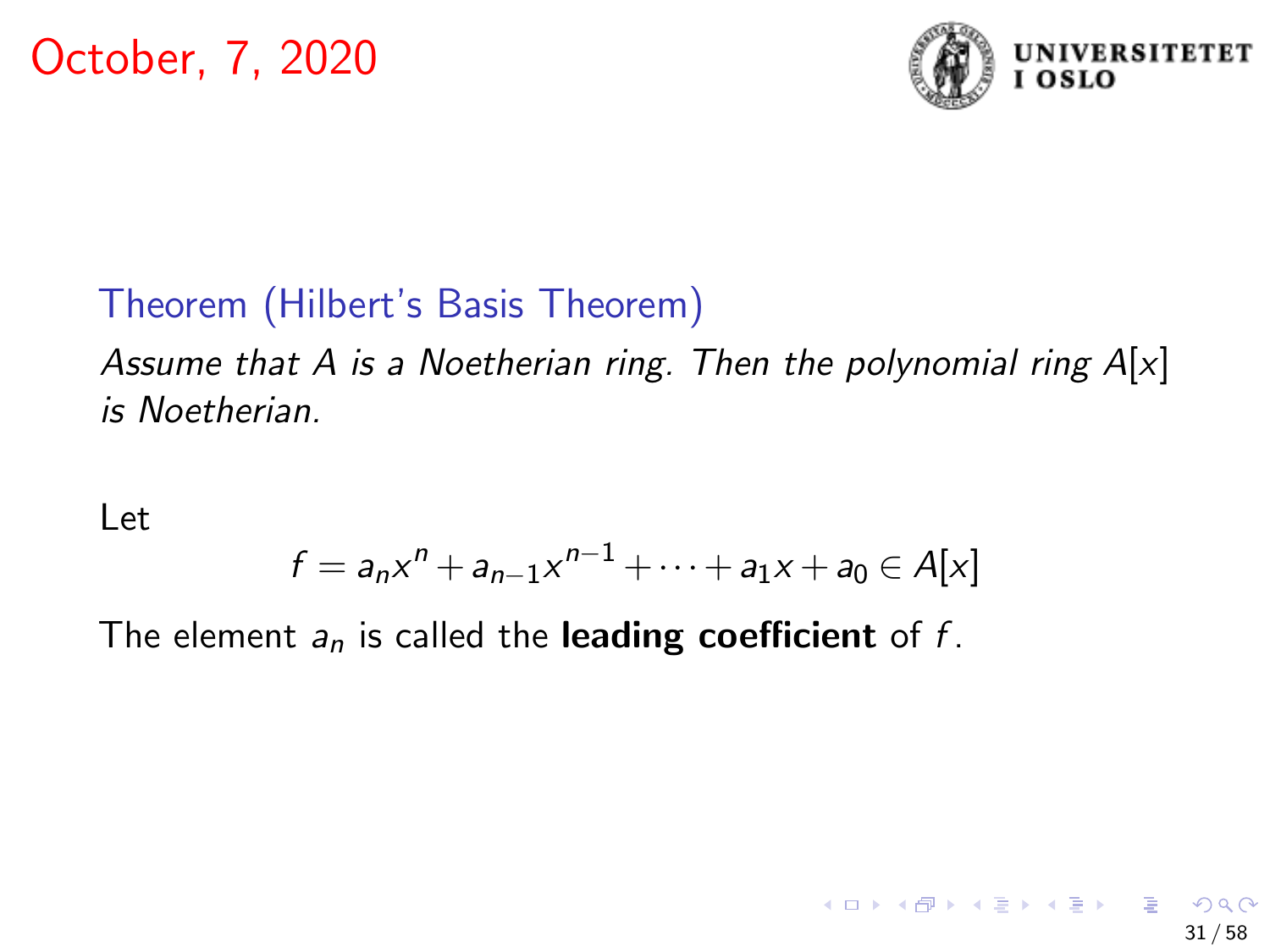## October, 7, 2020 Proof



- 1. Let a be an ideal in  $A[x]$  and for each n let  $a_n$  be the set of leading coefficients of elements from a of degree at most n. Each  $a_n$  is an ideal in A, and they form an ascending chain which eventually stabilizes, say for  $n = N$ .
- 2. Each  $a_n$  is finitely generated, so for each  $n \leq N$  we may chose a finite set of polynomials of degree at most  $n$  whose leading coefficients generate  $a_n$ . Let  $f_1, \ldots, f_r$  be all these polynomials in some order and let  $a_1, \ldots, a_r$  be their leading coefficients.
- 3. We contend that the  $f_i$ 's generate  $\mathfrak a$ . So assume not, and let  $f$  be of minimal degree  $n$  among those polynomials in  $\alpha$  that do not belong to the ideal generated by the  $f_i$ 's. If the leading coefficient of  $f$  is a, it holds that  $a \in \mathfrak{a}_n$  and we may write  $a = \sum_j b_j a_{i_j}$  with the  $f_{i_j}$ 's corresponding to  $a_{i_j}$  of degree at most the degree of  $f$  . Then  $f-\sum_jb_j\mathsf{x}^{(\deg f-\deg f_{\bar{i}j})}f_{\bar{i}_j}$  is of degree less than deg $f$ and does not lie in the ideal generated by the  $f_i$ 's since  $f$  does not, contradicting the minimality of deg  $f$ .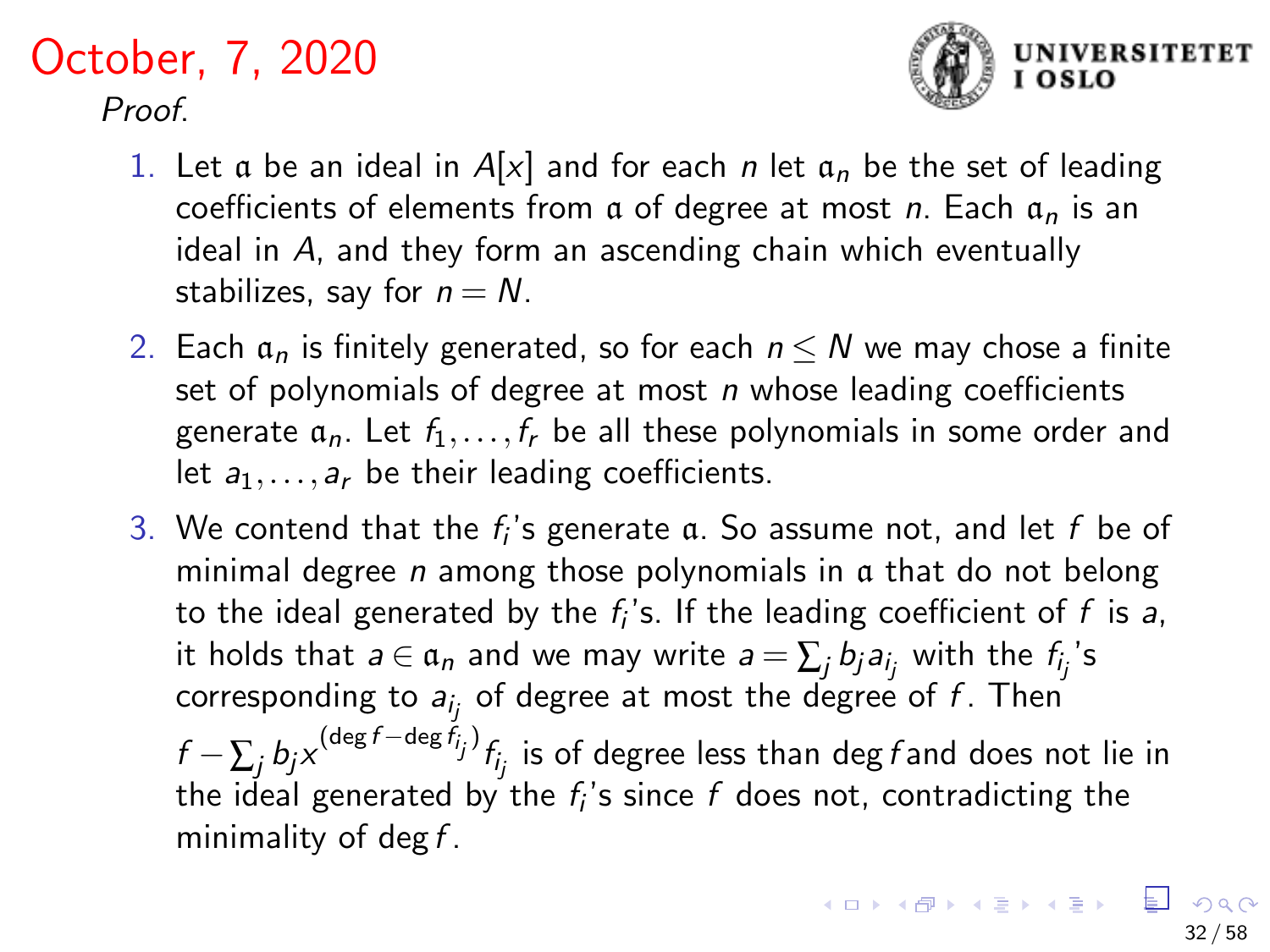

# **Corollary**

- $*$  The polynomial ring  $A[x_1,\ldots,x_n]$  over a Noetherian ring A is Noetherian.
- ∗ Any algebra finitely generated over a Noetherian ring is **Noetherian**
- ∗ Any ring essential of finite type over a Noetherian ring is **Noetherian**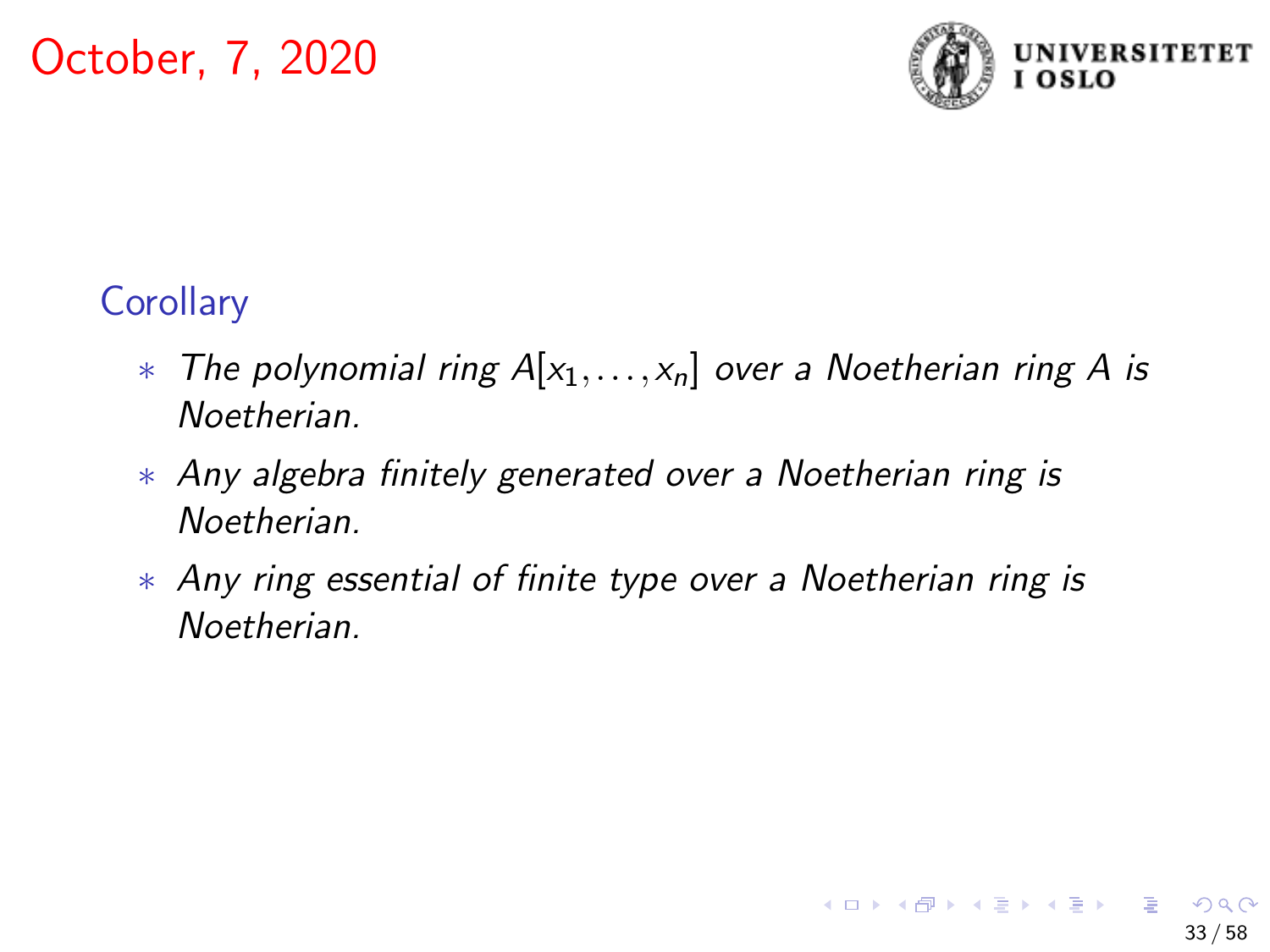

In order to approach Krull's intersection theorem without going into too many technicalities, we state the next result without proof.

#### Lemma

Let  $a \subset A$  be a finitely generated ideal. Let M be a Noetherian A-module and N a submodule. If K is submodule of M maximal subjected to the condition  $K \cap N = \mathfrak{a} N$ , then  $\mathfrak{a}^{\scriptscriptstyle V} M \subset K$  for some  $v \in \mathbb{N}$ .

# **Proposition**

Suppose that A is a ring, that a is a finitely generated ideal in A and that M is a Noetherian module over A. Putting  $N = \bigcap_i \mathfrak{a}^i M$ , one has  $aN = N$ .

Proof. Because M is Noetherian, there is a maximal submodule  $K$  of M such that  $K \cap N = \mathfrak{a} N$ . By the lemma it holds that  $\mathfrak{a}^{\nu}M \subset K$  for some natural number  $v.$  Because  $N\subset \mathfrak{a}^\nu M$ , i holds that  $N\subset K,$  and consequently  $N = N \cap K = \mathfrak{a}N$ .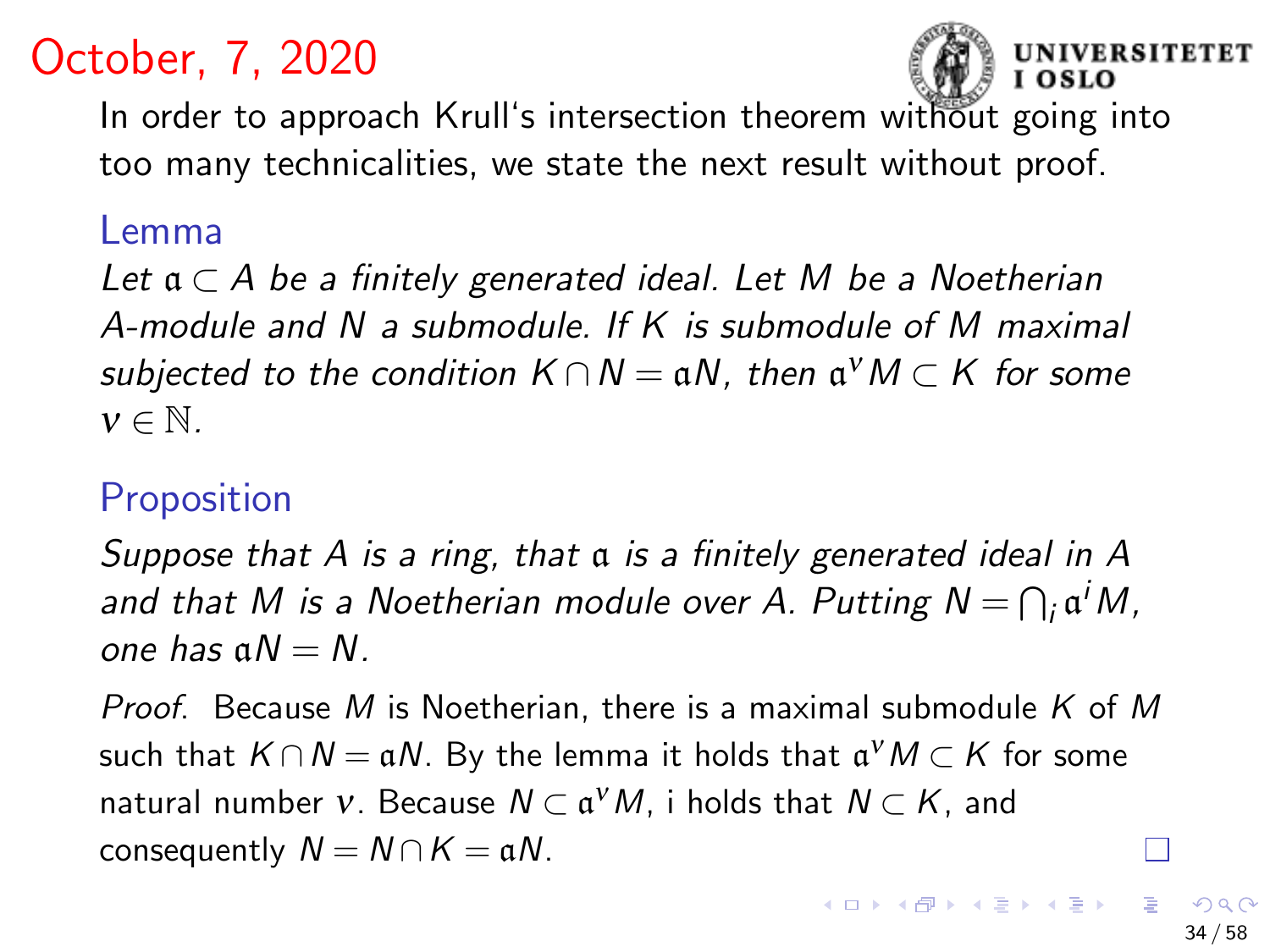

## Theorem (Krull's intersection theorem)

Let A be ring and  $\alpha$  an ideal contained in the Jacobson radical of A. Assume that a is finitely generated. If M is a Noetherian A-module, it holds true that  $\bigcap_i \mathfrak{a}^i M = 0$ .

*Proof.* Let  $N = \bigcap_i a^i M$ . Then  $aN = N$  by the proposition, and we may finish by applying Nakayama's lemma since  $N$  is a submodule of the Noetherian module M and therefore is finitely generated.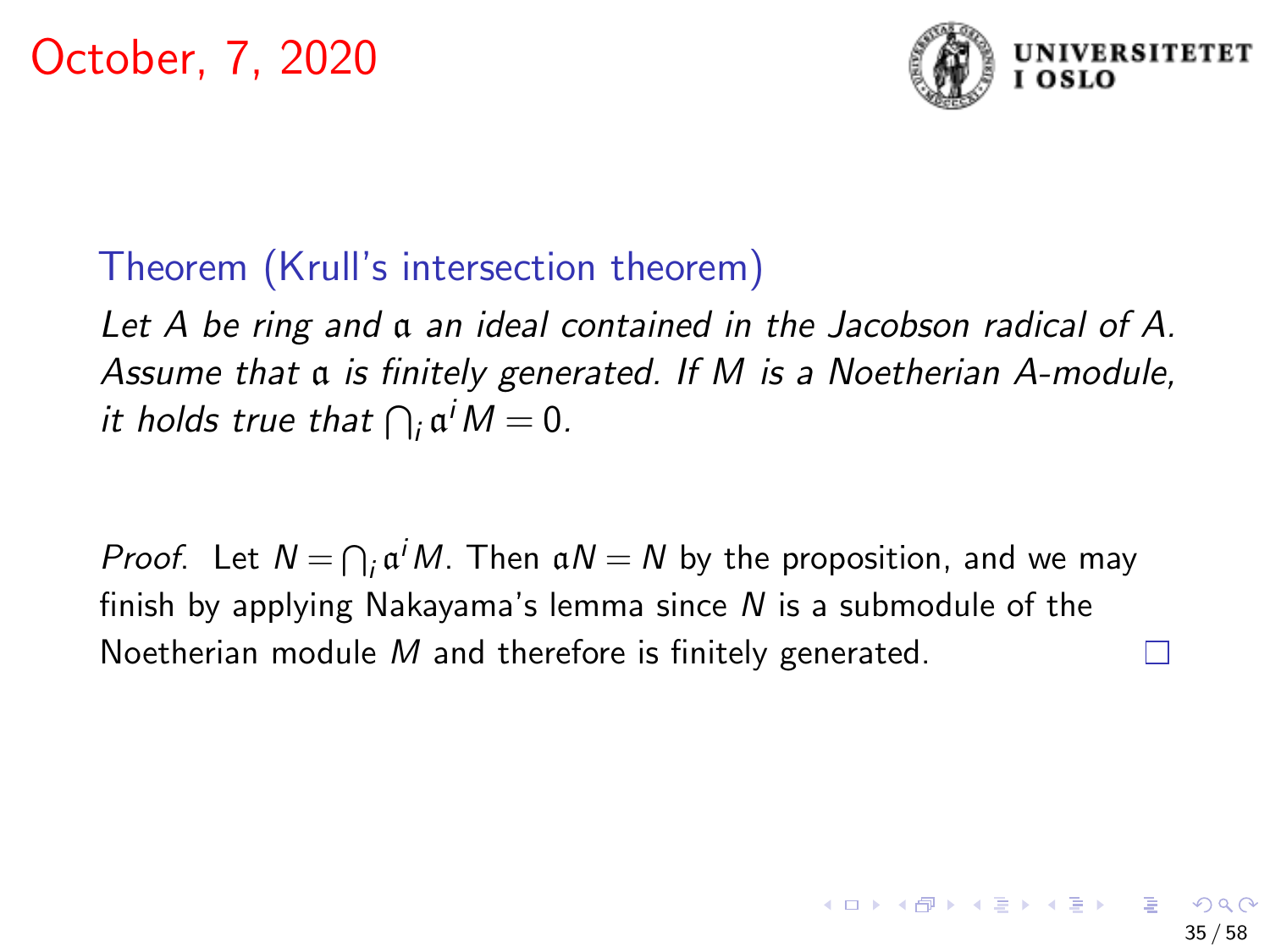

### **Corollary**

Let A be a Noetherian ring and a an ideal contained in the Jacobson radical of A. Then  $\bigcap_i \mathfrak{a}^i = 0$ . In particular, if A is a Noetherian local ring whose maximal ideal is  $m$ , one has  $\bigcap_i m^i = 0$ .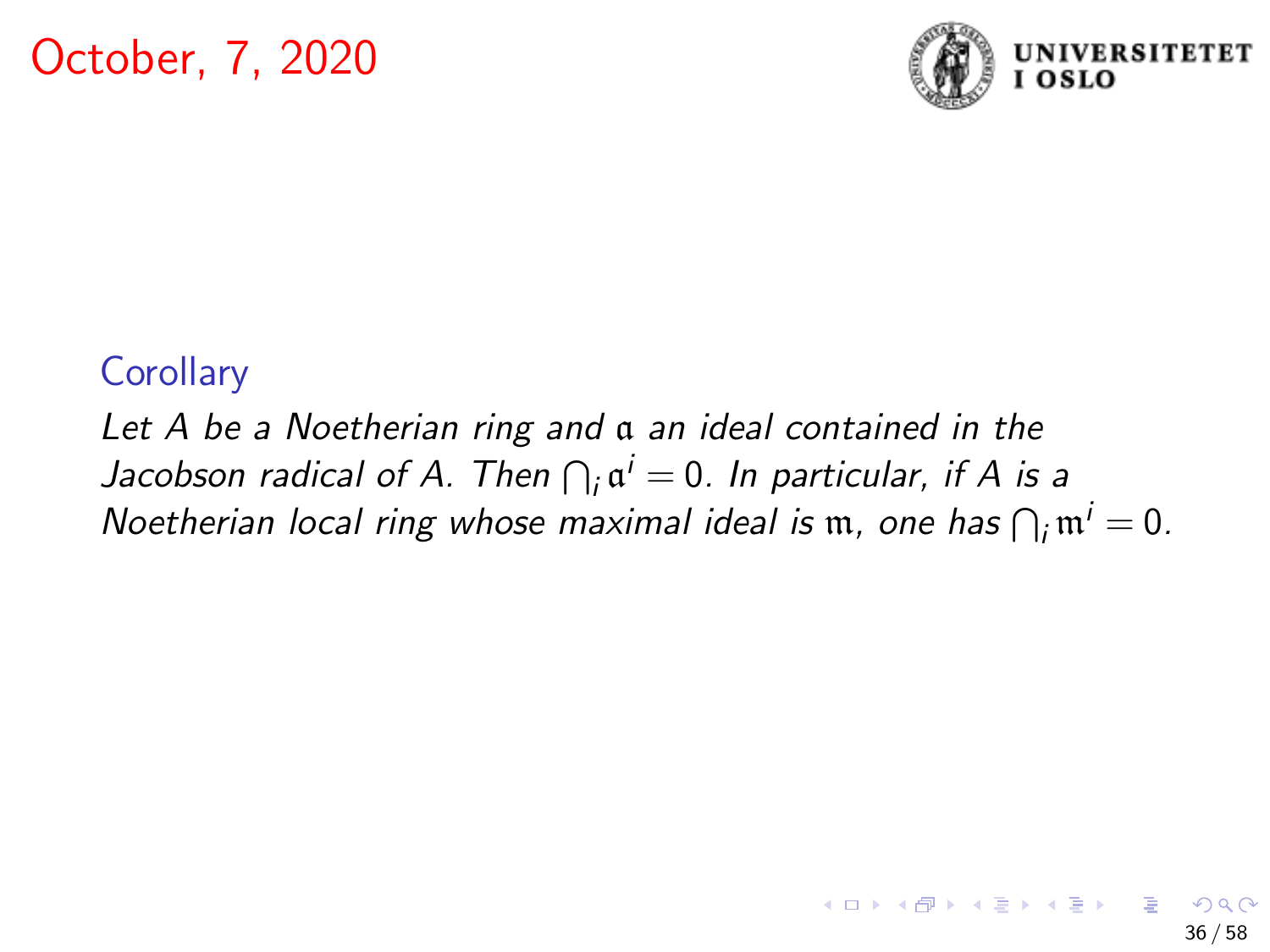

### **Proposition**

Assume that a is a proper ideal in the Noetherian integral domain A, then  $\bigcap_i \mathfrak{a}^i = 0$ .

*Proof.* Let  $N = \bigcap_i \alpha^i$ . Then  $\alpha N = N$  by the above proposition. Let  $S = 1 + \mathfrak{a}$ . Then  $S^{-1}\mathfrak{a}$  is contained in the Jacobson radical of  $S^{-1}A$ because

$$
1 + \frac{a}{1+b} \frac{x}{1+y} = \frac{(1+b)(1+y) + ax}{(1+b)(1+y)} \in \frac{1+a}{1+a}
$$

and therefore invertible. Here  $a, b, y \in \mathfrak{a}$  and  $x \in A$ . Now  $\mathfrak{a} N = N$  gives  $S^{-1}(\mathfrak{a} N) = S^{-1}\mathfrak{a} S^{-1}N = S^{-1}N$  and by Nakayama classic it follows that  $S^{-1}N = 0$ . By the Noetherian property we have  $N = \langle x_1, \ldots, x_r \rangle$  and there are elements  $s_i \in S$ ,  $i = 1, 2, ..., r$  such that  $s_i x_i = 0$ . Let  $s = \prod_i s_i$ . Then we have

$$
S=\prod_i s_i=\prod_i (1+a_i)=1+a \quad a\in \mathfrak{a}
$$

and  $(1+a)N = 0$ . But A is an integral domain, thus  $N = 0$ . **K ロ ▶ K 御 ▶ K 重 ▶ K 重 ▶** 

37 / 58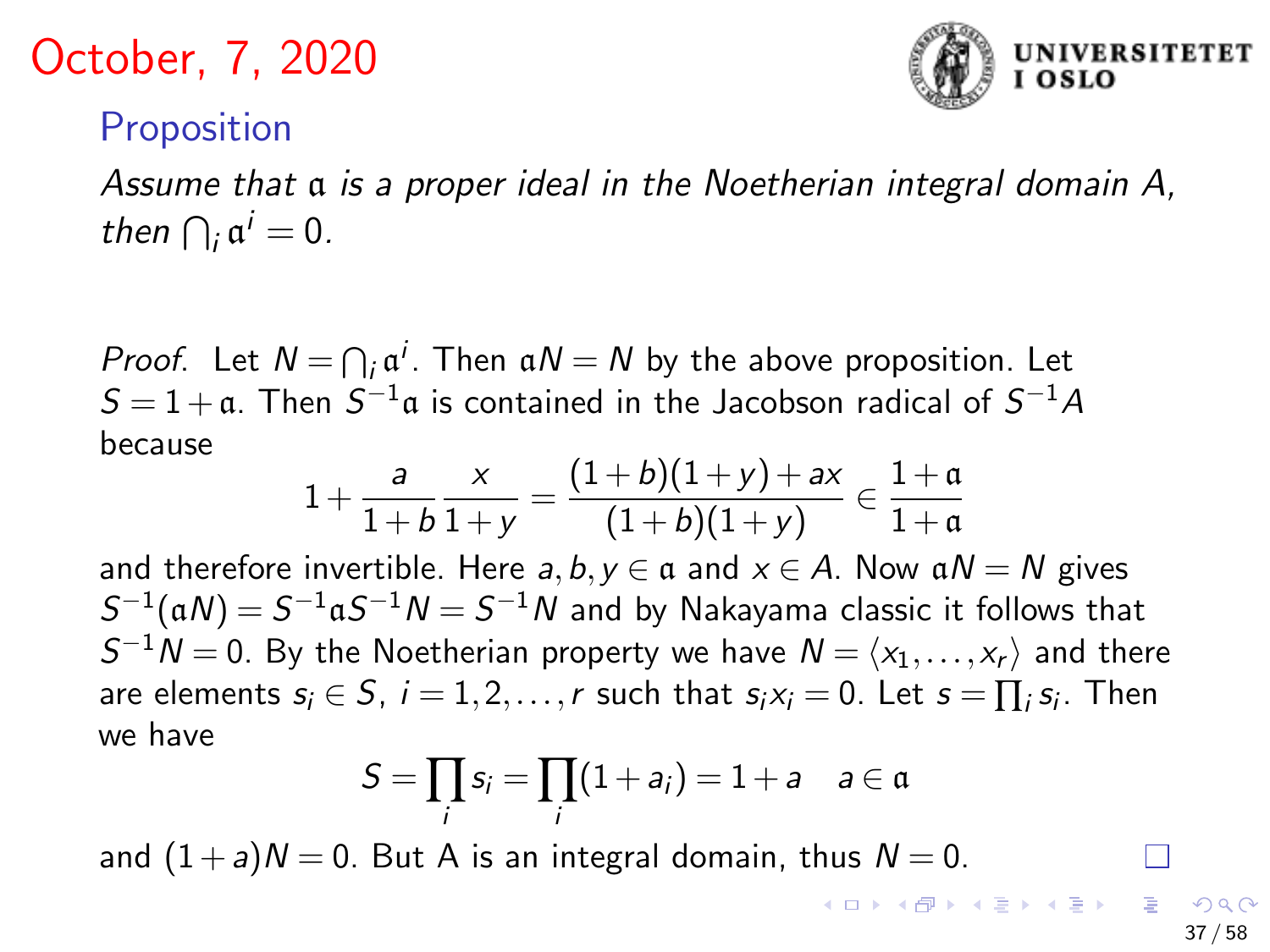

Geometrical interpretation;

The only function which vanishes to arbitrarily high order at a point is the zero function.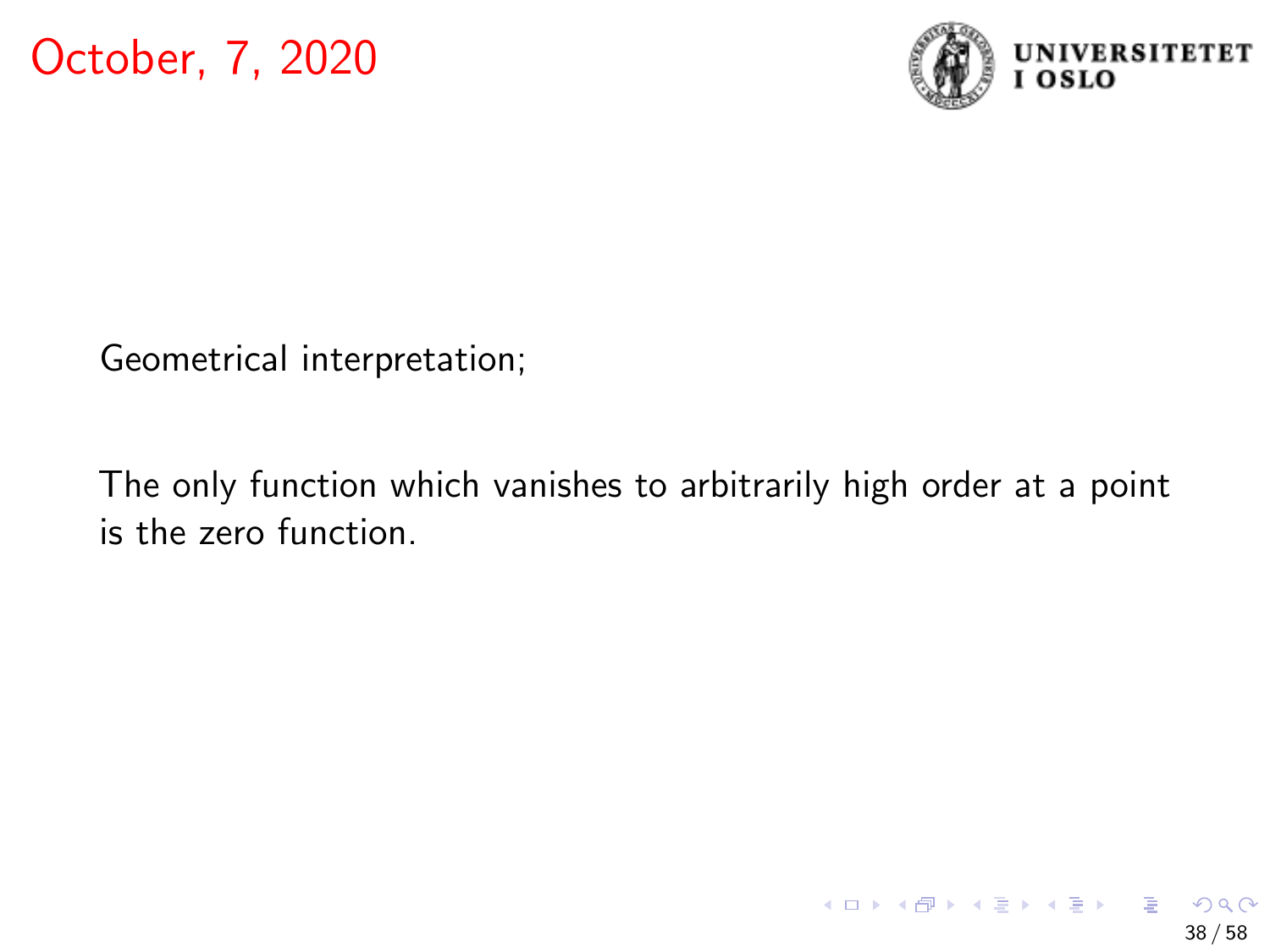

39 / 58

イロト 不優 トメ 差 トメ 差 トー 差

# October, 8, 2020

We study composition series leading up to Jordan-Hölder theory. Then we look at Artinian rings and Akizuki's Theorem.

9.4-9.5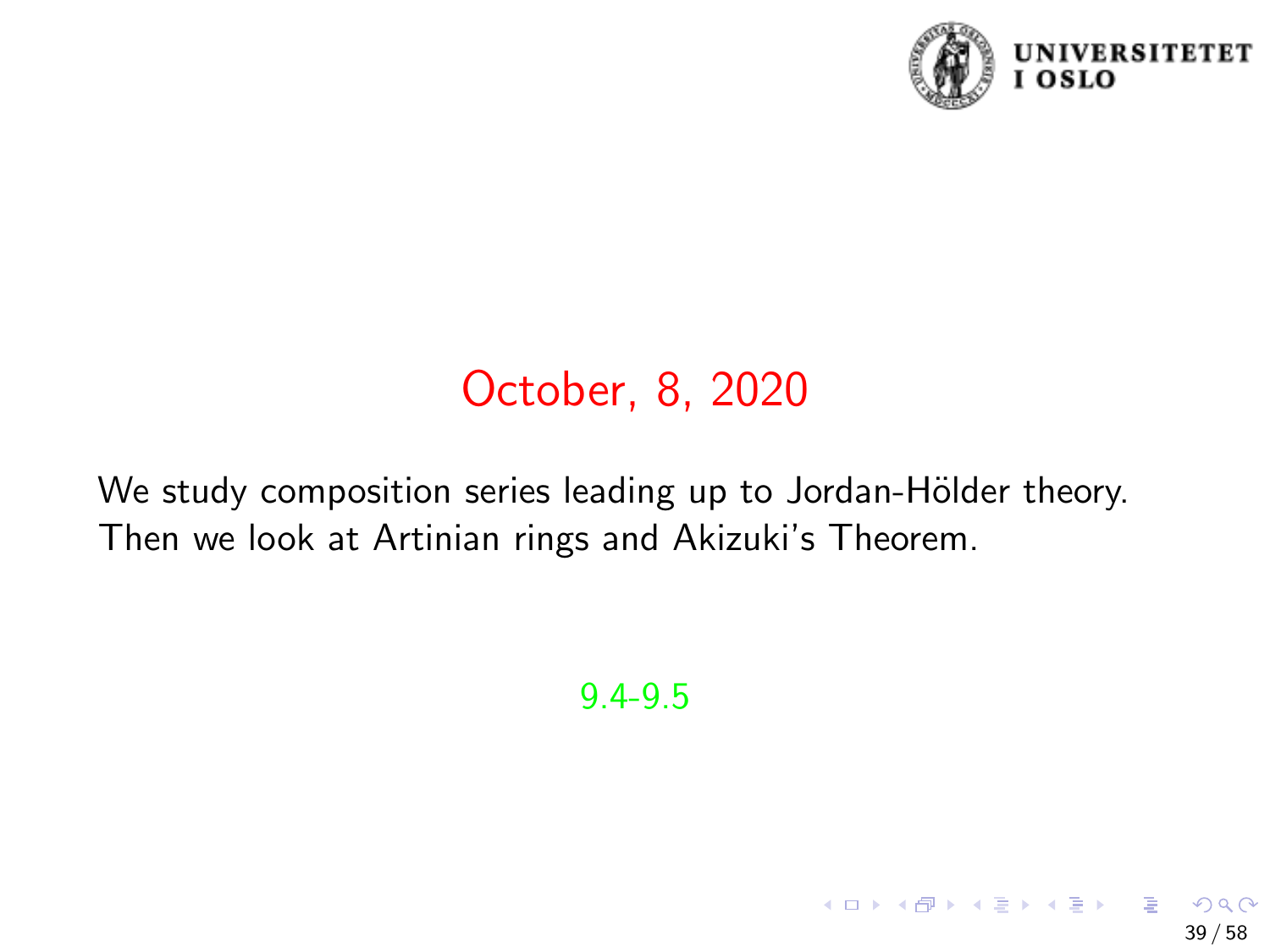

## Definition

A finite ascending chain  ${M<sub>i</sub>}$  in an A-module M, which begins at the zero module 0 and ends at  $M$ , is called a **composition series** if all its subquotients  $M_{i+1}/M_i$  are simple modules.

(By convention simple modules are non-zero, so in particular all the inclusions  $M_i \subset M_{i+1}$  are strict. The series when displayed appears like

$$
0=M_0\subset M_1\subset\ldots\subset M_{n-1}\subset M_n=M,
$$

where each subquotient  $M_{i+1}/M_i$  is shaped like  $A/\mathfrak{m}_i$  for some maximal ideal  $\mathfrak{m}_i$  in  $A$ .)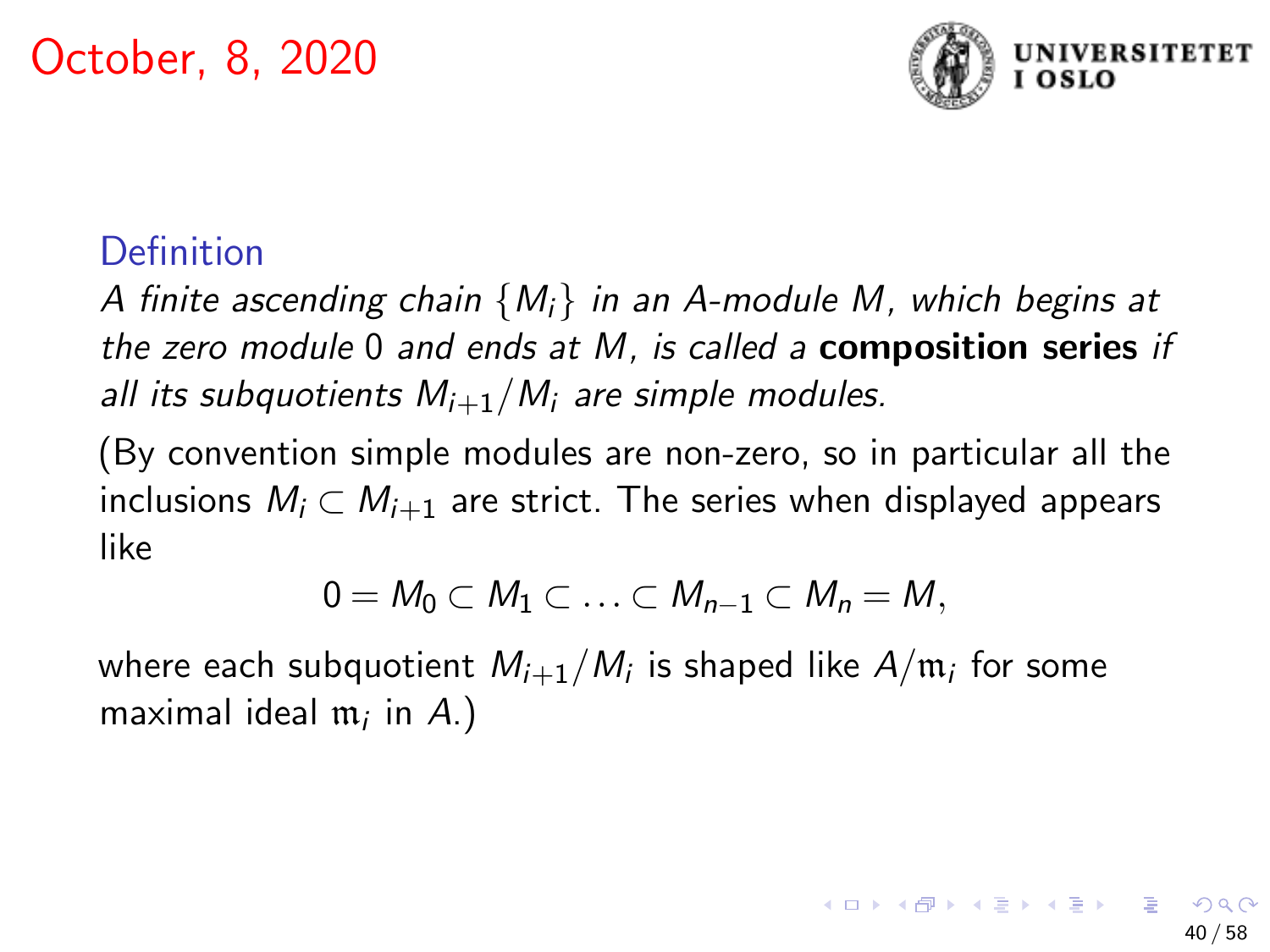

### **Definition**

The number n is called the the length of the series; it is the number of non-zero constituencies. More generally, the length of any finite chain will be the number of inclusions; that is, one less than the number of modules.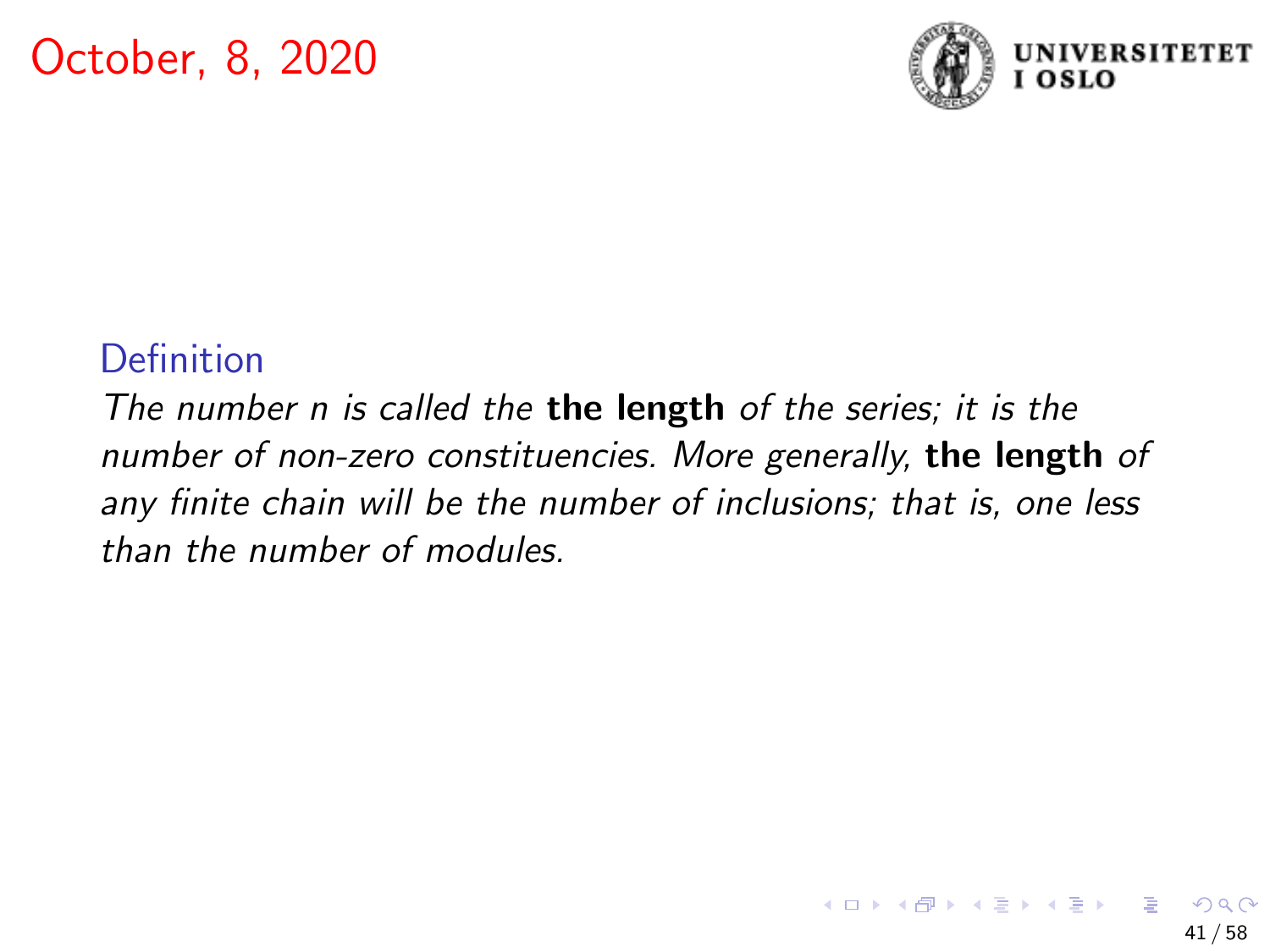

For a finite chain being a composition series is equivalent to being a maximal chain; that is, no module can be inserted to make it longer.

- ∗ Contains 0 and M
- ∗ No submodules lying strictly between two consecutive terms.
- $∗ \text{ Let } β: M → M' \text{ be an } A\text{-linear map and } M = \{M_i\}$  a composition series in M. The set  $\{\beta(M_i)\}\$ of images is obviously a chain in  $M'$ , but inclusions do not necessarily persist being strict, so there may be repetitions in  $\{\beta(M_i)\}\$ . A part from that,  $\{\beta(M_i)\}\$  will be a composition series: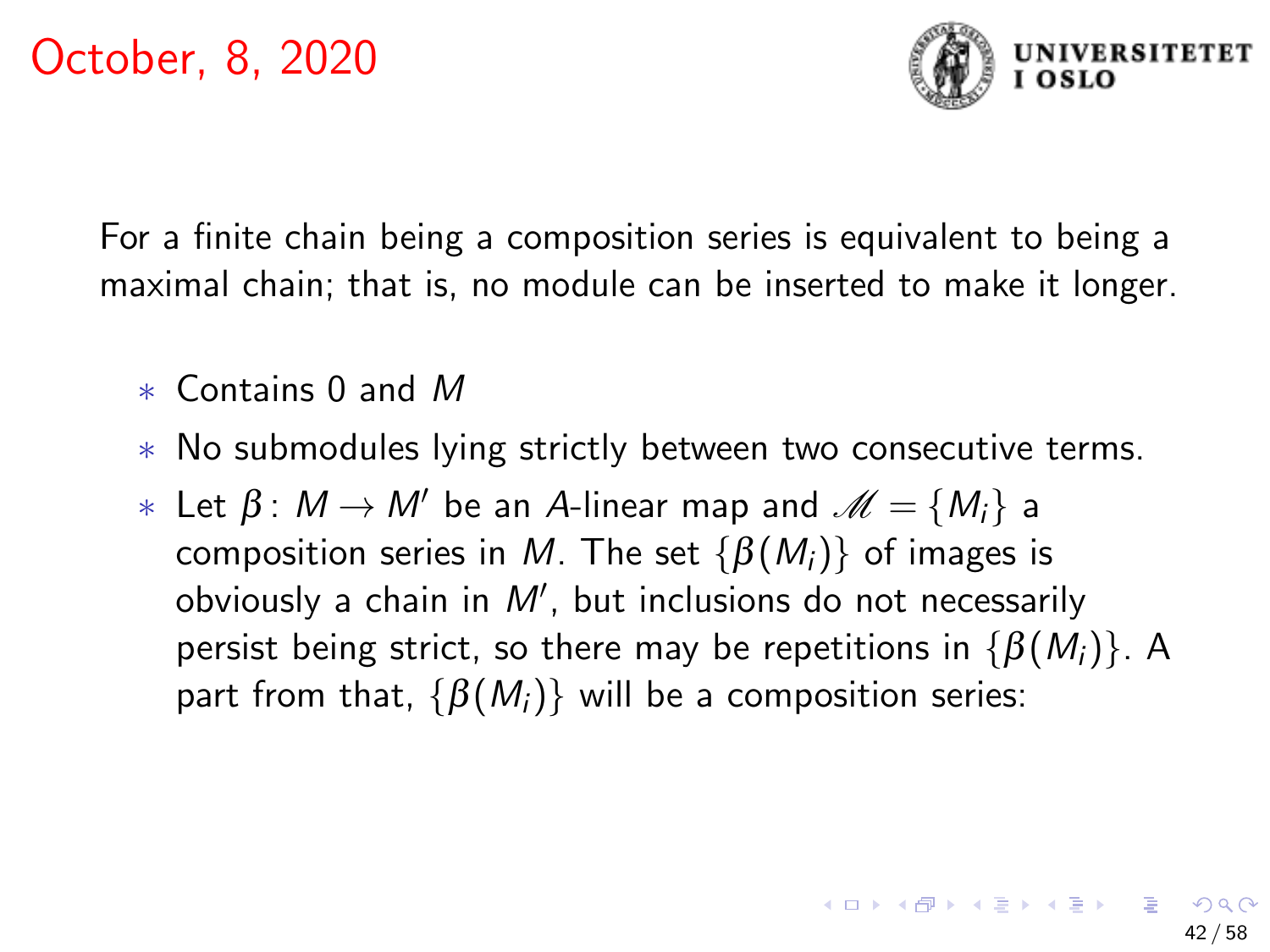

## Theorem (Weak Jordan-Hölder)

Assume that M has a composition series. Then all composition series in M have the same length and any chain may be completed to a composition series.

The common length of the composition series is called the **length** of the module and denoted length  $AM$ . For modules not of finite length, that is those having no composition series, one naturality writes length<sub> $\Delta$ </sub>M =  $\infty$ . As a matter of pedantry, the zero module is considered to be of finite length and its length is zero (what else?).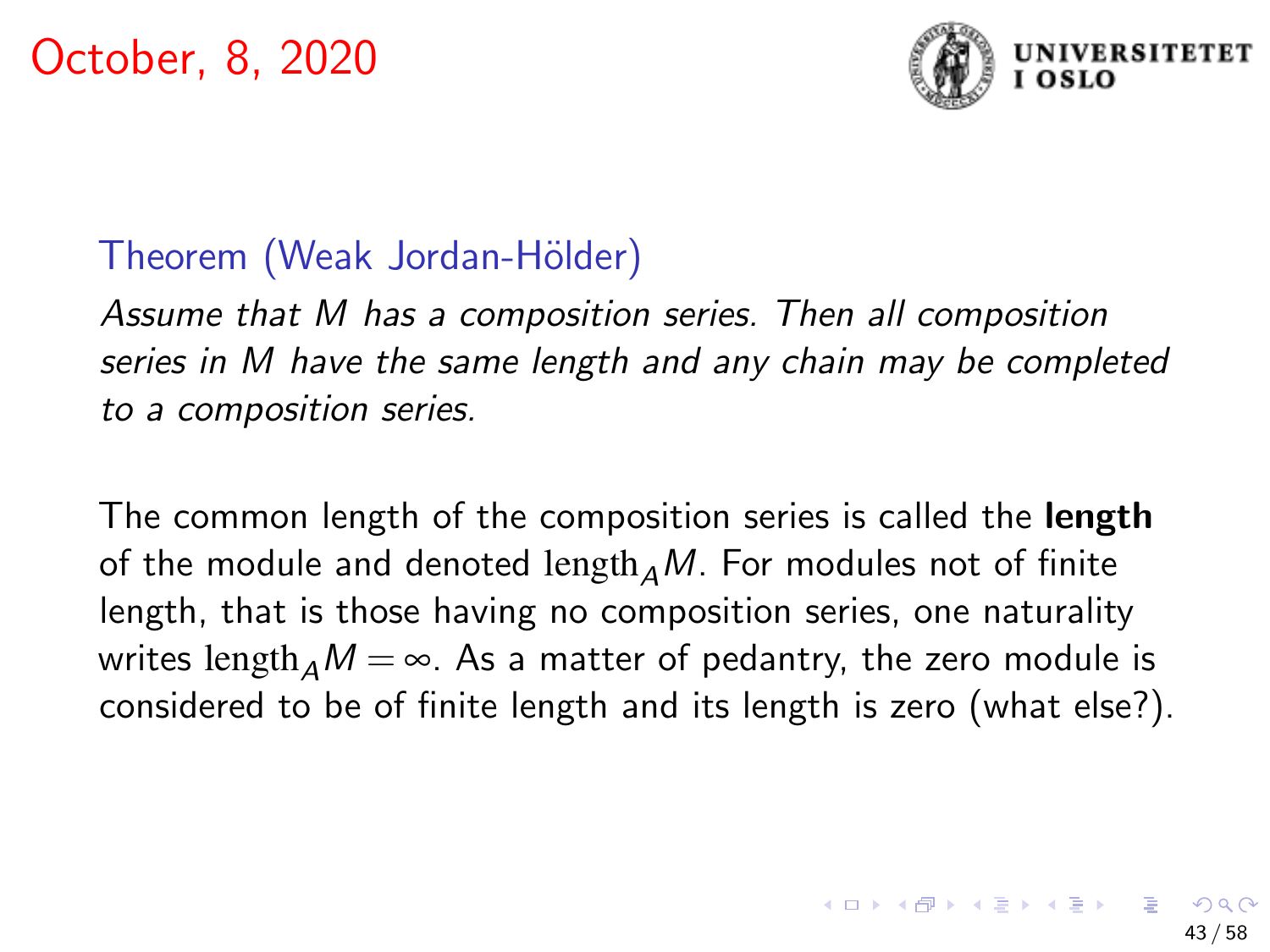

A closer look at the proof above reveals that it in fact gives the full Jordan-Hölder theorem:

# Theorem (True Jordan-Hölder)

Any two composition series of a module of finite length have up to order the same subquotients.

# Proposition (Additivity of length)

Given a short exact sequence of A-modules

$$
0\to M'\longrightarrow M\longrightarrow M''\to 0
$$

Then M is of finite length if and only if the two others are, and it  $\mathit{holds}$  true that  $\mathit{length}_A\mathit{M} = \mathit{length}_A\mathit{M}' + \mathit{length}_A\mathit{M}''$  .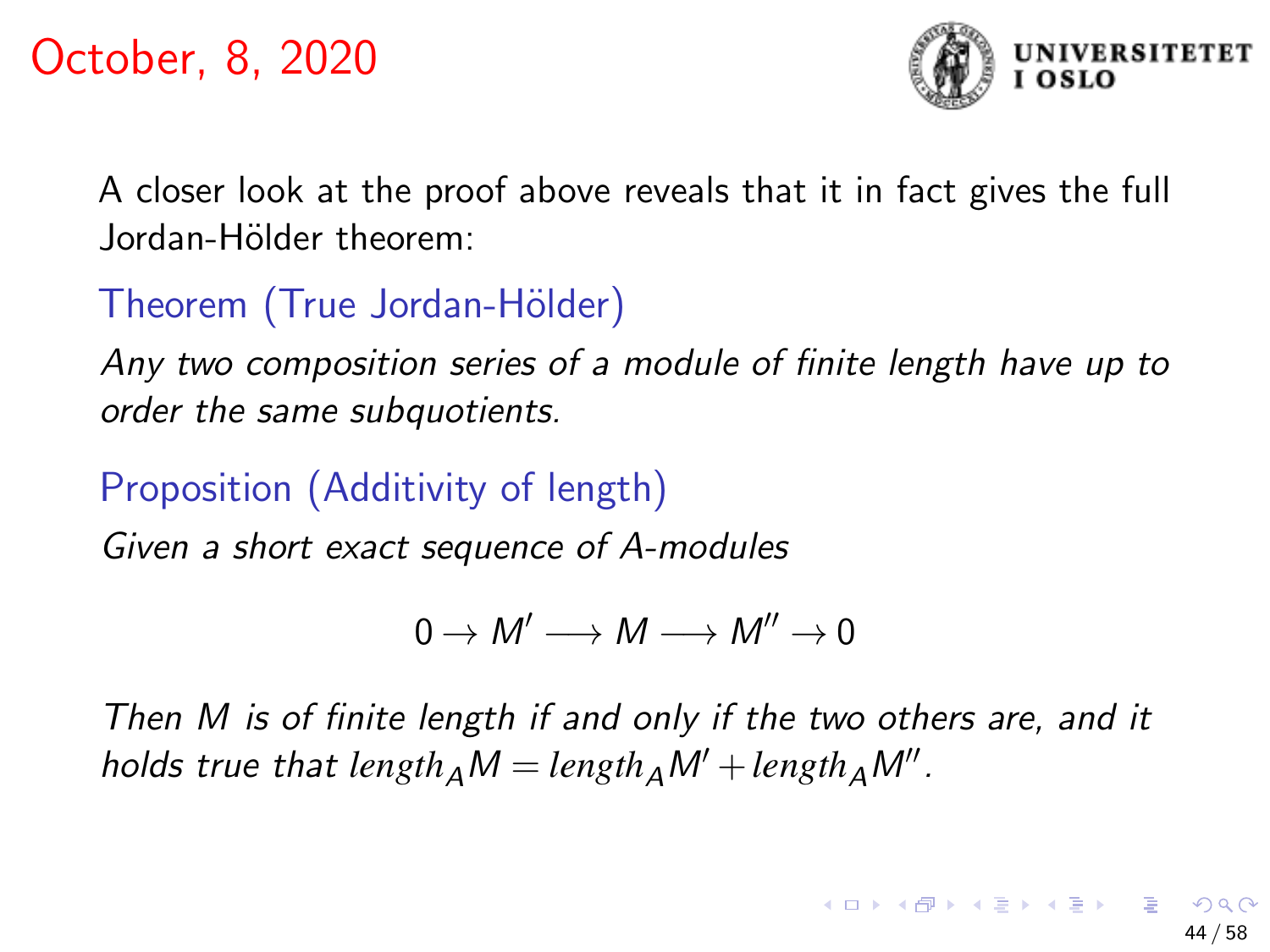

An immediate corollary of is that modules of finite length are both Noetherian and Artinian. Obviously this is true for simple modules (no submodules, no chains) and hence follows in general by a straightforward induction on the length using Proposition . The converse holds as well:

# Proposition

An A-module M is of finite length if and only if it is both Noetherian and Artinian.

Proof. Assume M both Noetherian and Artinian. Since M is Artinian every non-empty set of submodules has a minimal element, so if  $M$  is not of finite length, there is a submodule,  $N$  say, minimal subjected to being non-zero and not of finite length. It is finitely generated because  $M$  is Noetherian and hence Nakayama's lemma applies: There is surjection  $\phi: M \to k$  onto a simple module k. The kernel of  $\phi$  is of finite length by the minimality of  $N$ , and hence  $N$  itself is of finite length by proposition above.

**SITETET**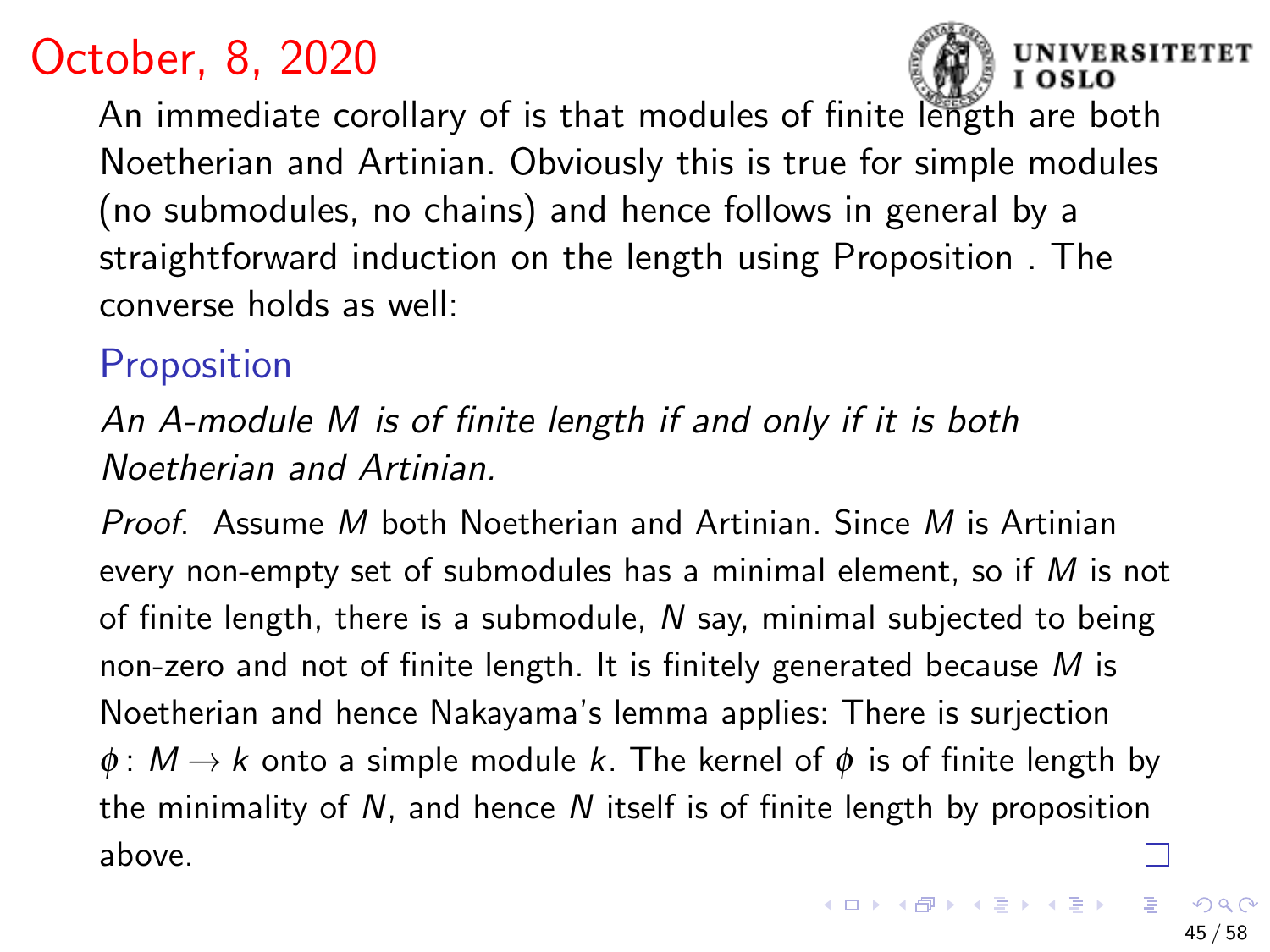

Be aware that the base ring  $A$  is a serious part of the game and can have a decisive effect on the length of a module. If  $A \rightarrow B$  is a map of rings and M a B-module which is of finite length over both A and B, there is in general no reason that length  $_A$ M and length  $_B$ M should agree. Already when  $k \subset K$  is a finite non-trivial extension of fields the two lengths differ in that dim<sub>K</sub>  $V = [K; k] \cdot \dim_k V$  for vector spaces over  $K$ .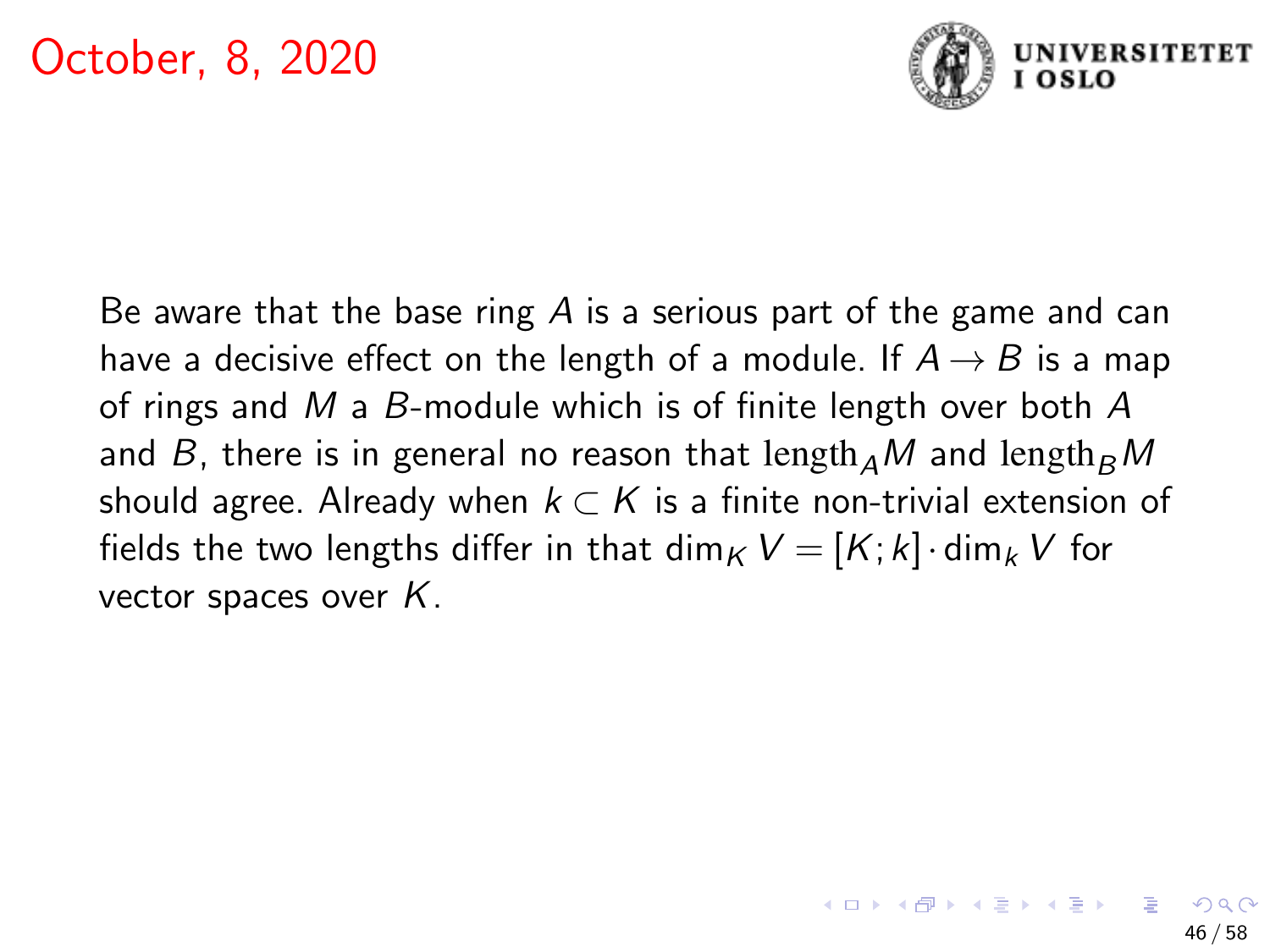

Unlike what is true for vector spaces, module of the same length need not be isomorphic. A simple example are the  $\mathbb Z$ -modules  $\mathbb{F}_p = \mathbb{Z}/p\mathbb{Z}$  for different primes p. They are all of length one but not two are isomorphic!

# Example (Vector spaces)

Over fields, of course the length of modules coincide with their vector space dimensions. In a similar fashion, if the A-module M is killed by a maximal ideal m in A, and therefore is a vector space over the field  $A/\mathfrak{m}$ , one has  $length_A M = dim_{A/\mathfrak{m}} M$ .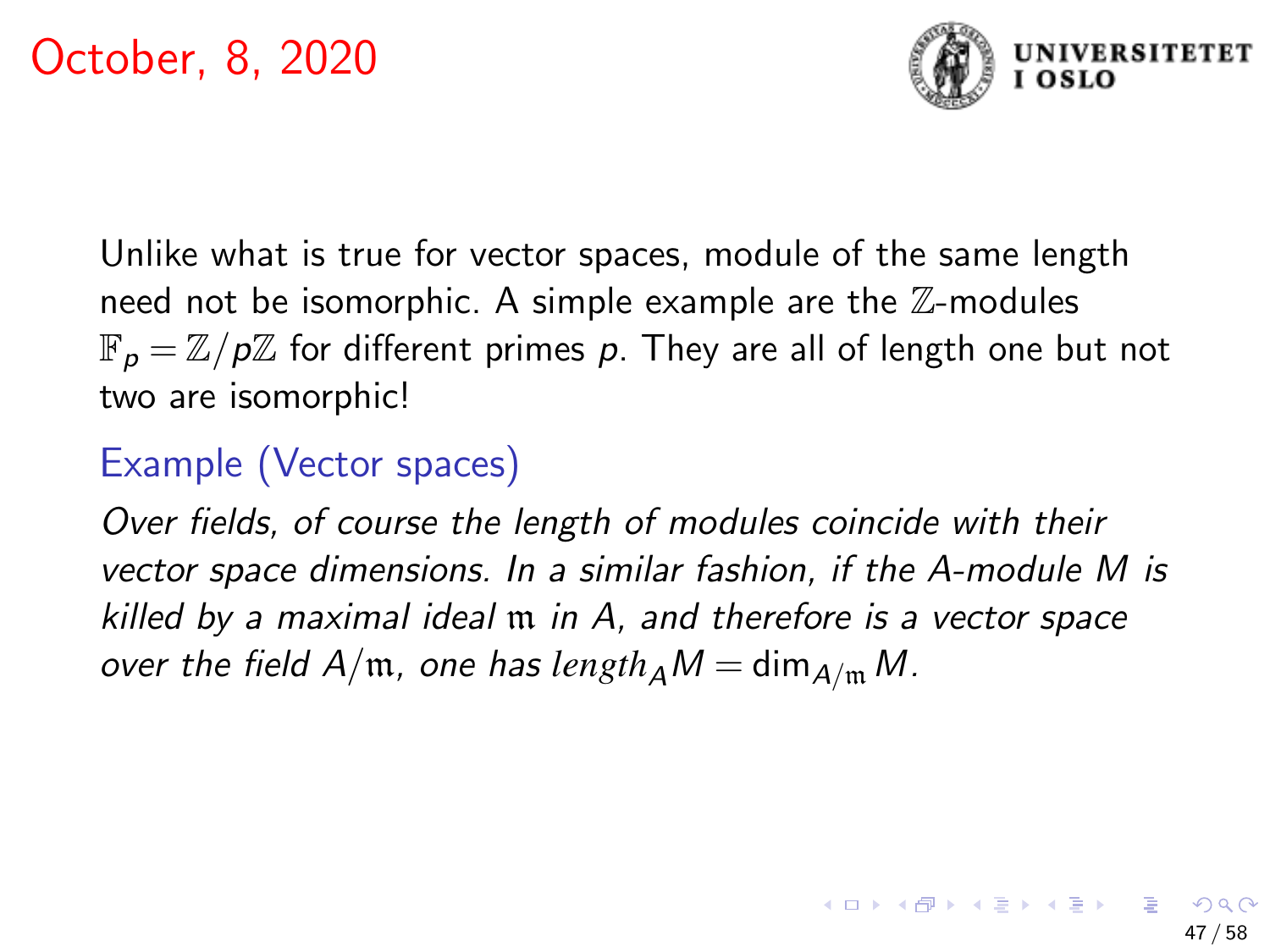

#### Example

Let  $A = k[x, y]$  and  $m = (x, y)$ . For each non-negative integer n let  $M_n = k[x, y] / \mathfrak{m}^n$ . Then there are short exact sequences

$$
0 \to \mathfrak{m}^{n-1}/\mathfrak{m}^n \longrightarrow M_n \longrightarrow M_{n-1} \to 0,
$$

so that  $length_A M_n = length_A M_{n-1} + \text{dim}_k\, \mathfrak{m}^{n-1} / \mathfrak{m}^n$ . The module  ${\mathfrak m}^{n-1}/{\mathfrak m}^n$  is a vector space over the field  ${\sf A}/{\mathfrak m} = k$  having the classes of the monomials  $x^i y^{n-1-i}$  for  $0 \leq i \leq n-1$  as a basis, and hence  $length_A m^{n-1}/m^n = \dim_k m^{n-1}/m^n = n$ . We conclude that  $length_A M_n = length_A M_{n-1} + n$  and induction on n yields that

$$
length_A M_n = \sum_{i=1}^n i = \binom{n+1}{2}.
$$

48 / 58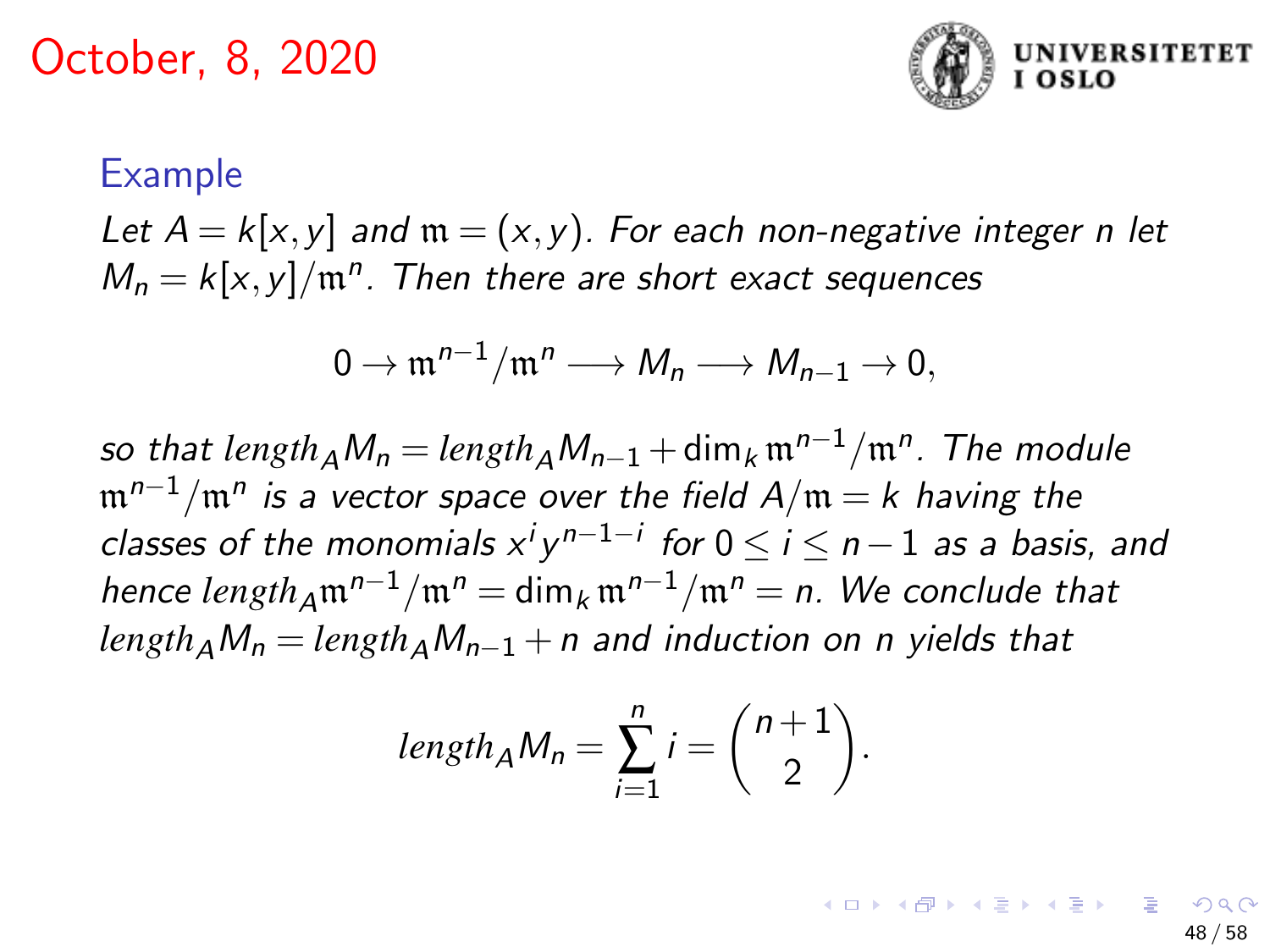

# **Proposition**

A finitely generated module M over a Noetherian ring is of finite length if and only if its support *Supp*M is a finite union of closed points.

*Proof.* Assume to begin with that M is of finite length and let  $\{M_i\}$  be a composition series. Then citing Proposition we infer that  $\mathrm{Supp}M=\bigcup_{i}\mathrm{Supp}M_{i}/M_{i+1}=\bigcup_{i}\{\mathfrak{m}_{i}\}\ \text{where}\ M_{i}/M_{i+1}\simeq A/\mathfrak{m}_{i}$  are the subquotients of the composition series  $\{M_i\}$ . So the support is a finite union of closed points. For the other implication we resort to the Structure Theorem assuring there is a descending chain  $\{M_i\}$  of submodules in M whose subquotients are shaped like  $A/\mathfrak{p}_i$  with  $\mathfrak{p}_i$  being prime. Again by Proposition it holds that  $\mathop{\mathrm {Supp}}\nolimits M = \bigcup_i V(\mathfrak p_i).$  Now, if  $\mathop{\mathrm {Supp}}\nolimits M$  consists of finitely many closed points, all the prime ideals  $\mathfrak{p}_i$ 's will be maximal and consequently all the subquotients  $M_i/M_{i-1}$  will be fields. Hence M is of finite length (in fact, the chain  $\{M_i\}$  will be a composition series).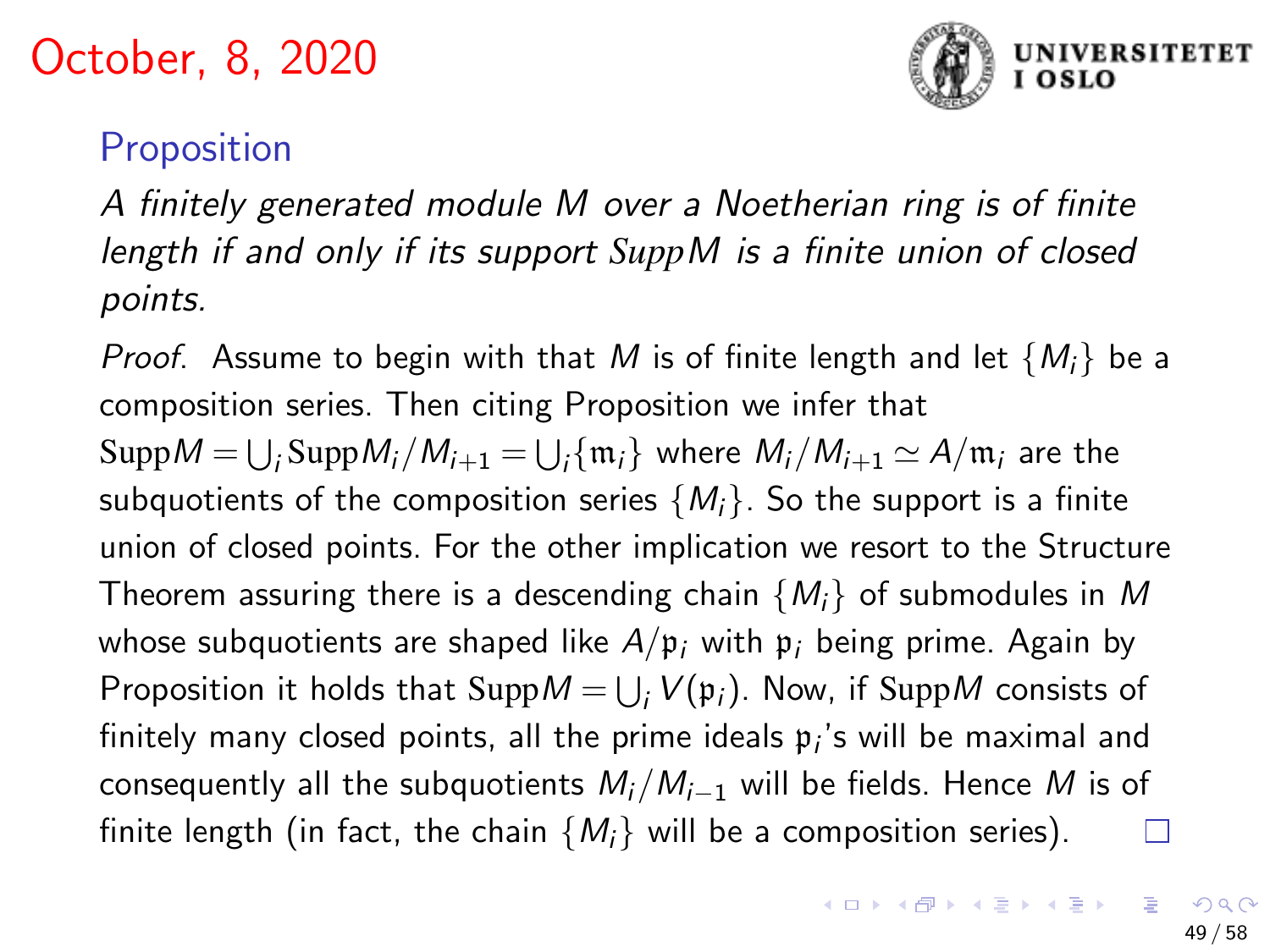

50 / 58

K ロ > K @ > K 경 > K 경 > 시 경

## Corollary (Structure of finite length modules)

Assume that M is a module of finite length over the ring A. Then there is a canonical isomorphism

$$
M \simeq \bigoplus_{\mathfrak{m} \in \text{Supp} M} M_{\mathfrak{m}}.
$$

Proof. For each maximal ideal m there is a localization maps  $\iota_{\mathfrak{m}}:M\to M_{\mathfrak{m}}$  and we may combine them into a map  $\phi\colon M\to \bigoplus_{\mathfrak{m}\in \mathrm{Supp} M}M_{\mathfrak{m}}$  .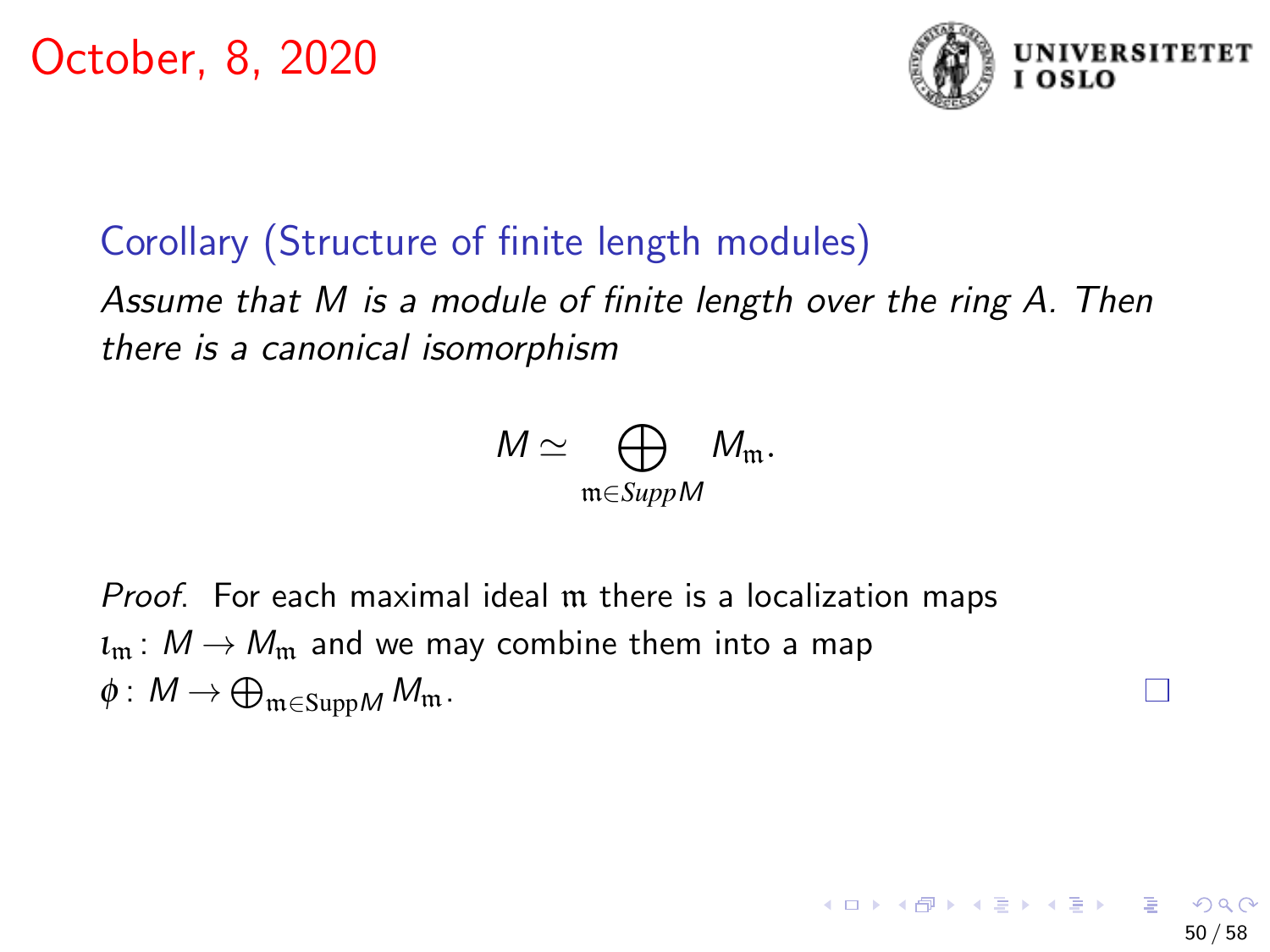

The proof will be an application of the local to global principle, more precisely that being an isomorphism is a local property of linear maps . Our task is therefore to establish that the localizations  $\phi_{\rm m}$  of  $\phi$  are isomorphisms for all m. To cope with the double localizations that appear, we have the following lemma:

#### Lemma

Let M be a module of finite length over a rinf A and let the maximal ideal m belong to SuppM. Then M<sub>m</sub> is of finite length and has support  $\{\mathfrak{m}\}.$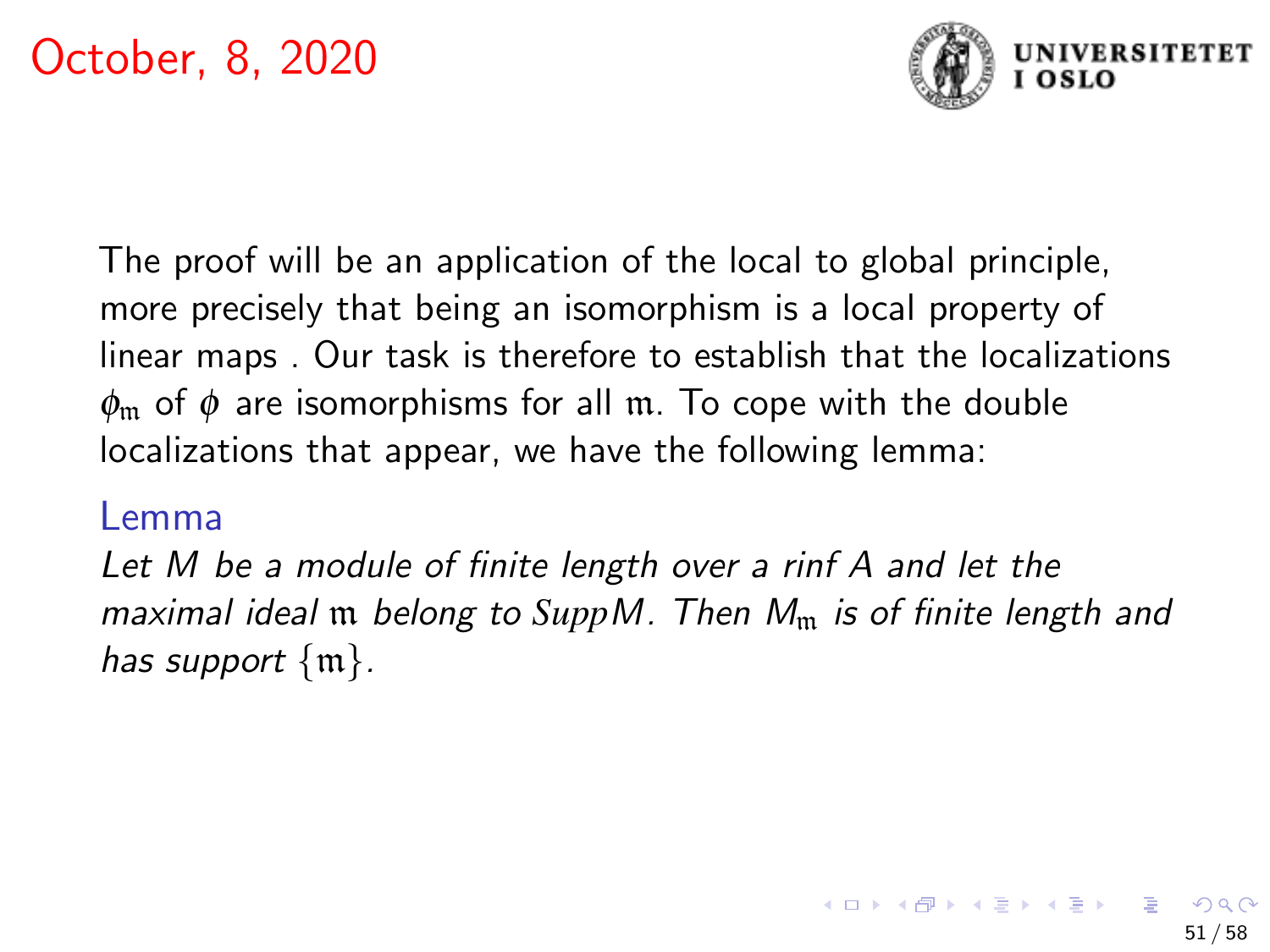

*Proof.* [of the lemma] Let  $\{M_i\}$  be a composition series in M with  $M_i/M_{i-1} \simeq A/\mathfrak{m_i}$ . Now we contend that

$$
(A/\mathfrak{m}_i)_{\mathfrak{m}} = \begin{cases} 0 & \text{when } \mathfrak{m} \neq \mathfrak{m}_i; \\ A/\mathfrak{m} & \text{when } \mathfrak{m} = \mathfrak{m}_i. \end{cases}
$$

Indeed, since  $\mathfrak{m}\neq \mathfrak{m}_i$  is equivalent to  $\mathfrak{m}_i \nsubseteq \mathfrak{m}$  (both are maximal ideals), i.e. to there being elements in  $m_i$  not in  $m$  (so some element killing  $A/m_i$  gets inverted in the localization), it holds that  $(A/\mathfrak{m}_i)_\mathfrak{m}=0$  when  $\mathfrak{m}\neq \mathfrak{m}_i$ . Furthermore, it obviously holds that  $(A/m)_{m} = A/m$  (elements not in m act invertibly on the field  $A/m$ ). We infer that after possible repetitions are discarded, the chain  $\{(M_i)_m\}$  is a composition series in  $M_m$  with all subquotients equal to  $A/m$ .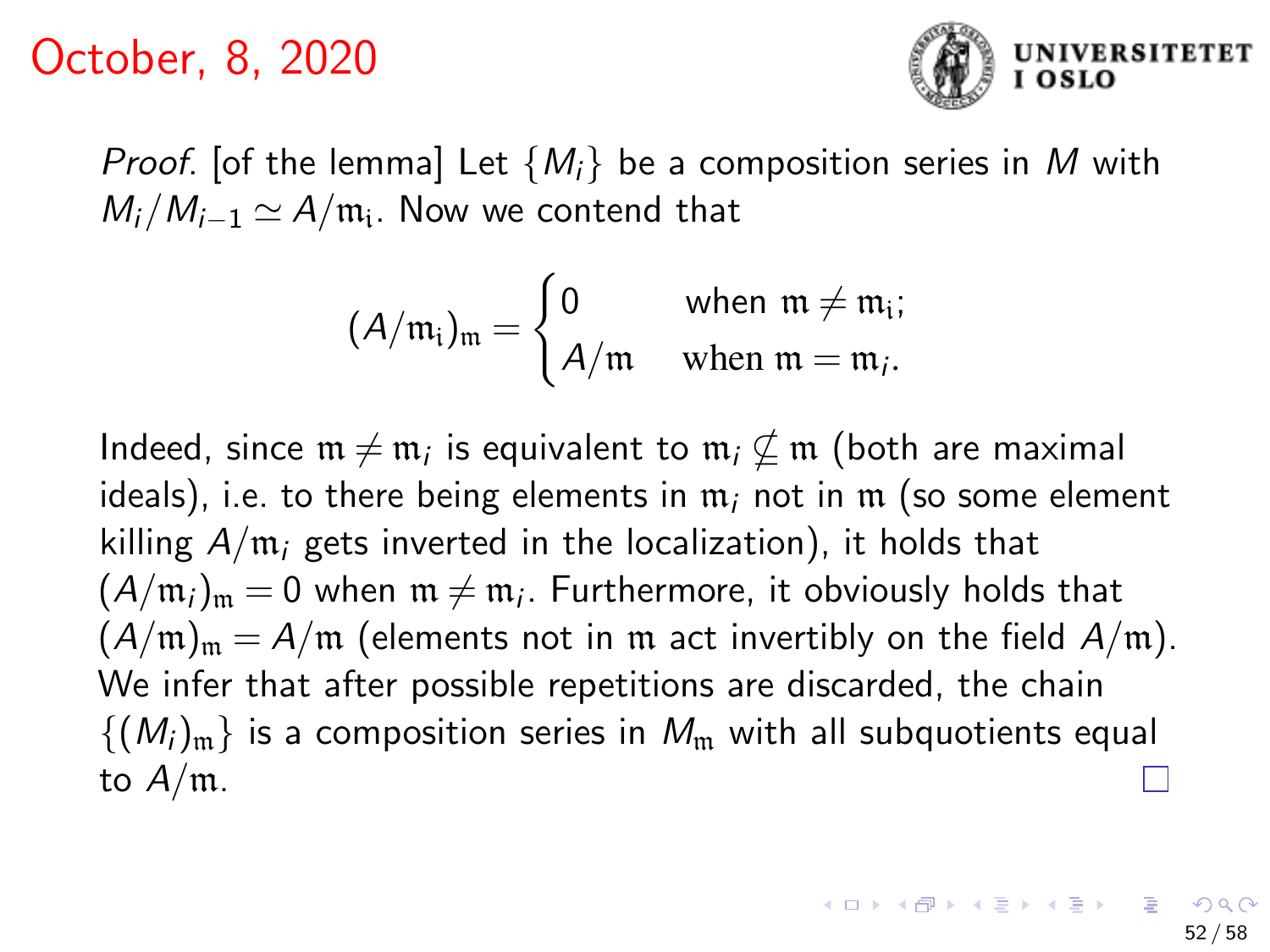

With this lemma up our sleeve, it follows painlessly that  $\phi_{\rm m}$  is an isomorphism for all m. To fix the ideas let  $\text{Supp}M = \{m_1, \ldots, m_r\}$ . If  $\mathfrak{m}\notin\mathrm{Supp}M$ , we have  $M_\mathfrak{m}=0$  and  $(\bigoplus M_{\mathfrak{m}_i})_\mathfrak{m}=0$ , so  $\phi_\mathfrak{m}$  is the zero map (which is an isomorphism in this case). If  ${\mathfrak m}$  is one of the  ${\mathfrak m}_i$ 's, say  $\mathfrak{m}=\mathfrak{m}_j$ , the lemma gives

$$
\big(\bigoplus_i M_{\mathfrak{m}_i}\big)_\mathfrak{m} = \big(\bigoplus_i M_{\mathfrak{m}_i}\big)_{\mathfrak{m}_j} \simeq \bigoplus_i \big(M_{\mathfrak{m}_i}\big)_{\mathfrak{m}_j} = M_{\mathfrak{m}_j},
$$

and  $\phi_m : M_m \to M_m$  is the identity map.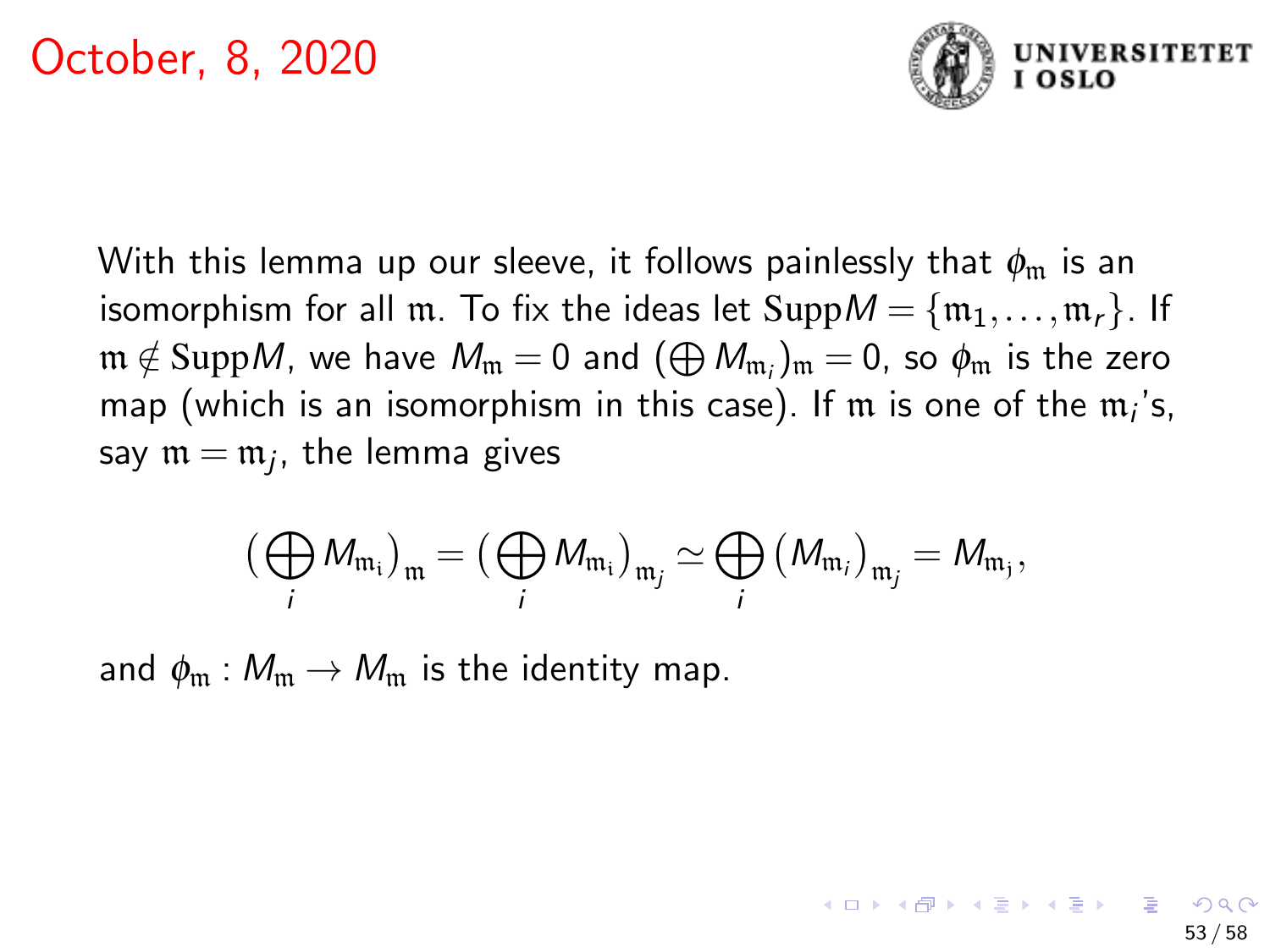

# Theorem (Akizuki's Theorem)

An Artinian ring is Noetherian. Hence A has only finitely many prime ideals which all are maximal.

The proof of Akizuki's theorem is organized as a sequence of three lemmas. The first is about Artinian domains:

#### Lemma

An Artinian domain A is a field.

*Proof.* Let  $f \in A$  be a non-zero member of A. The principal ideals  $(f^i)$ form a descending chain which must be ultimately constant; that is,  $(f^{v+1}) = (f^v)$  for some  $v$ . Then  $f^v = af^{v+1}$  for some  $a \in A$ , and cancelling  $f^V$  which is permissible as  $A$  is a domain, we find  $1 = af$ ; i.e.  $f$ is invertible.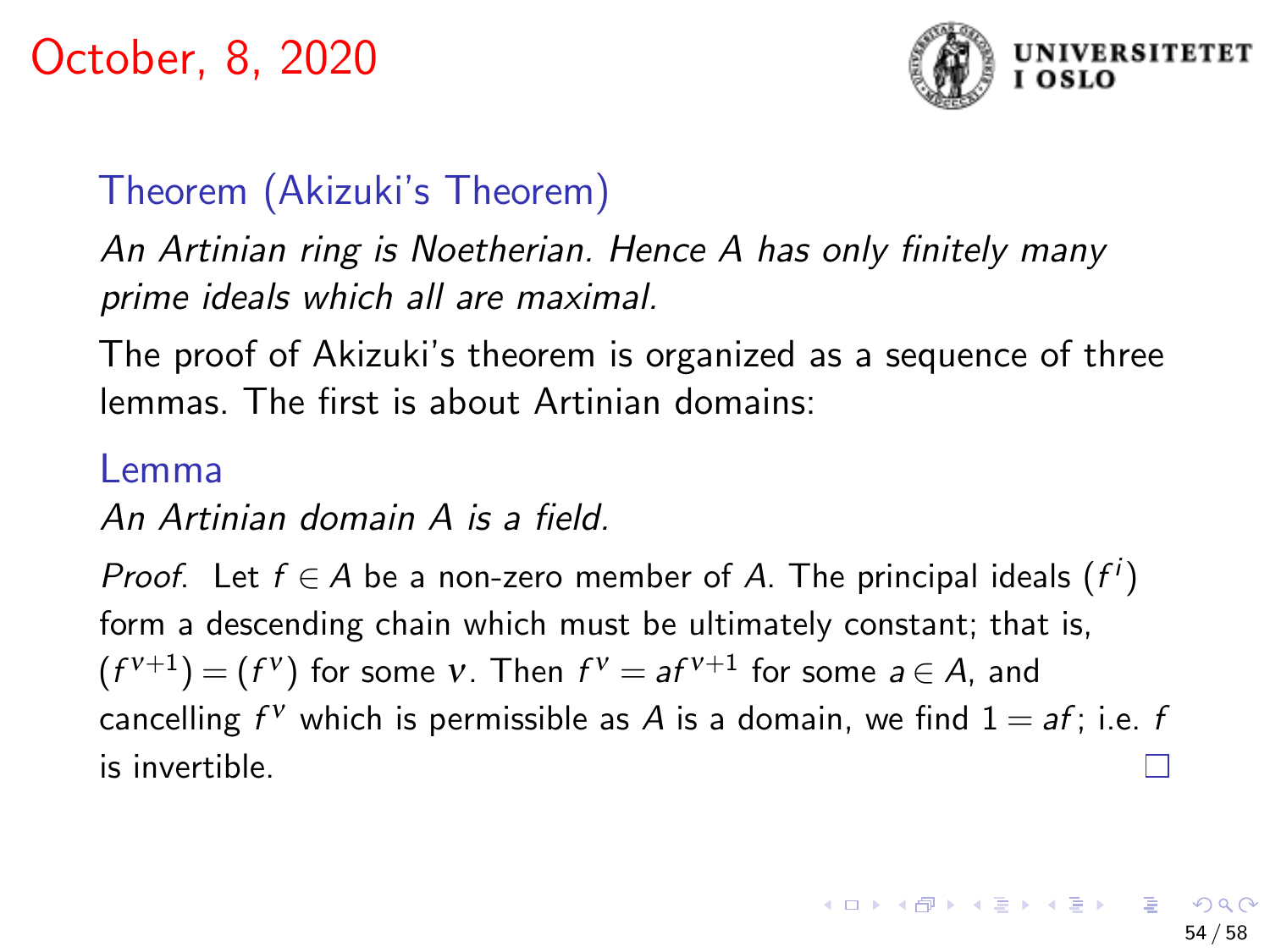

#### Lemma

An Artinian ring A has only finitely many prime ideals, and they are all maximal. Hence, if J denotes the radical of A, the quotient  $A/J$ is a finite product of fields.

*Proof.* We have already established the first assertion, if  $p$  is a prime in A, the quotient  $A/\mathfrak{p}$  is an Artinian domain, hence a field by Lemma above. As to the second statement, assume that  $\{\mathfrak{m}_i\}_{i\in\mathbb{N}}$  is a countable set of different maximal ideals in  $A$ . For each natural number  $r$  consider the ideal  $N_r = \bigcap_{i \leq r} \mathfrak{m}_i$ . They form a descending chain, and  $A$  being Artinian it holds true that  $\mathcal{N}_n=\mathcal{N}_{n+1}$  for some  $n.$  This means that  $\bigcap_{i\leq r}\mathfrak{m}_i\subset \mathfrak{m}_{n+1}.$ and by Proposition , one of the  ${\mathfrak m}_i$ 's must lie within  ${\mathfrak m}_{n+1}$ , contradicting the assumption that the  $m_i$ 's are different.

The last assertion ensues from the Chinese remainder theorem. If  $\mathfrak{m}_1,\ldots,\mathfrak{m}_r$  are the prime ideals in  $A$ , the radical  $J$  equals  $J\,{=}\,\bigcap_i \mathfrak{m}_i$ , and since all the  $\mathfrak{m}_i$ 's are maximal, they are pair-wise comaximal. Hence the Chinese Remainder Theorem gives an isomorphism  $A/J \simeq \prod_i A/\mathfrak{m}_i$ .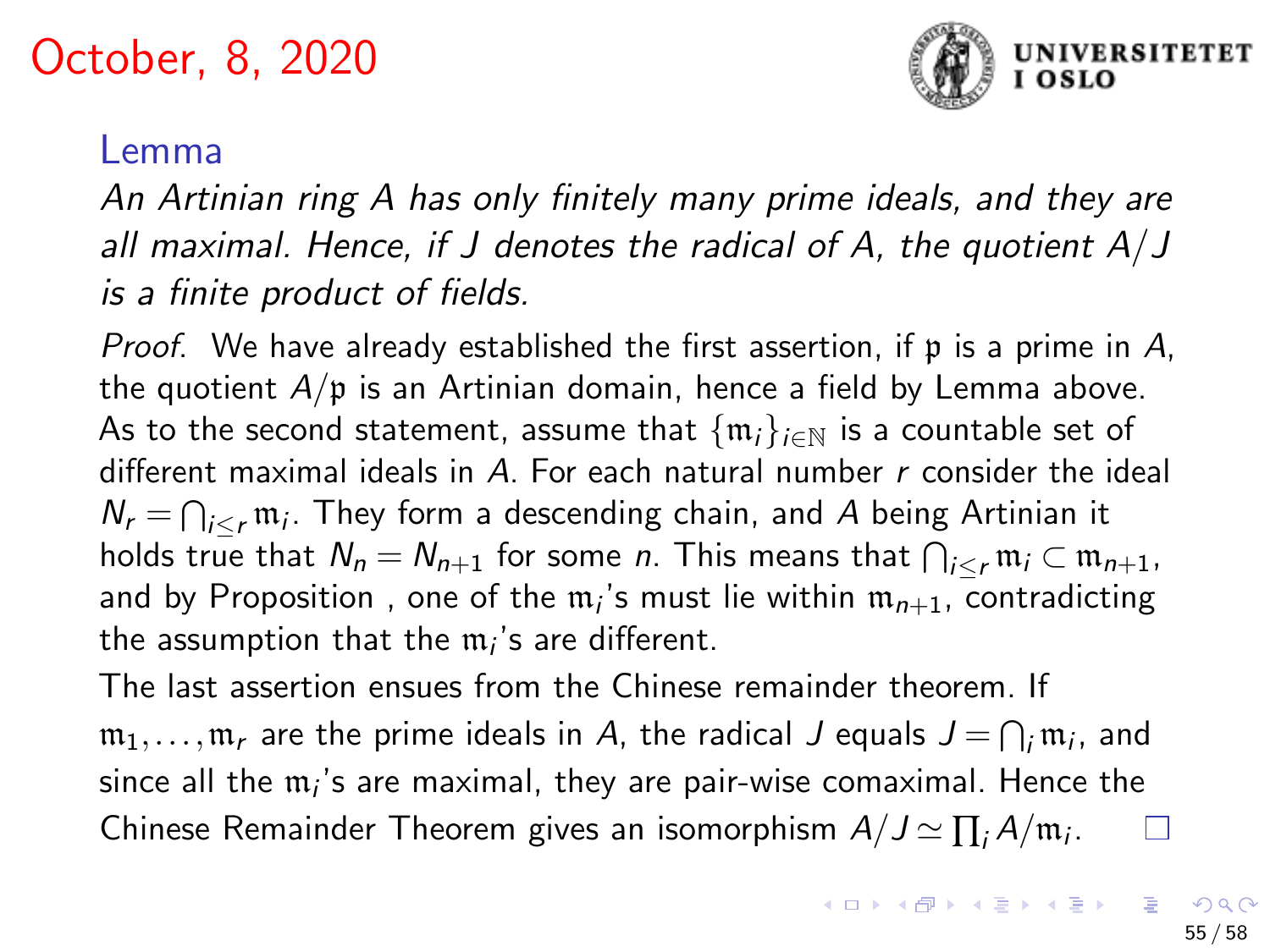

#### Lemma

The radical J of an Artinian ring A is nilpotent; that is,  $J^n = 0$  for some n. Moreover, J is Noetherian.

This lemma concludes the proof of Akizuki's theorem. Since  $A/J$ , being the product of finite number of fields is Noetherian, we infer that  $A$  is Noetherian. *Proof*. The descending chain of powers  $\{J^{\mathsf{v}}\}$ becomes stationary at a certain stage; that is, there is an  $r$  such that  $J^{r+1} = J^r$ . Putting  $\mathfrak{a} = \text{Ann}J^r$  one finds

$$
(\mathfrak{a}:J)=\{x\,|\,xJ\subset \text{Ann}J^r\}=\text{Ann}J^{r+1}=\mathfrak{a}.
$$

If  $a = A$ , then  $J^r = 0$  and we are happy, so assume that  $a$  is a proper ideal, and let  $\mathfrak b$  be a minimal ideal strictly containing  $\mathfrak a$ ; such exist since A is Artinian. Let  $x \in \mathfrak{b}$  but  $x \notin \mathfrak{a}$ , then  $\mathfrak{b} = \mathfrak{a} + Ax$ . If  $\mathfrak{a} + Jx =$ , it follows that  $Ax/Ax \cap a = I \cdot Ax/Ax \cap a$ , and Nakayama's lemma yields that  $Ax \subset a$ which is not the case. Hence  $a + Jx$  is strictly contain in b, and by minimality  $a + Jx = a$ . Hence  $x \in (a : J) = a$ , whichis a contradiction.  $\square$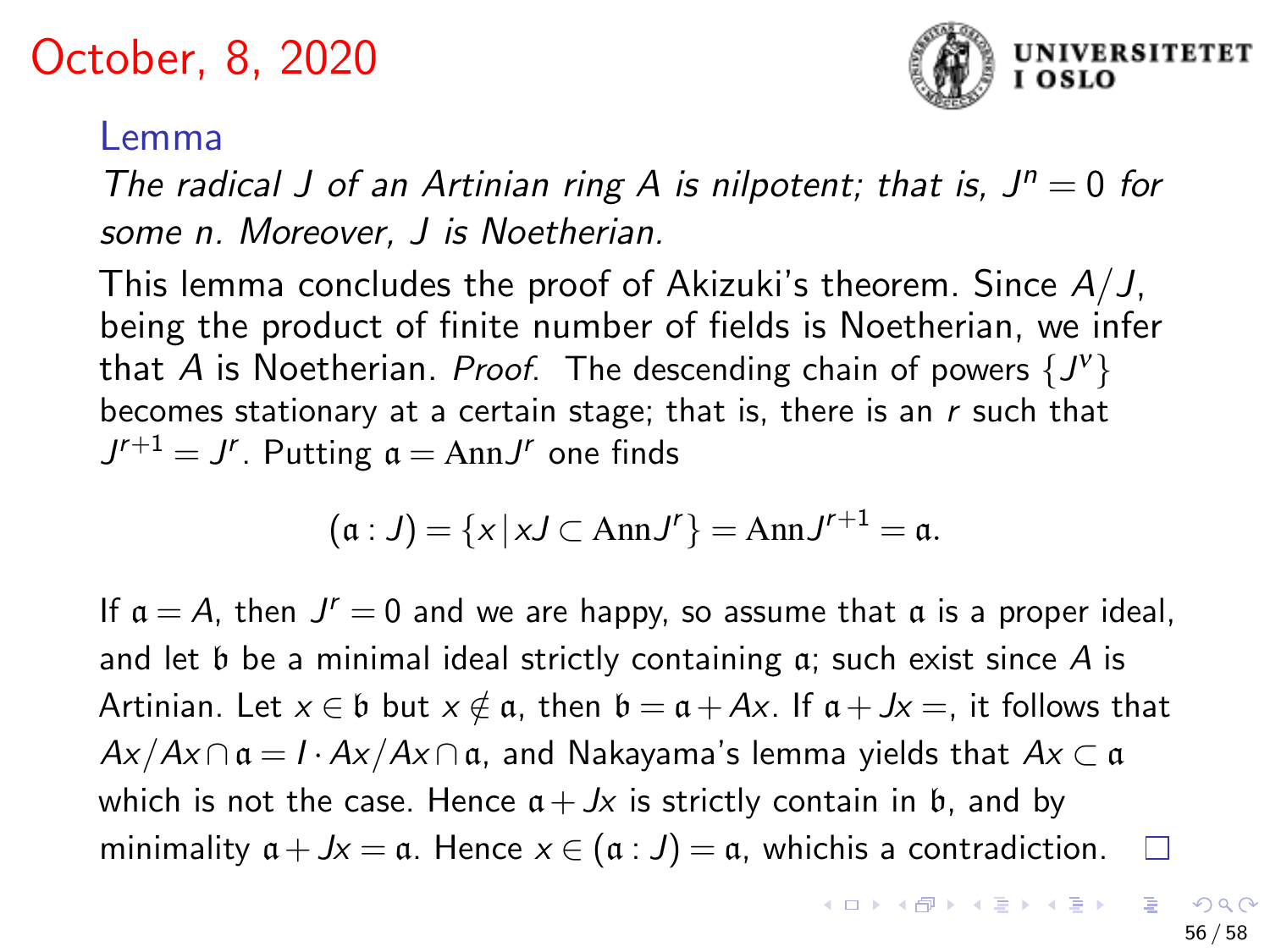

The final step of the proof of Akizuki's theorem is an induction argument to show that  $J$  is Noetherian. For  $v$  sufficiently big, we saw above that  $J^{\nu}=0$ , and for each  $\nu$  there is a short sequence:

$$
0\to J^{\nu+1}\longrightarrow J^\nu\longrightarrow J^\nu/J^{\nu+1}\to 0
$$

Submodules and quotients of Artinian modules are Artinian so it follows that  $J^\mathsf{v}$ , and therefore also  $J^\mathsf{v}/j^{\mathsf{v}+1}$ , is Artinian. But  $J^\mathsf{v}/J^{\mathsf{v}+1}$  is a module over  $A/J$  which we just proved is a finite product of fields, and over such rings any Artinian module is Noetherian and we are through by descending induction on ν.